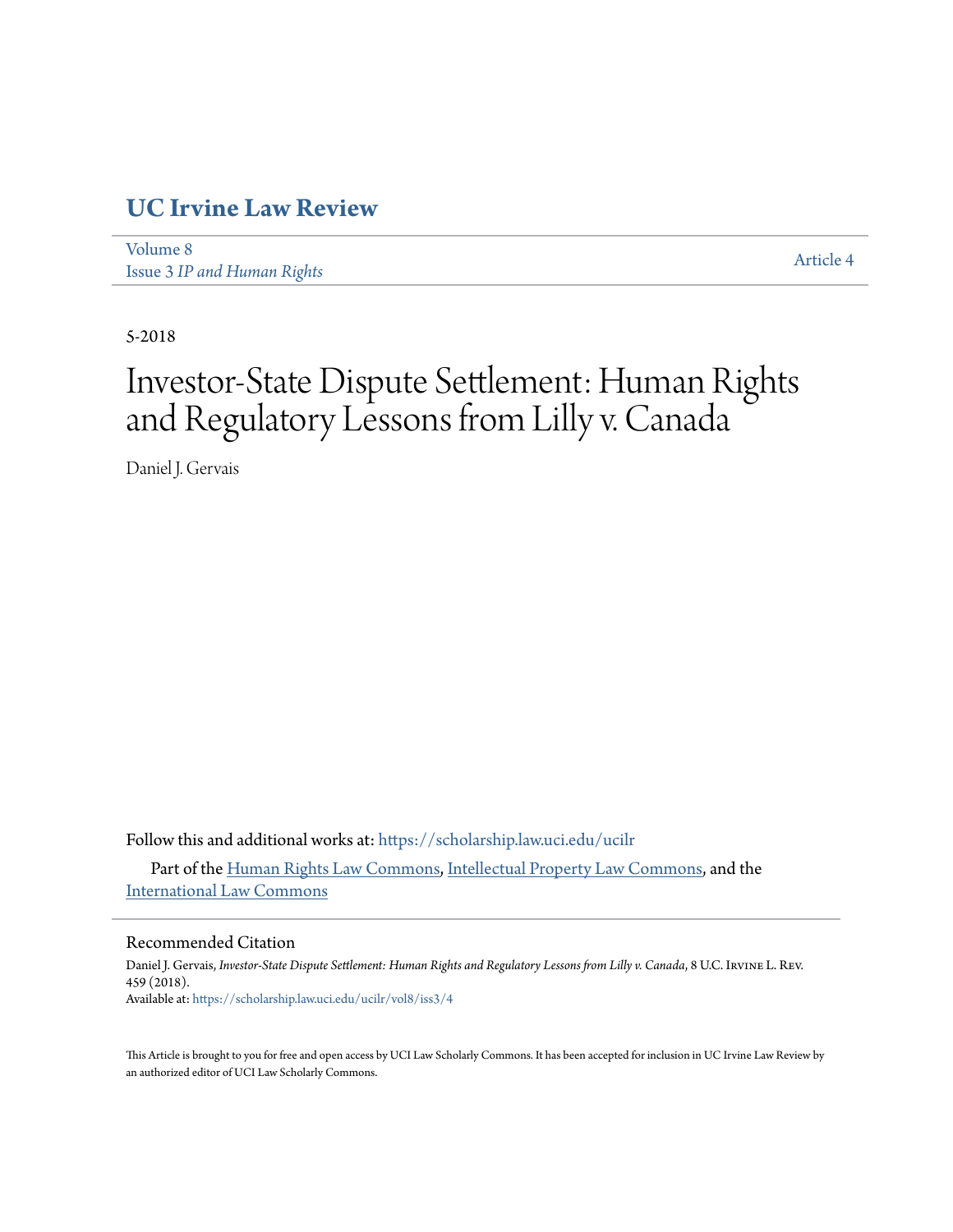# Investor-State Dispute Settlement: Human Rights and Regulatory Lessons from *Lilly v. Canada*

# Daniel J. Gervais\*

*The triangular interface between trade, intellectual property (IP) and human rights has yet to be fully formed, both doctrinally and normatively. Adding investor-state dispute settlement (ISDS) to the mix increases the complexity of the equations to solve. Two resultant issues are explored in this Article. First, the Article considers ways in which broader public policy objectives—in particular, the protection of human rights—can and should be factored into determinations of whether a state's action is compatible with its trade obligations and commitments in the state-to-state dispute settlement context. Second, the Article examines whether doctrinal tools used in state-to-state, trade-dispute settlement to make room for public interest considerations port to the investment/ISDS context. The Article uses the recent Lilly v. Canada case as backdrop to illustrate the points made. The Lilly case dealt with an ISDS complaint filed after the revocation of two Canadian patents on pharmaceutical products. The Article approaches the abovementioned triangular interface from a policy perspective that factors in innovation and investment protection, but also public health, a policy area supported by a human right (to health), and in which states need regulatory autonomy.* 

<sup>\*</sup> Ph.D., MAE, Professor of Law, Vanderbilt University Law School. Disclaimer: the Author was an expert retained by Canada in the *Lilly* arbitration. The views expressed are the Author's own, however. The Author is grateful to participants at the "IP and Human Rights" symposium at UC Irvine School of Law (October 2016); participants in the Institute of European Studies of Macau "IP as Property" seminar (November 2016); and attendees at my public lecture on the *Lilly* case at the Centre for International Intellectual Property Studies in Strasbourg ( January 10, 2017) for their useful comments on an early draft of this Article. Thanks also to Jose Alvarez, Joel Trachtman and Susy Frankel. All errors are entirely mine.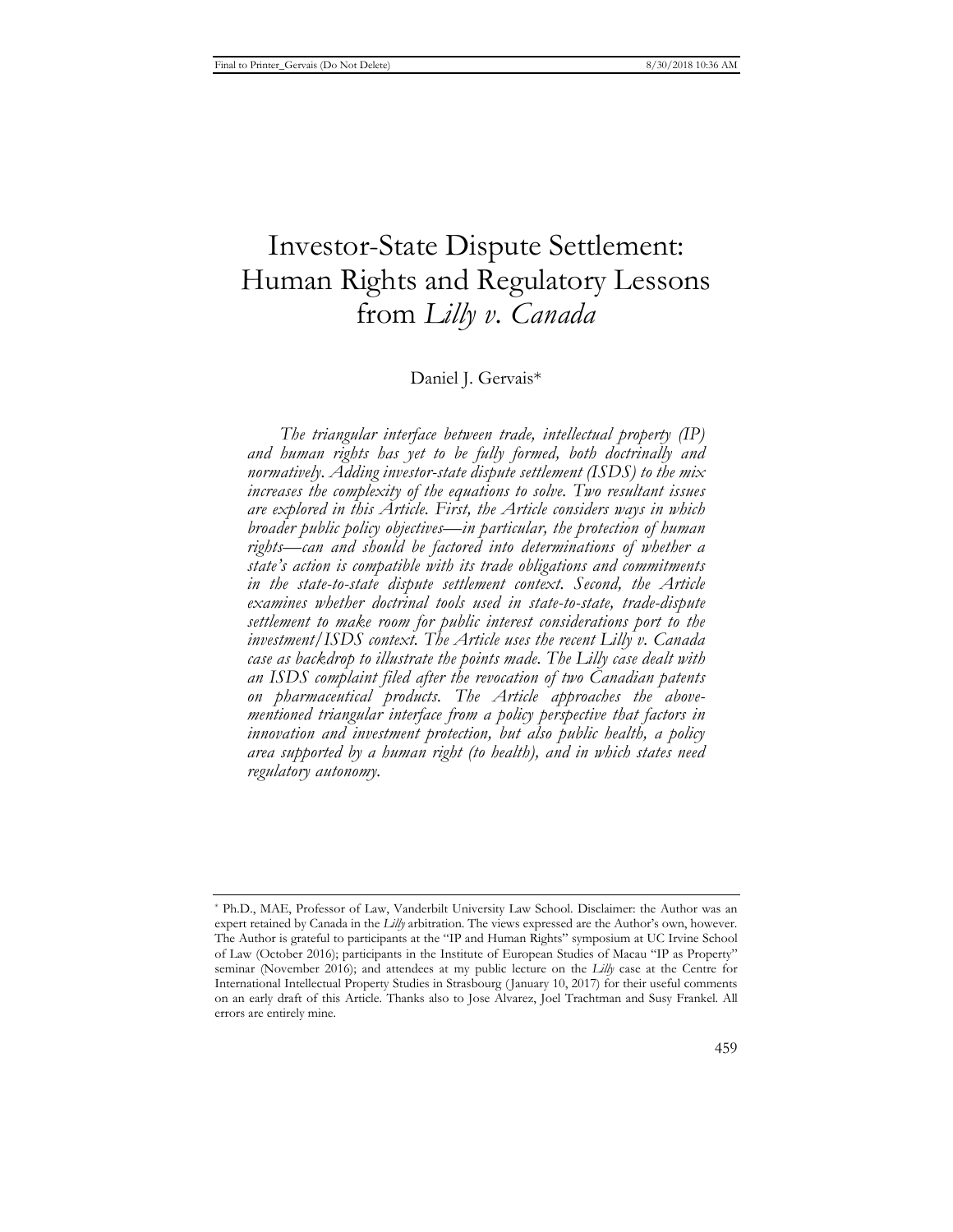| III. Interfaces Between Intellectual Property, Human Rights, International |  |
|----------------------------------------------------------------------------|--|
|                                                                            |  |
|                                                                            |  |
|                                                                            |  |
|                                                                            |  |
|                                                                            |  |
|                                                                            |  |
| B. Incorporating Human Rights in Trade and Investment Disputes 490         |  |
|                                                                            |  |
|                                                                            |  |
|                                                                            |  |
|                                                                            |  |
|                                                                            |  |
|                                                                            |  |
|                                                                            |  |
|                                                                            |  |
| B. Parameters of an Optimal Human Rights/ISDS Interface 505                |  |
|                                                                            |  |
|                                                                            |  |
|                                                                            |  |
|                                                                            |  |
|                                                                            |  |
|                                                                            |  |

# **INTRODUCTION**

Investor-State Dispute Settlement (ISDS) is a controversial topic. Its foray into the area of intellectual property (IP) has increased the scope and depth of the controversy. This incursion in the field of IP is the topic of this Article, which explores the resulting controversy using an actual case—perhaps the most prominent one to date—namely the complaint filed by Eli Lilly against Canada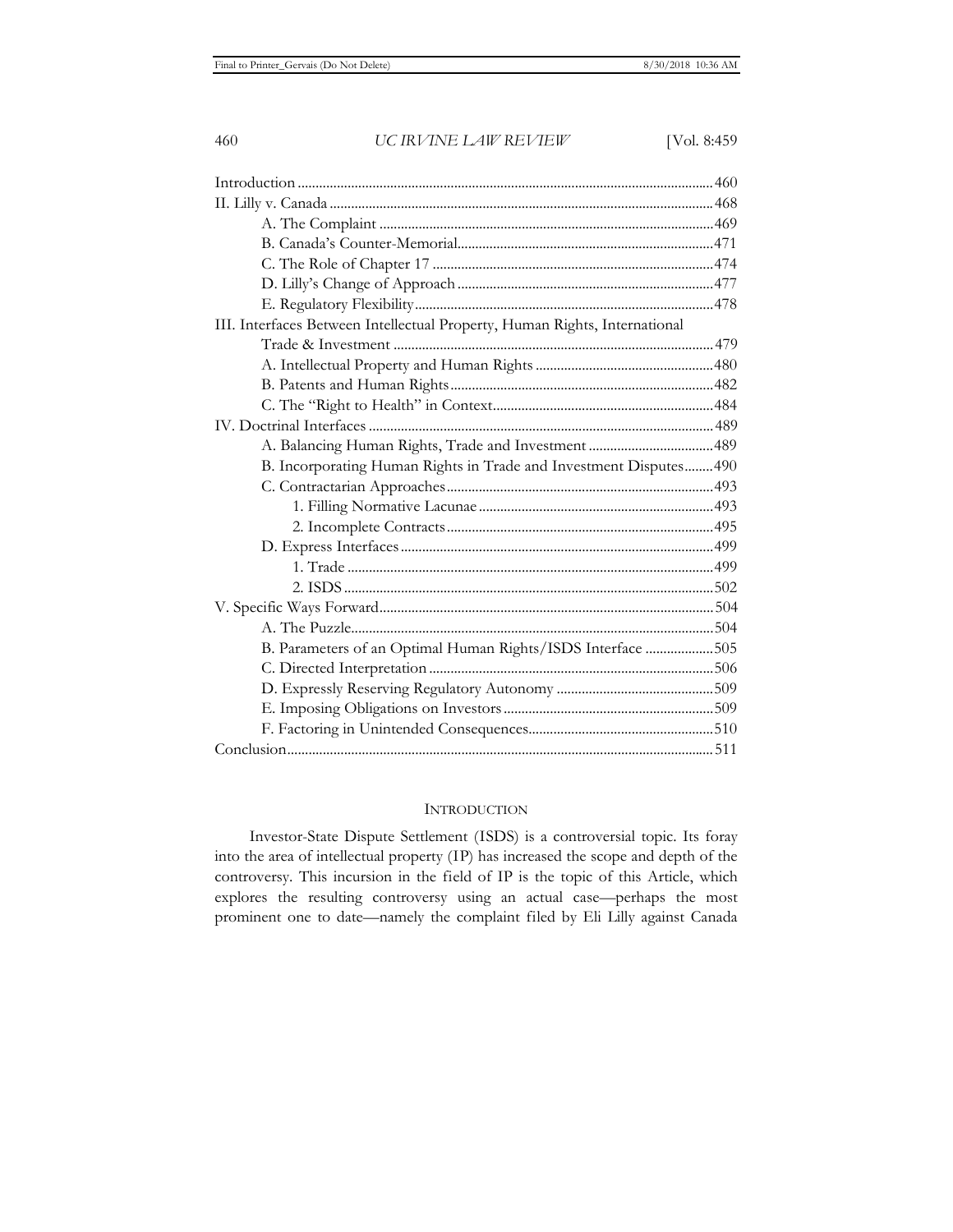under NAFTA Chapter 11.1 The Article uses this recently decided case to shed light on what could go wrong in the ISDS and intellectual property interface.2

The Article considers the issues using two lenses. First, the Article uses a human right lens, echoing Philip Alston's sentiment that the "relationship between human rights and trade is one of the central issues confronting international lawyers at the beginning of the twenty-first century. . . ."3 Second, the Article uses a regulatory lens to see how ISDS might impact a state's ability to regulate not just human rights, but also other key areas of public policy.

Let us first situate ISDS in its international legal context. The nineteenth and twentieth centuries saw international law progress along two axes. First, maintaining state sovereignty as a fundamental tenet, international law began to function in a more "business-like" fashion, getting states to make bargains in which they would limit their sovereign powers in exchange for similar concessions by other states.4 At the same time, however, international lawyers and scholars gradually devised "a programme for the economic and material betterment of the human race."5 This effort was eventually "re-cast into one of global freedom of economic intercourse on a liberal capitalist basis."6

The sovereignty of states remained a cornerstone of the international law edifice erected during this period. This is reflected, inter alia, in the *Lotus* doctrine, according to which all that is not prohibited by a rule of international law is permitted.7 Similarly the International Court of Justice stated, in *Military and Paramilitary Activities in and Against Nicaragua (Nicaragua v. United States)*, that "in international law there are no rules, other than such rules as may be accepted by the State concerned, by treaty or otherwise . . . ."8 The theoretical scope of a state's sovereignty thus depends on what is prohibited by a treaty or other source of international law. A realist might add that, in practice, this also depends on who decides what the law is, whether it was violated, and whether those decisions are enforceable.

The role that state sovereignty should play is still a matter of much discussion in international law, and the *Lotus* doctrine's preeminence regularly comes under

<sup>1.</sup> North American Free Trade Agreement, Can.-Mex.-U.S., Dec. 17, 1992, 107 Stat. 2057, 32 I.L.M. 605 [hereinafter NAFTA]. Eli Lilly & Co. v. Canada, ICSID Case No. UNCT/14/2, Judgment (Mar. 17, 2017).

<sup>2.</sup> Eli Lilly & Co. v. Canada, ICSID Case No. UNCT/14/2, Final Award (Mar. 16, 2017), http://icsidfiles.worldbank.org/icsid/ICSIDBLOBS/OnlineAwards/C3544/DC10133\_En.pdf [https://perma.cc/UJ6Q-ZXSK] [hereinafter Eli Lilly & Co. v. Canada, Final Award].

<sup>3.</sup> Philip Alston, *Resisting the Merger and Acquisition of Human Rights by Trade Law: A Reply to Petersmann*, 13 EUR. J. INT'L L. 815, 818 (2002).

<sup>4</sup>*.* Stephen C. Neff, *A Short History of International Law*, *in* INTERNATIONAL LAW 31, 37-42 (Malcolm D. Evans ed., 2d ed. 2006).

<sup>5.</sup> *Id*. at 42.

<sup>6</sup>*. Id.*

<sup>7.</sup> S.S. Lotus (Fr. v. Turk.), Judgment, 1927 P.C.I.J. (ser. A) No. 10, at 18–19 (Sept. 7).

<sup>8.</sup> Military and Paramilitary Activities in and Against Nicaragua (Nicar. v. U.S.), Judgment, 1986 I.C.J. Rep. 14, ¶ 269 ( Jun. 27).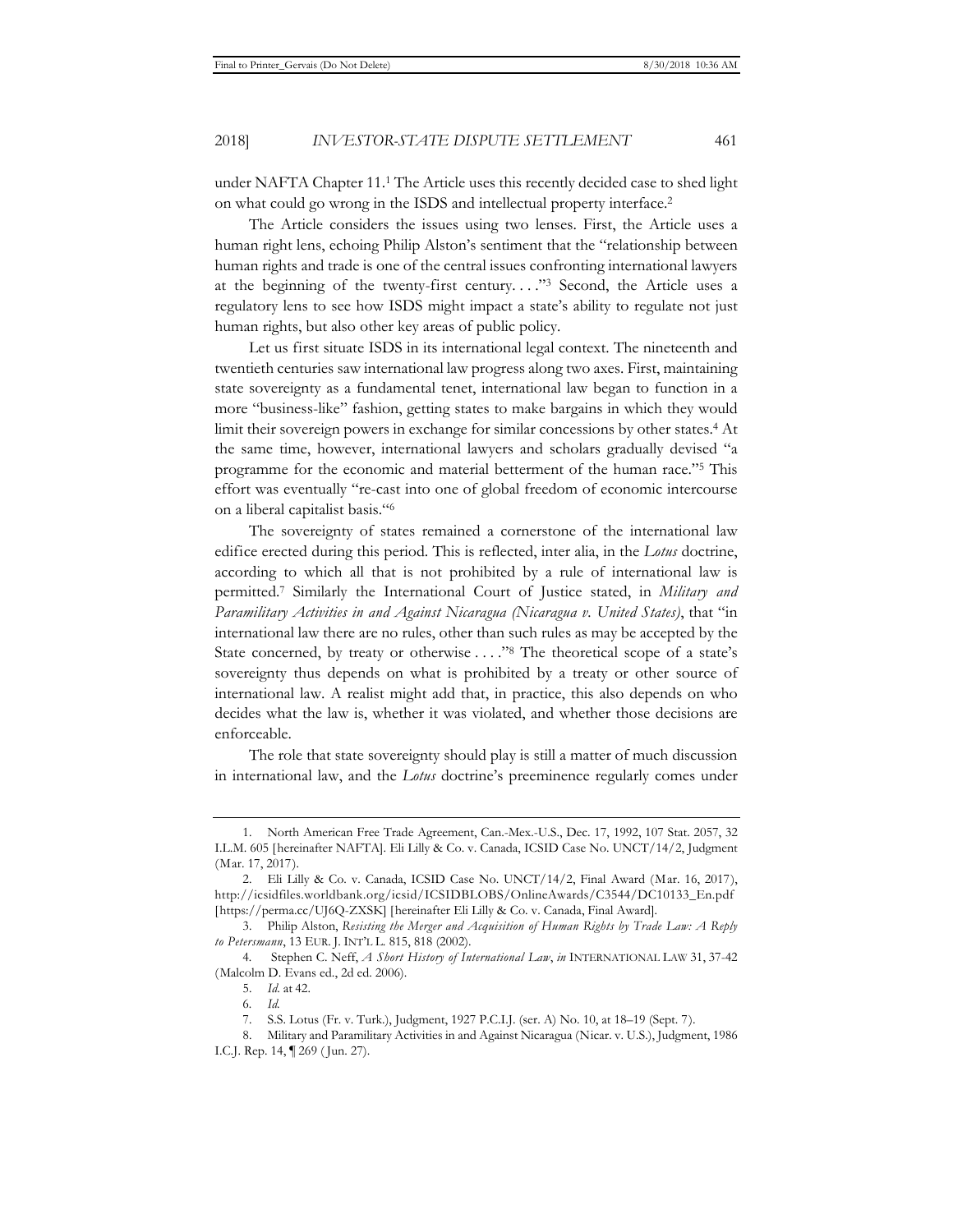fire. In his opinion in the *Fisheries* case (*United Kingdom v. Norway*), for example, Judge Alvarez of the International Court of Justice wrote that the principle reflected in the doctrine "formerly correct, in the days of absolute sovereignty, is no longer so at the present day: the sovereignty of States is henceforth limited not only by the rights of other States but also by other factors . . . which make up what is called the new international law," including the Charter of the United Nations and resolutions passed by the Assembly of the United Nations.9

The *Lotus* doctrine certainly does not provide a full normative key to understanding the nature of the Westphalian order.<sup>10</sup> For instance, it does not explain whether a state is "naturally" sovereign because it sits at the top of the international legal hierarchy or is a mere organ—and thus also a subject—of international law. If the latter is true, then an international court can "naturally" be called upon to decide if a state is acting within the bounds of the law. If one considers the former option to be correct, then states must *willingly* accept the jurisdiction of an international court and submit to its findings.<sup>11</sup>

One way to frame this debate more productively is to consider that states have sovereignty, but that the exercise of sovereignty can come with obligations. A key question is then the enforcement of such obligations by, or on behalf of a supranational institution, such as the United Nations (UN). The question whether states have willingly accepted the jurisdiction or because one considers this supranational institution as having a natural role in doing so is pushed towards the background of the doctrinal picture.12 Hans Kelsen and his former student, Sir Hersch Lauterpacht, argued that the United Nations system should include a court with *compulsory jurisdiction* with a limited mandate to maintain peace.13 Kelsen first voiced this idea in 1934.14 In the end, however, the Kelsenian dream would not fully materialize, as the International Court of Justice's jurisdiction is not the "Big Court"

12*. See* Roger Myers, *A New Remedy for Northern Ireland: The Case for United Nations Peacekeeping Intervention in an Internal Conflict*, 11 N.Y.L. SCH. J. INT'L & COMP. L. 1, 69–74 (1990) (discussing the conditions for armed UN interventions in its member States).

<sup>9.</sup> Fisheries (U.K. v. Nor.), Judgment, 1951 I.C.J. Rep. 116, at 152 (Dec. 18).

<sup>10.</sup> The Westphalian order or system emerged after the Peace of Westphalia (1648). It is based on the principle of territorial integrity of sovereign states, which is seen as the primary institutional agent of international law and relations. *See* Joanna Kulesza & Roy Balleste, *Signs and Portents in Cyberspace: The Rise of Jus Internet as a New Order in International Law*, 23 FORDHAM INTELL. PROP. MEDIA & ENT. L.J. 1311, 1317–18 (2013).

<sup>11.</sup> Mario Patrono, *Hans Kelsen: A Peacemaker Through Law*, 45 VICTORIA U. WELLINGTON L. REV. 647, 649 (2014) ("According to Kelsen, the sovereignty becomes an attribute of the state as the supreme legal order, that is, the sole legal order that doesn't derive its validity from a superior legal order, but enjoys its own independent validity. . . . If we admit the supremacy of international law over domestic law, the 'sovereignty' would fade because the state, in Kelsen's view, would become a mere organ of the international legal community.").

<sup>13.</sup> Patrono, *supra* note 11, at 651. Lauterpacht became a member of the United Nations's International Law Commission from 1952 to 1954 and a Judge of the International Court of Justice from 1955 to 1960.

<sup>14.</sup> HANS KELSEN, THE LEGAL PROCESS AND INTERNATIONAL ORDER 19 (1934) ("[T]he greater the authority of an international court having jurisdiction over all disputes, the less necessary it is to empower it expressly to apply any other than the positive law.").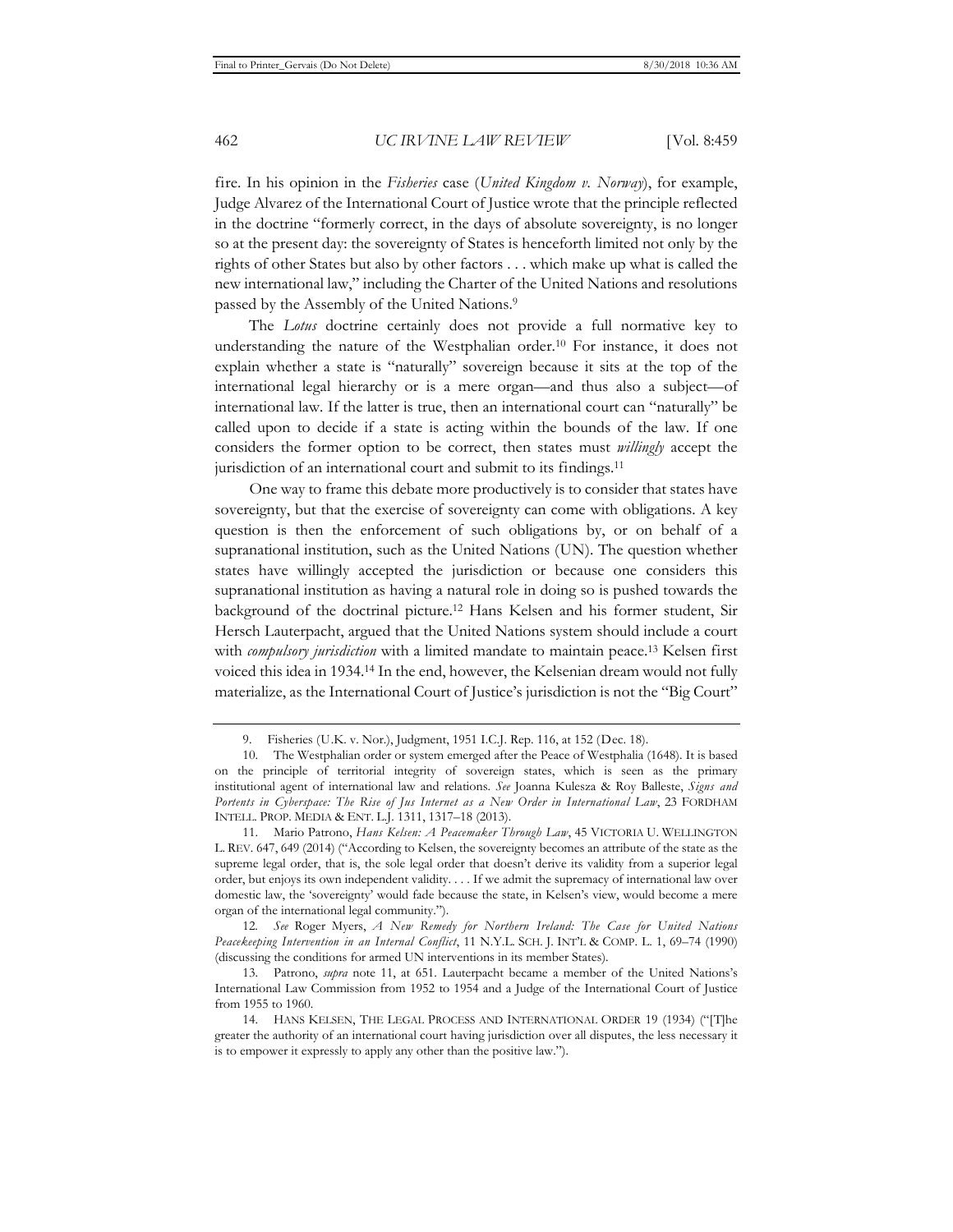he envisaged.15 For one thing, its jurisdiction is not compulsory for United Nations members.16

A more powerful form of enforcement would indeed emerge—not in the field of war and peace, but rather in the world of trade law. This is not altogether a huge surprise. Indeed, the impulse to limit state sovereignty to prevent states from behaving badly extended early on into the economic realm. Trade rules are viewed in this context as a means to ensure that states, like Ulysses, limit their sovereignty to withhold "protectionist sirens."17 Adding to those normative foundations, the economist Friedrich Hayek suggested that free trade, viewed as a limit to the power of states, was one of the best safeguards of peace.18 In his mind, this included limits on the controls that a state might compose on trade and the economy more broadly.19 To that extent, human rights and trade could be said to share some highlevel objectives, and trade and foreign investment can be said to work hand-in-hand with development.<sup>20</sup>

International economic liberalization and the enforcement of decisions against states that fail to live up to their liberalization obligations can be traced along three inflection points. The first was the failed attempt to establish an International Trade Organization (ITO) at the Havana conference in 1948, coupled with the successful establishment of the Bretton Woods institutional framework.21 Although the ITO negotiations failed to establish a new intergovernmental institution, they did yield

<sup>15.</sup> Grant Gilmore, *International Court of Justice*, 55 YALE L.J. 1049, 1064 (1946).

<sup>16.</sup> States adhering to the Court *may* recognize the Court's jurisdiction as "compulsory ipso facto and without special agreement, in relation to any other state accepting the same obligation." Statute of the International Court of Justice art. 36, para. 2, Jun. 26, 1945, 59 Stat. 1055, 1060, 33 U.N.T.S. 993.

<sup>17.</sup> Peter-Tobias Stoll, *Constitutional Perspectives on International Economic Law*, *in* REFLECTIONS ON THE CONSTITUTIONALISATION OF INTERNATIONAL ECONOMIC LAW: LIBER AMICORUM FOR ERNST-ULRICH PETERSMANN 201, 202 (Marise Cremona et al. eds., 2014).

<sup>18.</sup> FRIEDRICH A. HAYEK, THE ROAD TO SERFDOM 175 (1944).

<sup>19</sup>*. Id.* Professor Ernst-Ulrich Petersmann, in his noted 1991 book, advocated limiting the power of states, inter alia, to guarantee free trade but he offered a different argument, or at least a different version of Hayek's argument. *See* ERNST-ULRICH PETERSMANN, CONSTITUTIONAL FUNCTIONS AND CONSTITUTIONAL PROBLEMS OF INTERNATIONAL ECONOMIC LAW 221–44 (1991).

<sup>20</sup>*. See* Ernst-Ulrich Petersmann, *Human Rights and International Trade Law: Defining and Connecting the Two Fields*, *in* HUMAN RIGHTS AND INTERNATIONAL TRADE 29 (Thomas Cottier, Joost Pauwelyn & Elisabeth Bürgi Bonanomi eds., 2005) ("From the point of view of human rights, the history of international law, including international trade law, could be written as a history of abuses of foreign policy powers to the detriment of general citizen interests."); Reuven S. Avi-Yonah, *The Cyclical Transformations of the Corporate Form: A Historical Perspective on Corporate Social Responsibility*, 30 DEL. J. CORP. L. 767, 768 (2005) (arguing that corporations are often in a better position than states to promote development).

<sup>21.</sup> For a historical account of the General Agreement on Tariffs and Trade (GATT) as a standalone instrument and the failure of the Havana Charter, see Thomas J. Dillon, Jr., *The World Trade Organization: A New Legal Order for World Trade?*, 16 MICH. J. INTL. L. 349, 353 (1995) ("With the failure of the Havana Charter and the ITO, the GATT became the principal international agreement regulating trade between nations."). On Bretton Woods, see John C. Thomure, Jr., *The Uneasy Case for the North American Free Trade Agreement*, 21 SYRACUSE J. INT'L. L. & COM. 181, 185–86 (1995).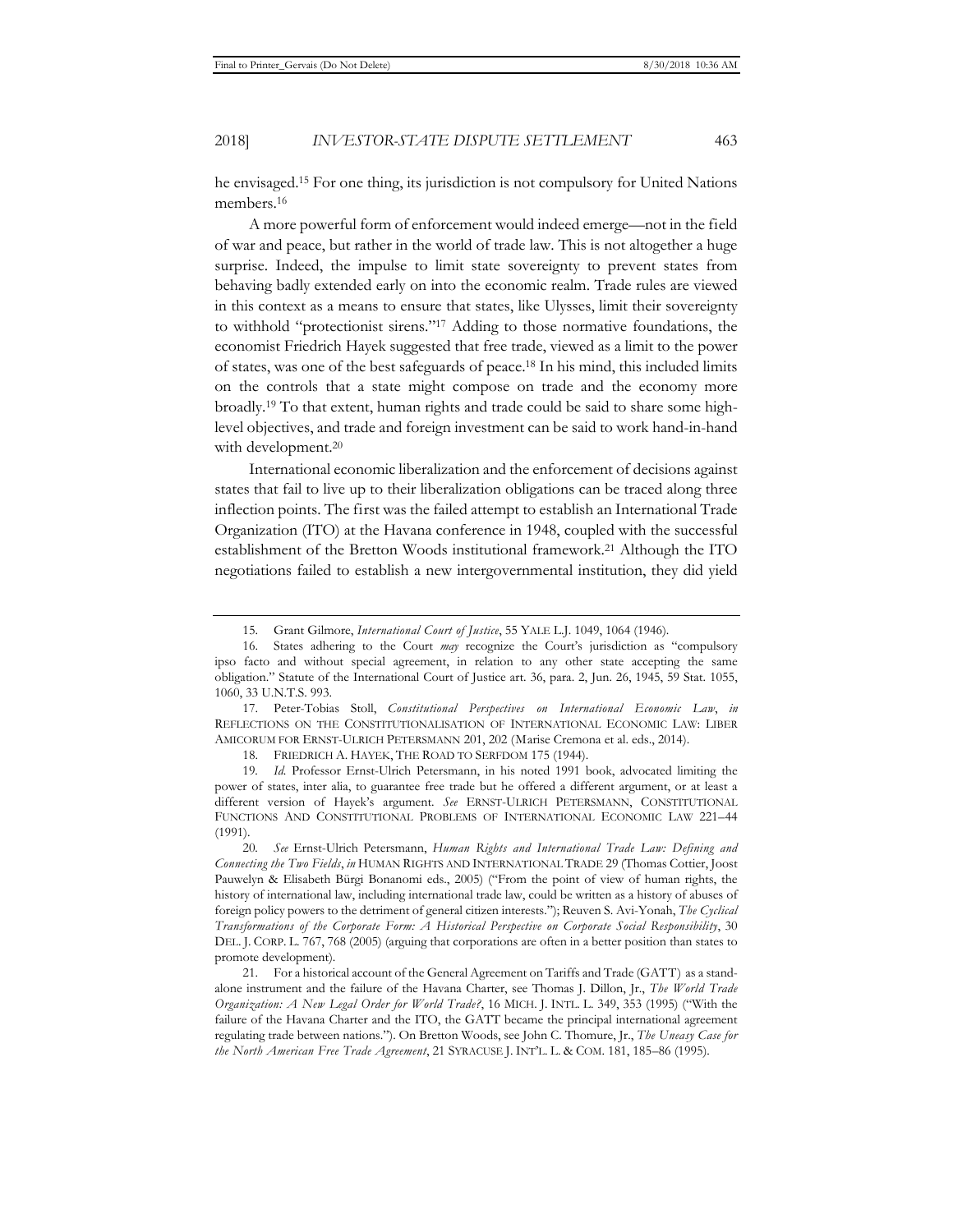one important result, namely the signing of the General Agreement on Tariffs and Trade (GATT).22 The GATT included a state-to-state dispute settlement system that differed in at least two important respects from many of its international law cousins: it was mandatory for GATT Contracting Parties and had "teeth," in the form of trade-based retaliation against a party failing to implement an adverse ruling.23 Those teeth were a bit fragile, however, because the losing party in a dispute could oppose adoption of the dispute settlement report by the GATT Contracting Parties and thus compromise its enforceability.24 According to Professor Hudec, a number of disputes were not filed in the first place for political and other reasons, thus further limiting the impact of the GATT dispute-settlement system. 25

A second inflection point in the strengthening of enforceability was the establishment in 1995 of the World Trade Organization (WTO), which includes an enhanced dispute-settlement system.26 The WTO's teeth, compared to those of the previous GATT system, grew significantly longer. Clearly, "sovereignty" lost a sizeable share of its normative heft in the WTO exercise. A number of key actors, including multinational corporations, were pushing for tough norms to be imposed on and enforced against states where they were doing (or were planning to do)

<sup>22.</sup> Havana Charter for an International Trade Organization, Mar. 24, 1948, U.N. Doc. E/ CONF 2/78. The GATT was never ratified as a stand-alone treaty by the United States. It was adopted by the Protocol of Provisional Application of the General Agreement on Tariffs and Trade, Oct. 30, 1947, 61 Stat. A-2051, 55 U.N.T.S. 308. *See* Ronald A. Brand, *GATT and the Evolution of United States Trade Law*, 18 BROOK. J. INT'L L. 101, 142 n.72 (1992) ("[B]oth the GATT and the Protocol receive their authority in United States law, not as a result of any direct congressional act, but rather through Presidential agreement to and proclamation of the effectiveness of the Protocol of Provisional Application. Proclamation No. 3513, 28 Fed.Reg. 107, 115 (1963).").

<sup>23</sup>*. See* Miquel Montañà i Mora, *A GATT with Teeth: Law Wins Over Politics in the Resolution of International Trade Disputes*, 31 COLUM. J. TRANSNAT'L L. 103, 128–31 (1993).

<sup>24.</sup> Because the GATT was basically a contract and not a typical intergovernmental organization with "members," states party to it were simply called contracting parties. Acting together (as a group) to take a collective decision, the capitalized plural CONTRACTING PARTIES was used. GATT Article XXV.1 uses "CONTRACTING PARTIES," in all capital letters, to mean "the contracting parties acting jointly." Oct. 30, 1947, 61 Stat. A-3, at A-68, 55 U.N.T.S. 187, at 272. On the "veto" of a party losing a dispute, see Curtis Reitz, *Enforcement of the General Agreement on Tariffs and Trade*, 17 U. PA. J. INTL. ECON. L. 555, 564 (1996) ("General GATT practice was that the CONTRACTING PARTIES, or the Council, would take action only if all parties agree; any individual nation could block action. Thus, even the losing party to a dispute could block action by the CONTRACTING PARTIES or the Council.").

<sup>25</sup>*. See* ROBERT E. HUDEC, GATT LEGAL SYSTEM AND WORLD TRADE DIPLOMACY 185 (1993).

<sup>26</sup>*. See* Pieter Jan Kuijper, *The New WTO Dispute Settlement System: The Impact on the European Community*, 29 J. WORLD TRADE 49, 57 (1995); Joseph H.H. Weiler, *The Rule of Lawyers and the Ethos of Diplomats: Reflections on the Internal and External Legitimacy of WTO Dispute Settlement*, 13 AM. REV. INT'L ARB. 177, 197 (2002) ("Inevitably, then, with ever increasing sophistication, the WTO legal paradigm shift occasioned by the acceptance of compulsory adjudication with binding outcomes has attracted most comment. And with good empirical justification. Measured in quantitative terms, Panel and the Appellate Body activity under the new DSU can be described as frenetic. Equally inevitably WTO dispute settlement in general and the Appellate Body and its jurisprudence in particular are taking their rightful place as objects of reflection alongside other major transnational and international courts.") (notes omitted).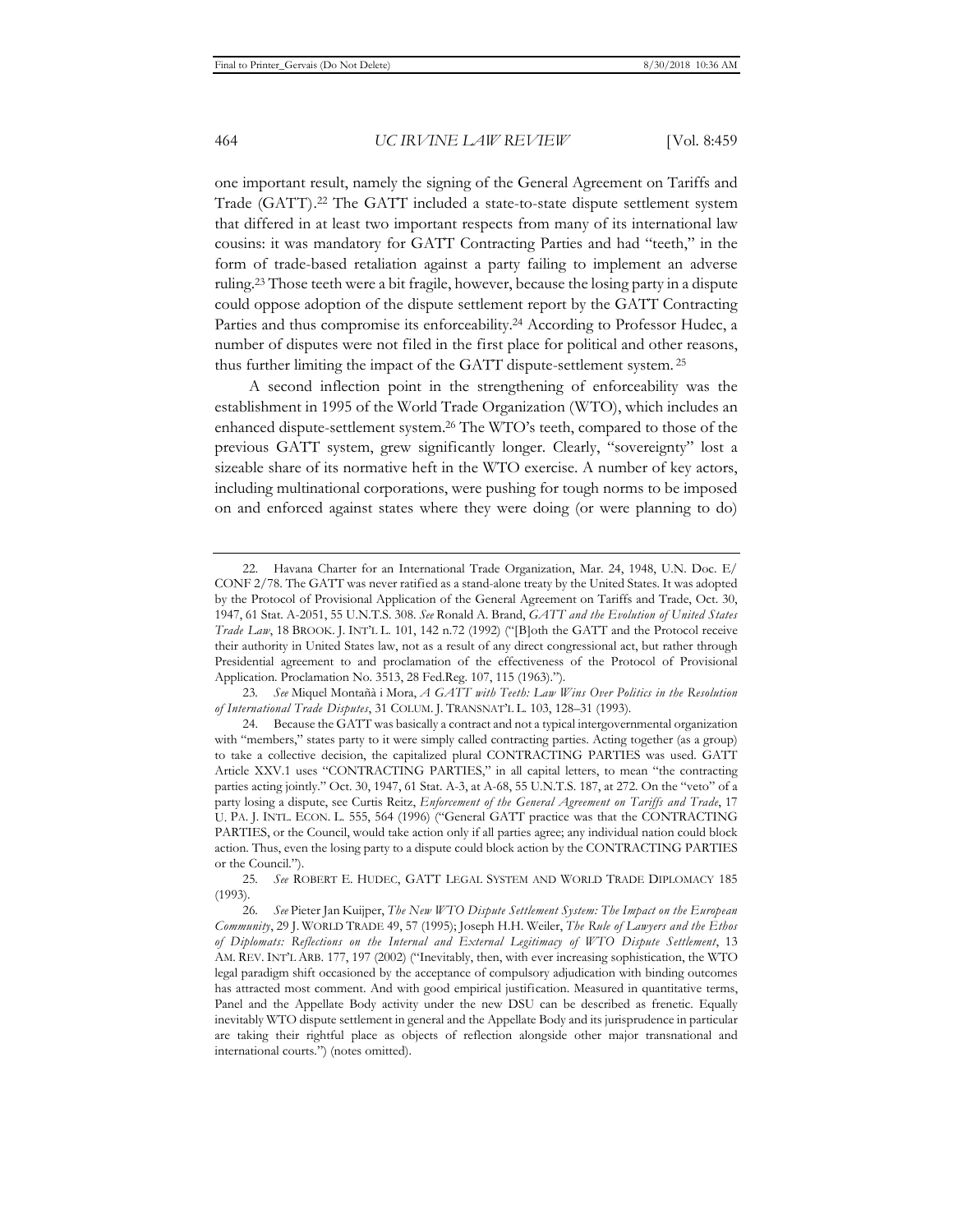business. This meant, inter alia, enforcing intellectual property rights and establishing rules against expropriation. It led to the shift in the entire field of intellectual property from a set of technical rules administered by its own UN specialized agency (the World Intellectual Property Organization (WIPO), the origins of which date back to the 1880s) to the world of trade, and eventually the WTO Agreement on Trade-Related Aspects of Intellectual Property Rights (TRIPS).27 A question that emerges in connection with this shift is whether the WTO dispute settlement system is self-contained, or whether—and if so how—it can consider norms extrinsic to the WTO regime, including human rights.<sup>28</sup>

The third and last inflection point represents a major step in the path towards a further reduction in state sovereignty. That step is investor-state dispute settlement (ISDS), a process that forms part of most recent trade and investment agreements. While all steps in the story systematically whittled away state sovereignty, ISDS marks a paradigmatic shift. ISDS is the result of a move towards recognizing the role of multinational corporations as international legal persons that compete with states for the policy space or have a special say in policy setting notably because they can offer direct investment in exchange for policy decisions.29 The two main contours of the so-called "post-Westphalian" system are: "1) limited international legal personality for *non-state actors*; 2) *qualified sovereignty* for state actors, partly but not exclusively due to a) *devolution of sovereignty* to local or *private* entities (localization and privatization) and b) sublimation of sovereignty into transnational international organizations."30 ISDS is a major step in that context: multinational corporations are given a right to sue states in binding and mandatory arbitration proceedings.31

<sup>27.</sup> Agreement on Trade-Related Aspects of Intellectual Property Rights arts. 27–34, Apr. 15, 1994, Marrakesh Agreement Establishing the World Trade Organization, Annex 1C, 1869 U.N.T.S. 299 [hereinafter TRIPS Agreement]. On the impacts of the shift of IP to trade, see Daniel Gervais, *Human Rights and the Philosophical Foundations of Intellectual Property*, *in* RESEARCH HANDBOOK ON HUMAN RIGHTS AND INTELLECTUAL PROPERTY 89, 92–93 (C. Geiger ed., 2016).

<sup>28</sup>*. See* Shoaib A. Ghias, *International Judicial Lawmaking: A Theoretical and Political Analysis of the WTO Appellate Body*, 24 BERKELEY J. INT'L L. 534, 553 (2006); Alec Sweet, *Judicialization and the Construction of Governance*, *in* ON LAW, POLITICS, AND JUDICIALIZATION 63, 64–65 (Martin Shapiro & Alec Stone Sweet eds., 2002).

<sup>29</sup>*. See* Christen Broecker, Note, *"Better the Devil You Know": Home State Approaches to Transnational Corporate Accountability*, 41 N.Y.U. J. INT'L L. & POL. 159, 184–85 (2008) (showing how corporations use the investment carrot to affect poorer states' policies).

<sup>30.</sup> Eric Allen Engle, *The Transformation of the International Legal System: The Post-Westphalian Legal Order*, 23 QUINNIPIAC LAW REV. 23, 45 (2004) (emphasis added).

<sup>31</sup>*. See* José E. Alvarez, *Are Corporations "Subjects" of International Law?*, 9 SANTA CLARA J.INT'L L. 1, 31 (2011) (suggesting that "international lawyers should spend their time addressing which international rules apply to corporations rather than whether corporations are or are not "subjects" of international law); Glen Kelley, *Multilateral Investment Treaties: A Balanced Approach To Multinational Corporations*, 39 COLUM. J. TRANSNAT'L L. 483, 489–90 (2001). Interestingly, in Kiobel v. Royal Dutch Petroleum Co., 621 F.3d 111, 131 (2d Cir. 2010), the Court of Appeals for the Second Circuit decided that corporate liability was not a rule of customary international law applicable under the Alien Tort Statute (ATS), 28 U.S.C. § 1350 (2012).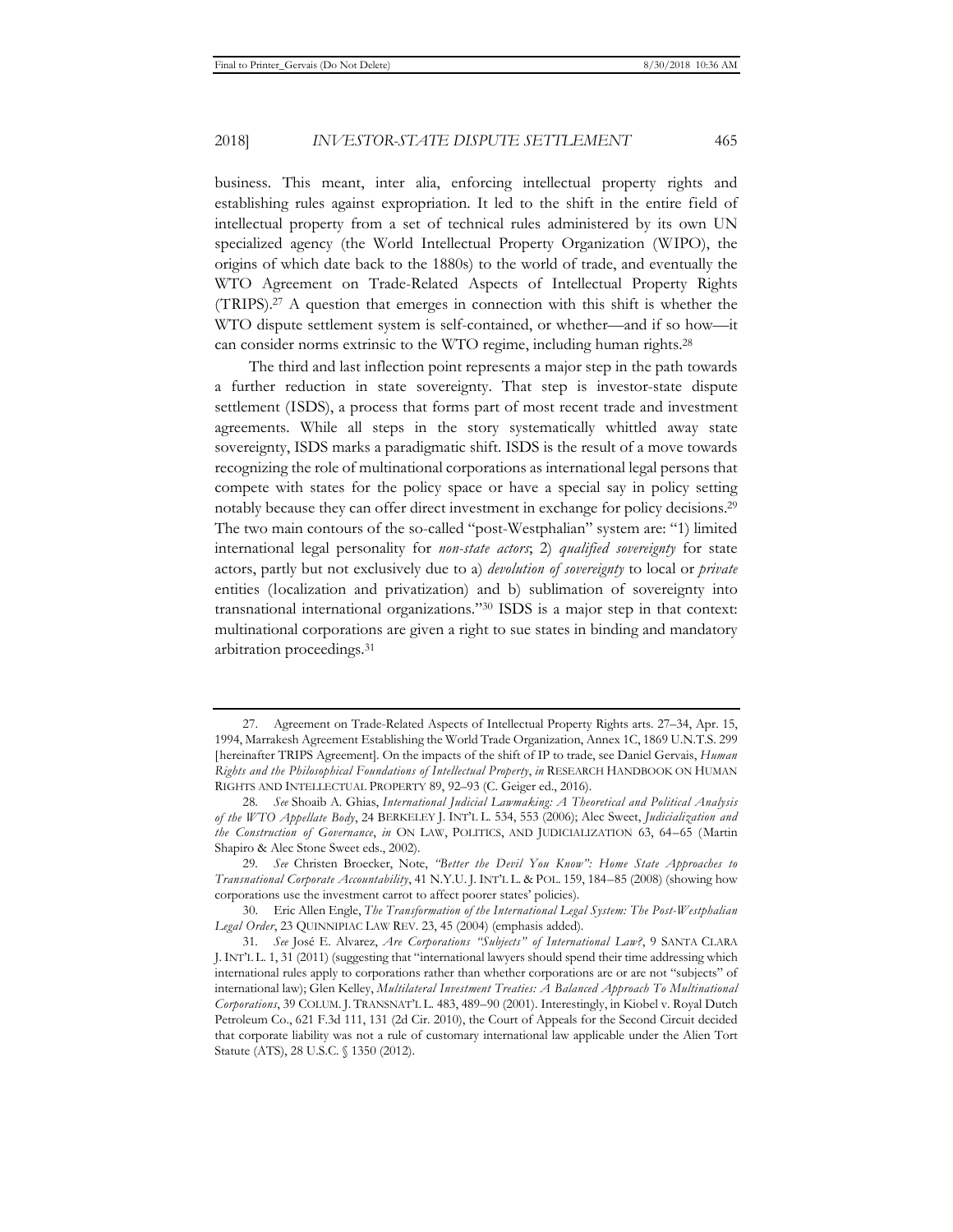Specifically, ISDS provides multinational corporations a right to sue states that are parties to an investment treaty (such as a bilateral investment treaty or BIT) or a trade agreement containing an investment protection chapter for direct or indirect expropriation, referred to together as international investment treaties (IIAs).<sup>32</sup> Investment protection clauses are now standard in IIAs.33 According to the United Nations Conference on Trade and Development (UNCTAD), as of 2015 there were 3,304 known IIAs (2,946 BITs and 358 other treaties with investment provision (TIPs)), not all of which are in force, however.34

The emergence of ISDS goes well beyond the mere recognition of international legal personality for multinational corporations: it marks a sharp turn in the regulation of the activities of such corporations by individual states where they invest and do business. The scope of the shift compared to state-to-state dispute settlement (i.e., among "equals") can be measured by comparing ISDS with the 1974 Charter of Economic Rights and Duties of States adopted by the UN General Assembly.35 The Charter notes, inter alia, that states have the right "[t]o regulate and supervise the activities of transnational corporations within [their] national jurisdiction and [to] take measures to ensure that such activities . . . conform with [their] economic and social policies."36 It imposes a duty on transnational corporations not to "intervene in the internal affairs of a host State."37 ISDS is arguably exactly the opposite. Where states A and B have agreed to an ISDS obligation in a treaty, ISDS provides a binding forum where a corporation in state A can challenge a measure taken by the government of state B affecting the corporation's investments in state B.38

ISDS was and probably still is a good idea to attract foreign investment, especially in countries where the legal system may not be effective at imposing remedies against the state. It is so widespread, however, that it no longer marks a comparative advantage (over states that do not provide it); instead states that do *not*

<sup>32.</sup> UNITED NATIONS CONFERENCE ON TRADE & DEV., WORLD INVESTMENT REPORT 2016: INVESTOR NATIONALITY: POLICY CHALLENGES 101, U.N. Sales No. E.16.II.D.4 (2016), http://unctad.org/en/PublicationsLibrary/wir2016\_en.pdf [https://perma.cc/2TMX-24B3] [hereinafter UNCTAD REPORT].

<sup>33</sup>*. See* David R. Sedlak, *ICSID's Resurgence in International Investment Arbitration: Can the Momentum Hold?*, 23 PENN. ST. INT'L L. REV. 147, 147–49 (2004) (investor-state arbitration is a standard feature of IIAs concluded since the 1980s).

<sup>34</sup>*. See* UNCTAD REPORT, *supra* note 32, at 101. Not all of those instruments are currently in force.

<sup>35.</sup> G.A Res. 3281 (XXIX) (Dec. 12, 1974).

<sup>36</sup>*. Id.* art. 2(2).

<sup>37</sup>*. Id.*

<sup>38</sup>*. See* Timothy J. Feighery, *Rule of Law in the Emerging Development Agenda: On Finding the Optimal Role for Investment Treaties*, 21 SW. J. INT'L L. 297, 299 (2015) ("The ISDS may broadly be defined as an international law-based system that is founded mostly on thousands of bilateral investment treaties (BITs) and some multilateral investment-related treaties that protect, on a reciprocal basis, the investors of each state when they make investments in other states. . . . By this system, sovereigns agree to *privatize* the dispute resolution process for covered investments. In this way, foreign investors are protected against the traditional *home field advantage* that sovereigns may enjoy via their national court systems.").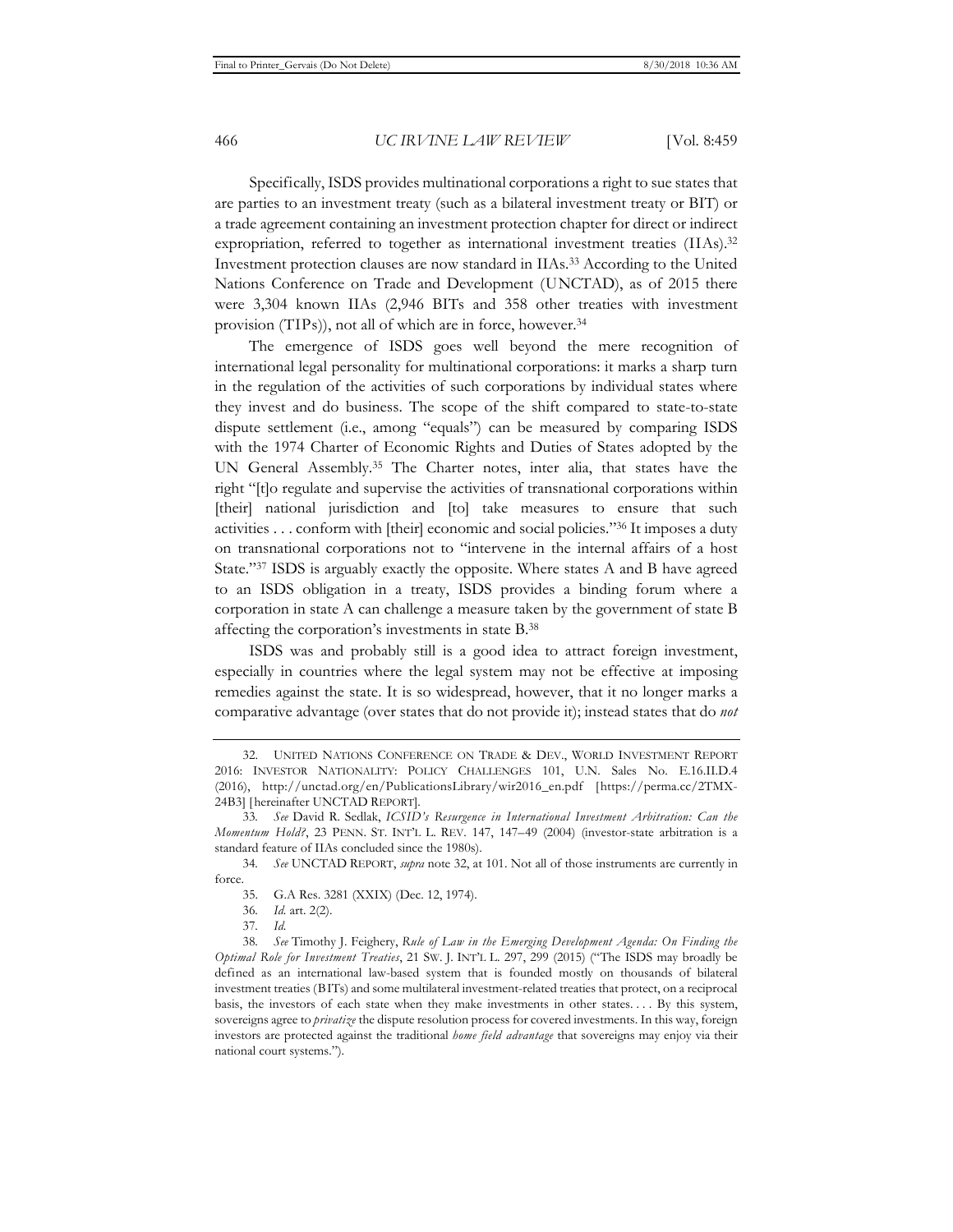have investment protection (including ISDS) may be at a comparative disadvantage.39

The first plurilateral agreement to contain ISDS provisions was NAFTA.40 ISDS forms part of the second version of the Trans-Pacific Partnership.41 It likely will form part of the Transatlantic Trade and Investment Partnership (TTIP)—if that agreement is ever finalized—which itself is modeled after a vast number of bilateral investment agreements (BITs).42 Put differently, ISDS is here, and it seems *here to stay*. Indeed, "[w]ith 70 cases initiated in 2015, the number of new treatybased investor-state arbitrations set a new annual high. Following the recent trend, a high share of cases (40 per cent) was brought against developed countries."43 ISDS provisions already bind (or soon may) the United States with most of its significant trading partners, including Canada, Mexico, and the EU, and its importance is growing.44 ISDS has (finally) started to make the headlines, for example in the

41. The "new version" refers to the new text reportedly agreed in January 2018 by eleven countries following the withdrawal of the United States from the pact in January 2017. *See* James Fernyhough, *The TPP is Going Ahead, and Not Everyone in Australia is Happy*, THE NEW DAILY ( Jan. 28, 2018, 3:48 PM), https://thenewdaily.com.au/money/finance-news/2018/01/24/tpp-goingahead/ [https://perma.cc/8JZU-W23F].

42*. See* Joseph H.H. Weiler, Editorial, *European Hypocrisy: TTIP and ISDS*, 25 EUR. J. INT'L L. 963, 964 (2014) ("The ISDS chapter in the TTIP is essentially modelled (for good and for bad) on similar regimes in thousands (!) of BITs in force all over the world. Almost all European Member States, among them the shrillest objectors to the ISDS in the TTIP, are not only signatories to such agreements but are heavy users thereof."). While BITs by definition contain "investment protection" in the form of ISDS, not all TIPs contain them, though a clear majority do. Of the 358 TIPs just mentioned, 132 contained investment provisions similar to those in BITs, and another thirty-two contained "limited" investment protection (for example, national treatment with respect to commercial presence or free movement of capital relating to direct investments). *See* UNCTAD REPORT, *supra* note 32, at 102.

43. UNCTAD REPORT, *supra* note 32, at xii.

44*. See* Christopher R. Drahozal, *New Experiences of International Arbitration in the United States*, 54 AM. J. COMP. L. 233, 246–47 (2006) ("Although investor-state arbitration dates back at least to the Jay Treaty of 1794, in recent years the number of investment arbitration proceedings has increased dramatically. To illustrate: claimants filed a total of three treaty-based cases with the World Bank's International Centre for Settlement of Investment Disputes (ICSID) from its inception through 1994. In the next ten years—through November 2004—claimants filed an additional 103 cases. Investment arbitrations also are notable for their high stakes: claimants regularly seek to recover

<sup>39</sup>*. See supra* note 34 and accompanying text.

<sup>40.</sup> NAFTA, *supra* note 1; *see* Vivian H.W. Wang, Note, *Investor Protection or Environmental Protection? "Green" Development under CAFTA*, 32 COLUM. J. ENVTL. L. 251, 260 (2007) ("The inclusion of an ISDS-type mechanism within a BIT was first adopted in NAFTA and was heralded as an advancement in the resolution of international trade disputes as it 'grant[ed] individual foreign investors standing to sue host governments without requiring the participation or acquiescence of the investor's home government.'") (notes omitted); *see also* William L. Owens & R. Andrew Fitzpatrick, *Investment Arbitration Under NAFTA Chapter 11: A Threat to Sovereignty of Member States?*, 39 CAN.—U.S. L.J. 55 (2015). Investment protection emerged in the bilateral investment treaty between Germany and Pakistan of Nov. 25, 1959. Treaty for the Promotion and Protection of Investments (with Protocol and Exchange of Notes), Ger.-Pak., Nov. 25, 1959, 457 U.N.T.S. 24. As far as the United States is concerned, ISDS provisions were first used in the Treaty between the United States of America and the Republic of Panama Concerning the Treatment and Protection of Investments of Oct. 27, 1982, art. VII. Treaty Between the United States of America and the Republic of Panama Concerning the Treatment and Protection of Investments, U.S.-Pan., Oct. 27, 1982, S. TREATY DOC. No. 99-14 (1991).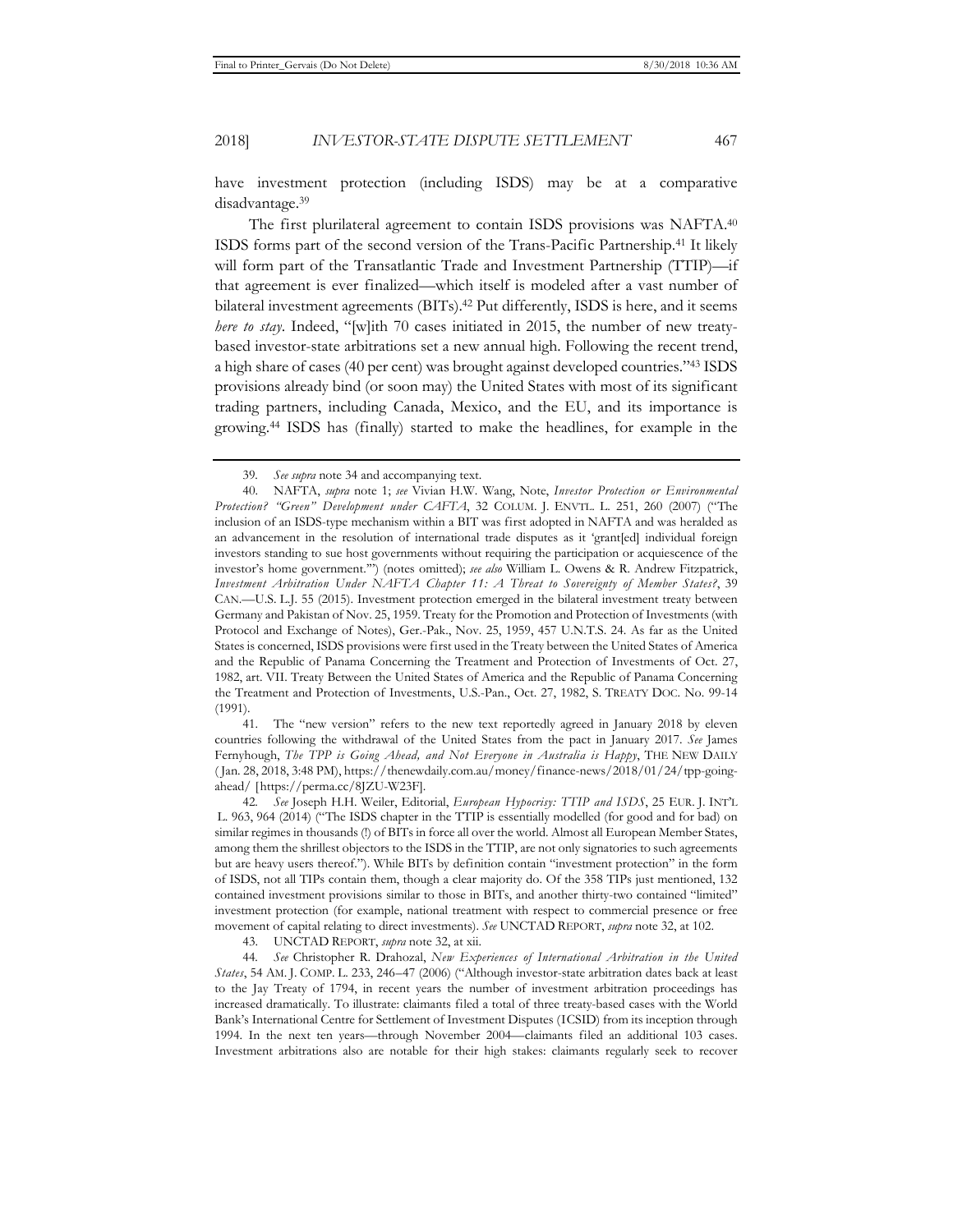United States in 2016 when the Keystone XL pipeline project was rejected by President Obama.45 That specific example was heralded as evidence of ISDS giving corporations too much power over sovereign public policy decisions.46 One can fairly ask, therefore, whether and if so how ISDS meshes with a state's right to regulate its own public policy within its borders.

Limits on state sovereignty are often well-grounded, for example, when they are supported by a benevolent world community policing human rights.47 But what happens when international law is used to *limit* the protection of human or fundamental rights that a state (or supranational body, such as the European Union) wants to protect (in the form of a limit on an intellectual property right or restriction on the use of personal data, for example) because it could amount to an alleged expropriation? This is where ISDS takes us now, as it is used to enforce investment protection with little or no doctrinal space to acknowledge—let alone defer to human rights and other public interest norms and associated policies that a state might wish to apply in its own territory. That, in a nutshell, is the issue at the core of this Article.

The Article proceeds as follows. In Part II, the Article presents the *Lilly* case, which it uses to explicate how human rights issues might arise in the context of ISDS cases involving intellectual property. In Part III, the Article examines various aspects of the substantive interface between trade, investment, intellectual property, and human rights. This includes the (human) right to health and the regulation of pharmaceutical products from a public health perspective. Part IV reviews various doctrinal mechanisms used (with varying degrees of success) in a trade context to solve this complex equation and considers whether these mechanisms can be used in an ISDS context. Part V offers paths forward.

#### II. LILLY V. CANADA

This Part provides the reader not familiar with the details of the *Lilly* case with a glimpse into the arguments made by the parties that are relevant for the purposes of this Article. It is not intended to provide a full picture of the case.48

hundreds of millions or even billions of dollars, and the claims may involve sensitive issues of national policy.") (footnotes omitted).

<sup>45</sup>*. See* Dillon Fowler, Comment, *Keystonewalled: TransCanada's Discrimination Claim Under NAFTA and the Future of Investor-State Dispute Settlement*, 31 AM. U. INT'L L. REV. 103, 105 (2016).

<sup>46</sup>*. See id.* at 130 ("[T]he fact that TransCanada is suing the United States government at all shows that Chapter 11 provides corporations with too much leverage over elected governments through the current model of ISDS.").

<sup>47.</sup> Peter Millet, *The* Pinochet *Case — Some Personal Reflections*, *in* INTERNATIONAL LAW 10 (Malcolm D. Evans ed., 2d ed. 2006) ("No longer is international law a matter which concerns sovereign States alone. It marches with human rights law to protect individuals from State action. The world community has finally decided that the way a sovereign State treats its own nationals is not a purely internal matter.").

<sup>48.</sup> For documents concerning the case, including briefs submitted by all parties, see *Eli Lilly and Company v. the Government of Canada, UNCITRAL, ICSID Case No. UNCT/14/2*, ITALAW, http://www.italaw.com/cases/1625 [https://perma.cc/EM3H-GJYT] (last visited June 21, 2018).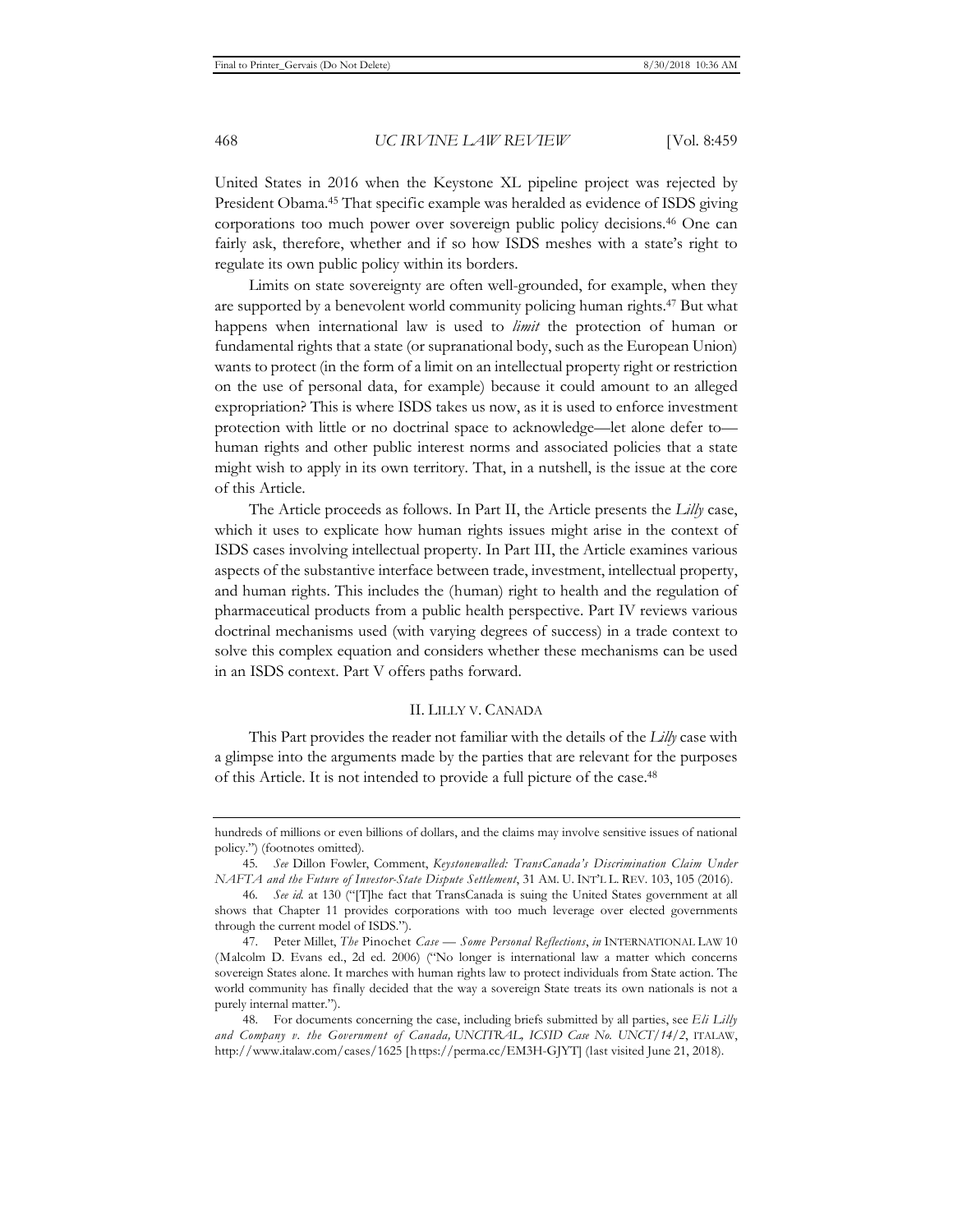*Lilly v. Canada* was heard at the International Centre for Settlement of Investment Disputes (ICSID), the forum of choice for NAFTA investor-state disputes, and according to the United Nations Commission on International Trade Law (UNCITRAL) Arbitration Rules.49 ICSID is known for the confidentiality and effectiveness of its services.50 Hearings are not public and calls for more transparency have been made, although memorials (briefs) and expert reports, as well as tribunal orders are generally made available to the public on the ICSID website.<sup>51</sup>

The award (decision) of the tribunal was made available in March 2017.52 Let us examine Lilly's claims and Canada's response.

# *A. The Complaint*

Eli Lilly's complaint against Canada was filed under chapter 11 of NAFTA.53 That chapter is meant to protect investments made in a NAFTA party by a company based in another NAFTA party.54 Interestingly, although "intellectual property" is often mentioned in IIAs in the definition of "investment," this is not the case in NAFTA, at least not directly.55 The inclusion of intellectual property in the definition of the term "investment" is controversial from a normative perspective when it leads to a challenge to a state's intellectual property and innovation policy.<sup>56</sup>

<sup>49</sup>*. See* NAFTA, *supra* note 1, art. 1120, at 643; *see also* Brook K. Baker & Katrina Geddes, *Corporate Power Unbound: Investor-State Arbitration of IP Monopolies on Medicines—*Eli Lilly v. Canada *and the Trans-Pacific Partnership Agreement*, 23 J. INTELL. PROP. L. 1, 14 (2015) (ICSID handles the "vast majority of investor-state dispute resolution claims."). ICSID was established by the Convention on the Settlement of Investment Disputes Between States and Nationals of Other States art. 1, Mar. 18, 1965, 17 U.S.T. 1270, 575 U.N.T.S. 159. UNCITRAL is the United Nations Commission on International Trade Law. As of April 1, 2014, UNCITRAL has added to its arbitration rules. *See* UNITED NATIONS COMM'N ON INT'L TRADE LAW, UNCITRAL RULES ON TRANSPARENCY IN TREATY-BASED INVESTOR-STATE ARBITRATION (2014), http://www.uncitral.org/pdf/english/ texts/arbitration/rules-on-transparency/Rules-on-Transparency-E.pdf [https://perma.cc/JA44- XD79].

<sup>50</sup>*. See* Ibrahim F.I. Shihata, *The Settlement of Disputes Regarding Foreign Investment: The Role of the World Bank, with Particular Reference to ICSID and MIGA*, 1 AM. U. J. INT'L L. & POL'Y 97, 103 (1986).

<sup>51</sup>*. See generally* J. Anthony VanDuzer, *Enhancing the Procedural Legitimacy of Investor-State Arbitration Through Transparency and Amicus Curiae Participation*, 52 MCGILL L.J. 681 (2007) (advocating for the formal adoption of transparency rules by NAFTA to address legitimacy concerns in investor-state arbitration).

<sup>52.</sup> Eli Lilly & Co. v. Canada, Final Award, *supra* note 2, ¶¶ 198, 310, 349. The Award was made available to the parties on March 16, 2017. The Parties had ten days to identify confidential information, if any, in the award before its release to the public ten days later.

<sup>53</sup>*. See id.* at ¶ 95.

<sup>54</sup>*. See* NAFTA, *supra* note 1, ch. 11.

<sup>55</sup>*. See, e.g.*, U.S. DEPT. OF STATE, 2012 U.S. MODEL BILATERAL INVESTMENT TREATY arts. 1 (Definitions), 6.5 (2012), http://www.state.gov/documents/organization/188371.pdf [https://perma.cc/SLP2-ED99] [hereinafter 2012 U.S. MODEL BIT]; *see also* Susan K. Sell, *TRIPS-Plus Free Trade Agreements and Access to Medicines*, 28 LIVERPOOL L. REV. 41, 41 (2007). In NAFTA, the "indirect" mention is in Article 1110(7), discussed below. *See infra* notes 83–89 and accompanying text.

<sup>56</sup>*. See* Ruth L. Okediji, *Is Intellectual Property "Investment"? Eli Lilly v. Canada and the International Intellectual Property System*, 35 U. PA. J. INT'L L. 1121, 1124 (2014) ("Although the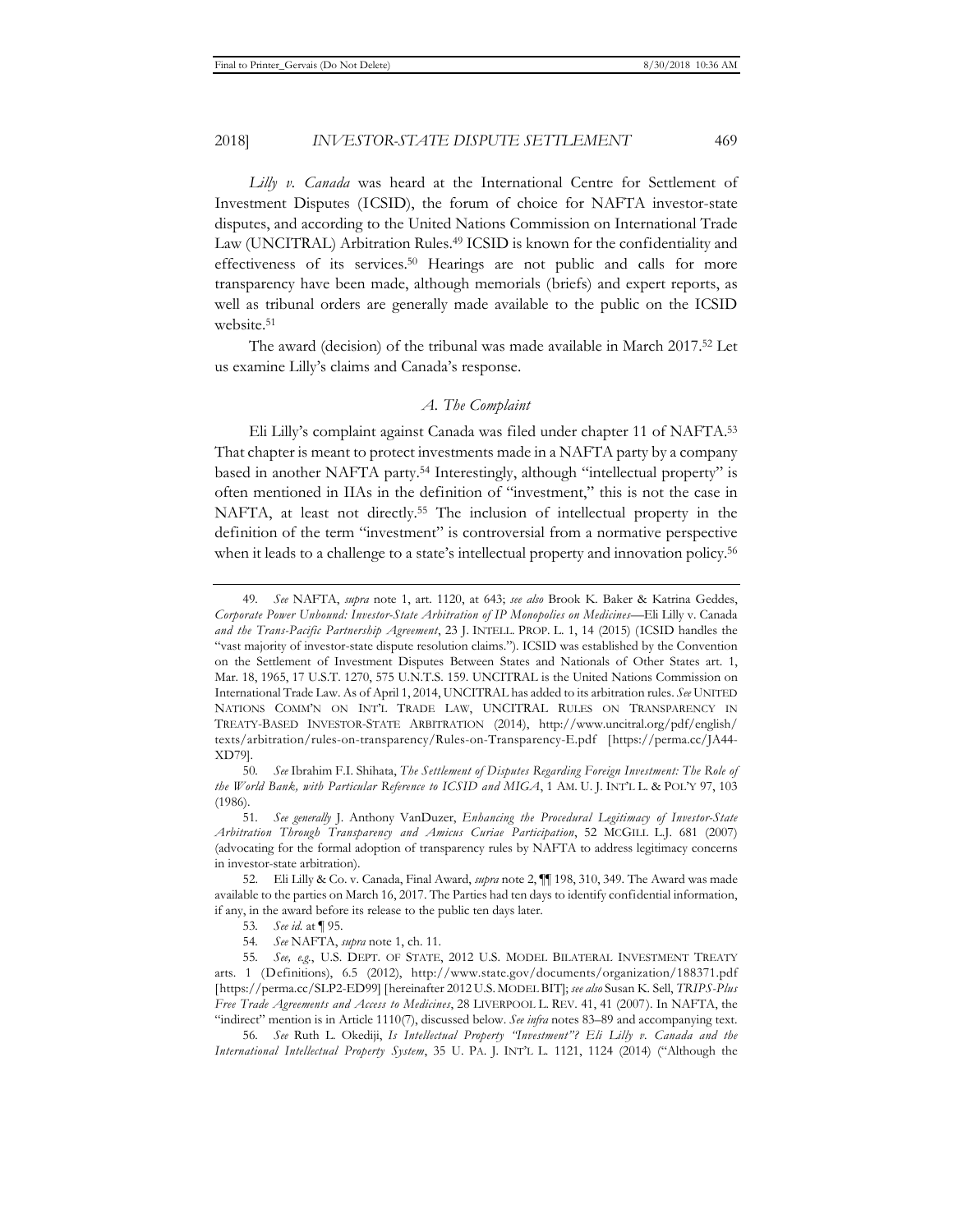One could argue that it would be much less so, or even not controversial at all, if the inclusion of intellectual property were limited to actual expropriation (e.g., when state A takes the title to a patent or copyright belonging to company B to keep it or transfer it to a third party).

Actual expropriation is not the fact pattern in *Lilly v. Canada*. The *Lilly* case relates to the *invalidation* of two Canadian patents on its drugs Zyprexa and Strattera (atomoxetine and olanzapine) by Canadian courts for failure to meet one of the core patentability criteria, namely the utility requirement, one of the basic patentability criteria in U.S. and Canadian patent law.57 The claimant (Lilly) contended that the adoption of a "new, radically different standard for determining whether inventions fulfill that requirement" (the "promise of the patent" doctrine discussed below) amounted to an "uncompensated expropriation, in violation of Article 1110 of NAFTA."58 The claimant alleged that the promise of the patent doctrine violated the intellectual property chapter (Chapter 17) of NAFTA, which "requires Canada to provide patents to inventions, in all fields of technology, that are 'new, result from an inventive step, and are capable of industrial application [*i.e.*, have utility]'," arguing that if "Canada can *unilaterally* reinterpret a core legal term in such a stark manner and with such severe consequences, legally operative words in NAFTA with internationally-accepted meanings could be susceptible to *unilateral* re-definition, such that NAFTA will no longer establish foundational requirements for patent protection."59 In other words, Lilly was trying to use investment chapter of NAFTA to challenge the compatibility of the application of a patentability criterion by Canadian courts (in which it undeniably received due process) with Canada's substantive IP obligations in the patent section of chapter 17 of NAFTA, which are broadly similar to those in the TRIPS agreement.60 The word "unilateral" used twice in the short quotation above betrays Lilly's thinking: the exercise of state sovereignty is seen as a "unilateral" measure.

A second line of Lilly's argument was that the interpretation of the notion of utility by Canadian courts violated Canada's obligations to afford "fair and equitable treatment" (FET) to Lilly's investments under Article 1105 of NAFTA.61

definition of 'investment' contained in most investment treaties mention intellectual property, the obligations, expectations, and enforcement aspects of these treaties are largely undeveloped. Moreover, the doctrinal, policy, and structural differences between BITs and the TRIPS Agreement have rarely been meaningfully analyzed, leaving a gap in the international law of intellectual property. That is the gap Eli Lilly now seeks to exploit."). This Article returns to this issue in greater depth *infra* Parts IV, V.

<sup>57.</sup> Eli Lilly & Co. v. Canada, ICSID Case No. UNCT/14/2, Claimant's Memorial, at 1 (Sept. 29, 2014), http://www.italaw.com/sites/default/files/case-documents/italaw4046.pdf [https://perma.cc/N22P-587H] [hereinafter Eli Lilly & Co. v. Canada, Claimant's Memorial].

<sup>58</sup>*. Id.* at 1–2.

<sup>59</sup>*. Id.* at 5–6 (emphasis added).

<sup>60.</sup> For a discussion of NAFTA Chapter Seventeen and TRIPS, see Eli Lilly & Co. v. Canada, ICSID Case No. UNCT/14/2, Expert Report of Daniel J. Gervais, at 18–20 ( Jan. 26, 2015), http://www.italaw.com/sites/default/files/case-documents/italaw4139.pdf [https://perma.cc/ 69GZ-5BP9] [hereinafter Eli Lilly & Co v. Canada, Expert Report of Daniel J. Gervais].

<sup>61.</sup> Eli Lilly & Co. v. Canada, Claimant's Memorial, *supra* note 57, at 6.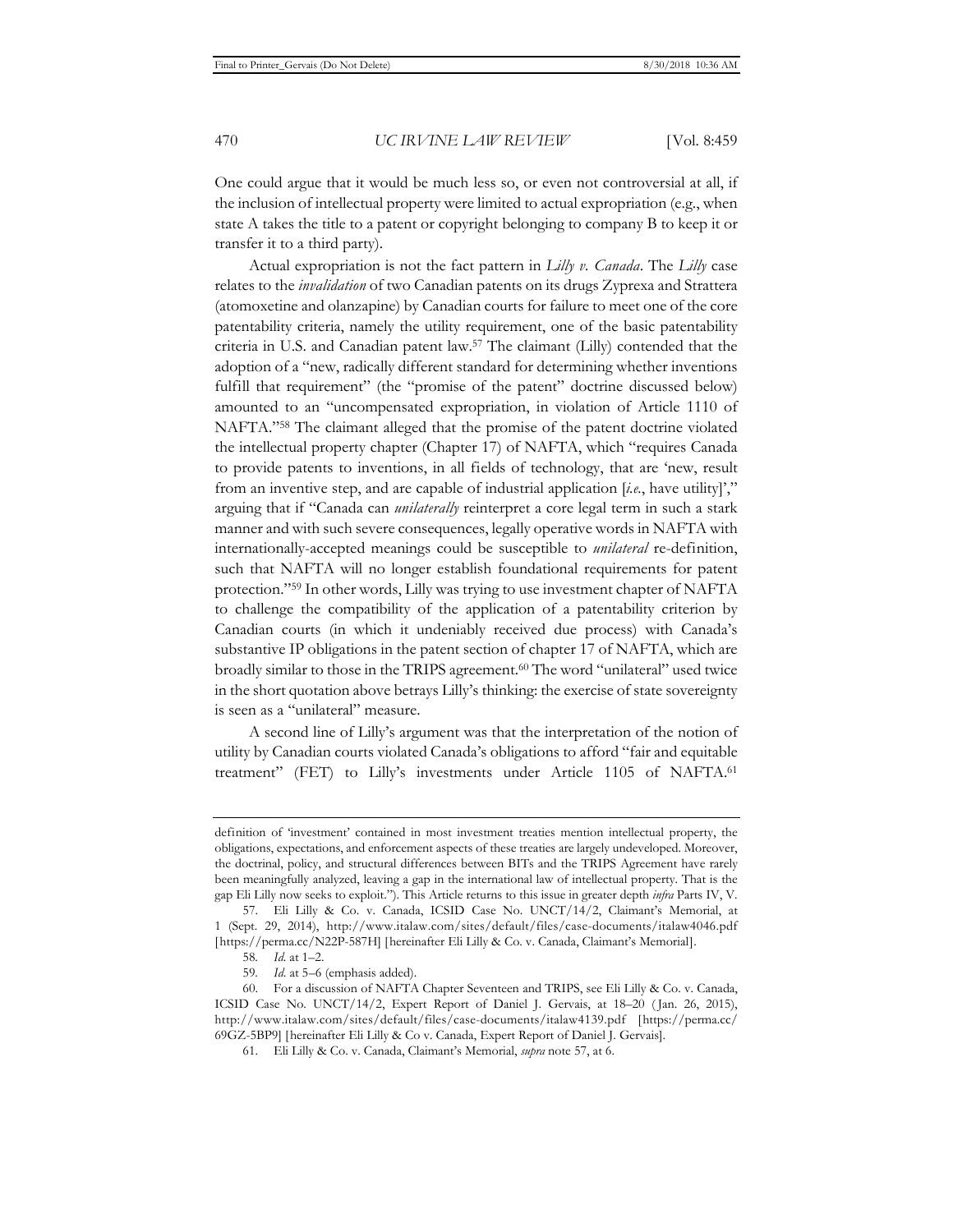Specifically, Lilly alleged that the promise of the patent doctrine violated: (i) protection against arbitrary treatment (the doctrine is completely unpredictable and unreasonably difficult to satisfy); (ii) protection of legitimate, investment-backed expectations; and (iii) protection against discriminatory treatment.<sup>62</sup>

Lilly also argued that it "relied on Canada's patent law when it sought patent protection for Zyprexa and Strattera and launched those drugs in Canada," and that the patents had been issued "after a careful review by Canada's patent examiners in light of Canada's utility requirement at the time."63 These last two arguments, it seems, could be rephrased as arguing that *any invalidation* by a court of an issued patent amounts to expropriation, and that any significant change in the interpretation of a patentability criterion could also amount to expropriation under NAFTA.

#### *B. Canada's Counter-Memorial*

In its counter-memorial, the Government of Canada noted, first, that the claimant received due process before Canadian courts (a fact not in dispute) and was simply disappointed with the outcome of two patent trials. That did not amount to a breach of the relevant obligations. Rather, according to the respondent, "[t]he threshold for a violation of the minimum standard of treatment is high and requires a finding of egregious or manifestly unfair behaviour" under customary international law.64 Specifically, Canada alleged that the claimant had failed "to prove that the theory of 'legitimate expectations' has become a rule of customary international law" protected by NAFTA Article 1105(1) and, moreover, that "regardless of its status generally in international law, it is a doctrine which fundamentally cannot be applied to judgments of the domestic judiciary acting in an adjudicative function of domestic statutory interpretation."65

On the issue of the alleged change in the interpretation of the utility requirement by Canadian courts, Canada countered on several fronts. It noted that:

 [E]ven if the theory of legitimate expectations is now a rule of custom protected under Article 1105(1), Claimant could not have had a "legitimate expectation" of how a court would rule in the future in light of the law, facts, evidence and other considerations presented before the court at the time of challenge. To assert otherwise would give every disappointed litigant an automatic remedy in international law against any adverse domestic ruling that it "expected" to win.<sup>66</sup>

<sup>62</sup>*. Id.* at 6–7.

<sup>63</sup>*. Id.* at 7.

<sup>64.</sup> Eli Lilly & Co. v. Canada, ICSID Case No. UNCT/14/2, Government of Canada Counter Memorial, at 94 ( Jan. 27, 2015), http://www.italaw.com/sites/default/files/casedocuments/italaw4131.pdf [https://perma.cc/P3K3-LTMB] [hereinafter Eli Lilly & Co. v. Canada, Government of Canada Counter Memorial].

<sup>65</sup>*. Id.* at 115.

<sup>66</sup>*. Id.*; *see also* Henning Grosse Ruse-Kahn, *Litigating Intellectual Property Rights in Investor-State Arbitration: From Plain Packaging to Patent Revocation* (Univ. of Cambridge Faculty of Law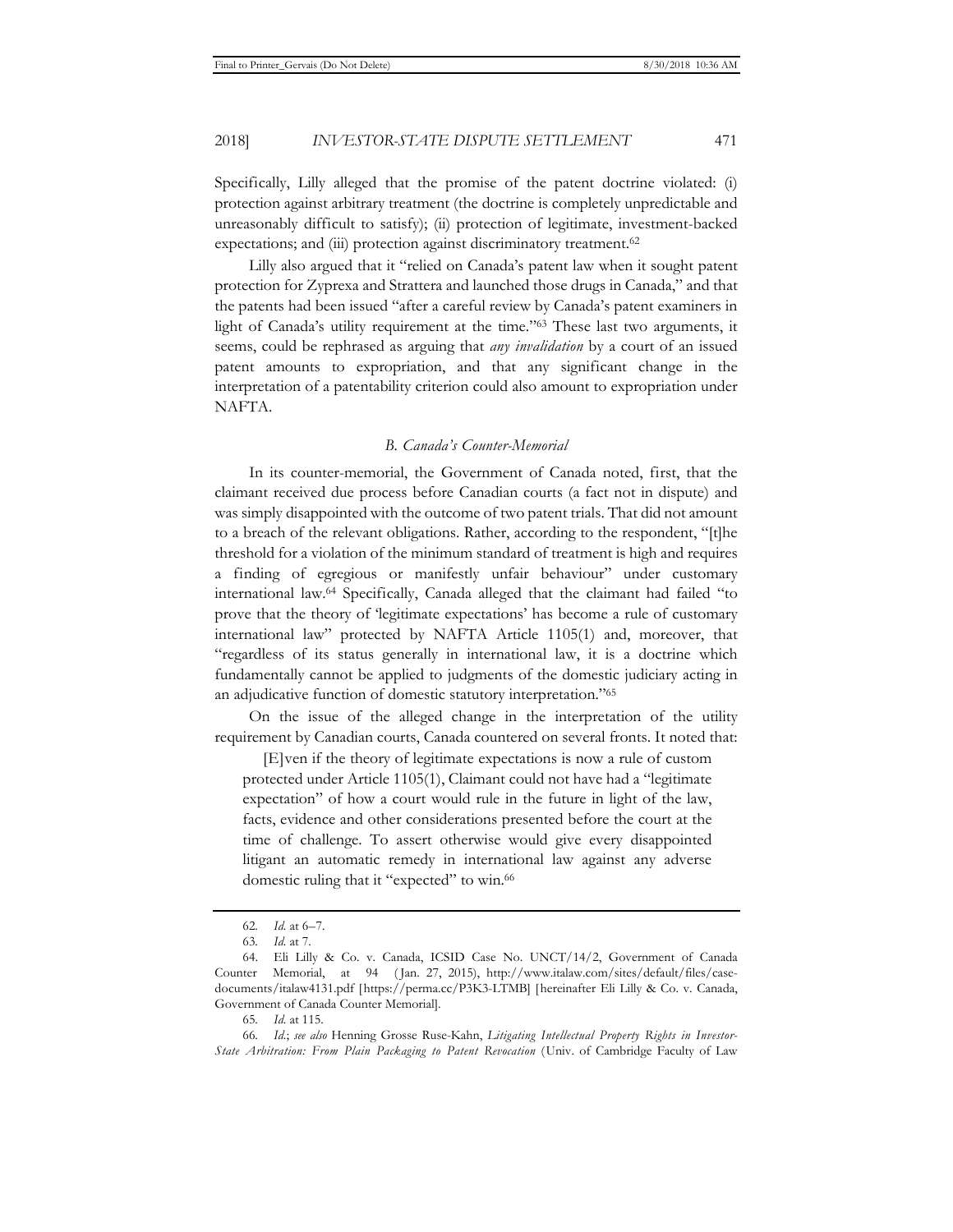The United States, in a submission noted along similar lines that:

The concept of "legitimate expectations" is not a component element of "fair and equitable treatment" under customary international law that gives rise to an independent host State obligation. An investor may develop its own expectations about the legal regime governing its investment, but those expectations impose no obligations on the State under the minimum standard of treatment. The United States is aware of no general and consistent State practice and *opinio juris* establishing an obligation under the minimum standard of treatment not to frustrate investors' expectations . . . . Moreover, the concept of "legitimate expectations" is particularly inapt in the context of judicial measures.67

Canada also argued that the "promise of the patent" doctrine was not new in Canadian law, as Canadian academics and a well-known Canadian expert retained by the government of Canada demonstrated.68 A 1981 quote from the Supreme Court of Canada opinion should suffice to illustrate the validity of Canada's argument:69

There is a helpful discussion in *Halsbury's Laws of England*, (3rd ed.), vol. 29, at p. 59, on the meaning of 'not useful' in patent law. It means 'that the invention will not work, either in the sense that it will not operate at all or, more broadly, *that it will not do what the specification promises* that it will do'. . . . The discussion in *Halsbury's Laws of England . . .* continues:

. . . the practical usefulness of the invention does not matter, nor does its commercial utility, *unless the specification promises commercial utility*, nor does it matter whether the invention is of any real benefit to the public, or particularly suitable for the purposes suggested. . . .

and concludes:

Legal Studies Research Paper Series, Paper No. 52, 2014), http://papers.ssrn.com/sol3/ papers.cfm?abstract\_id=2463711 [https://perma.cc/9RW3-PU3A] ("In *Eli Lilly vs. Canada*, the investor hence cannot legitimately expect from the grant of patents by the Canadian Patent Office (CPO) that those remain free from any validity challenges in the courts. Also a change in how the Canadian courts apply patentability standards such as utility or the disclosure obligation as such does not affect legitimate investor expectations . . . .").

<sup>67.</sup> Eli Lilly & Co. v. Canada, ICSID Case No. UNCT/14/2, Submission of the United States of America, at 4–5 (Mar. 18, 2016), http://www.italaw.com/sites/default/files/case-documents/ italaw7175.pdf [https://perma.cc/29U3-ET6V] [hereinafter Eli Lilly & Co. v. Canada, Submission of the United States of America] (footnotes omitted) (made as NAFTA parties not involved in a dispute can do under NAFTA Article 1128).

<sup>68</sup>*. See* Eli Lilly & Co. v. Canada, ICSID Case No. UNCT/14/2, Expert Report of Ronald E. Dimock ( Jan. 26, 2015), http://www.italaw.com/sites/default/files/case-documents/ italaw4138.pdf [https://perma.cc/6PBP-YZYP] [hereinafter Eli Lilly & Co. v. Canada, Expert Report of Ronald E. Dimock]; Richard Gold & Michael Shortt, *The Promise of the Patent in Canada and Around the World*, 30 CANADIAN INTELL. PROP. REV. 35, 35 (2014).

<sup>69</sup>*. See* Consolboard Inc. v. MacMillan Bloedel (Sask.) Ltd., [1981] 1 S.C.R. 504, 524 (Can.).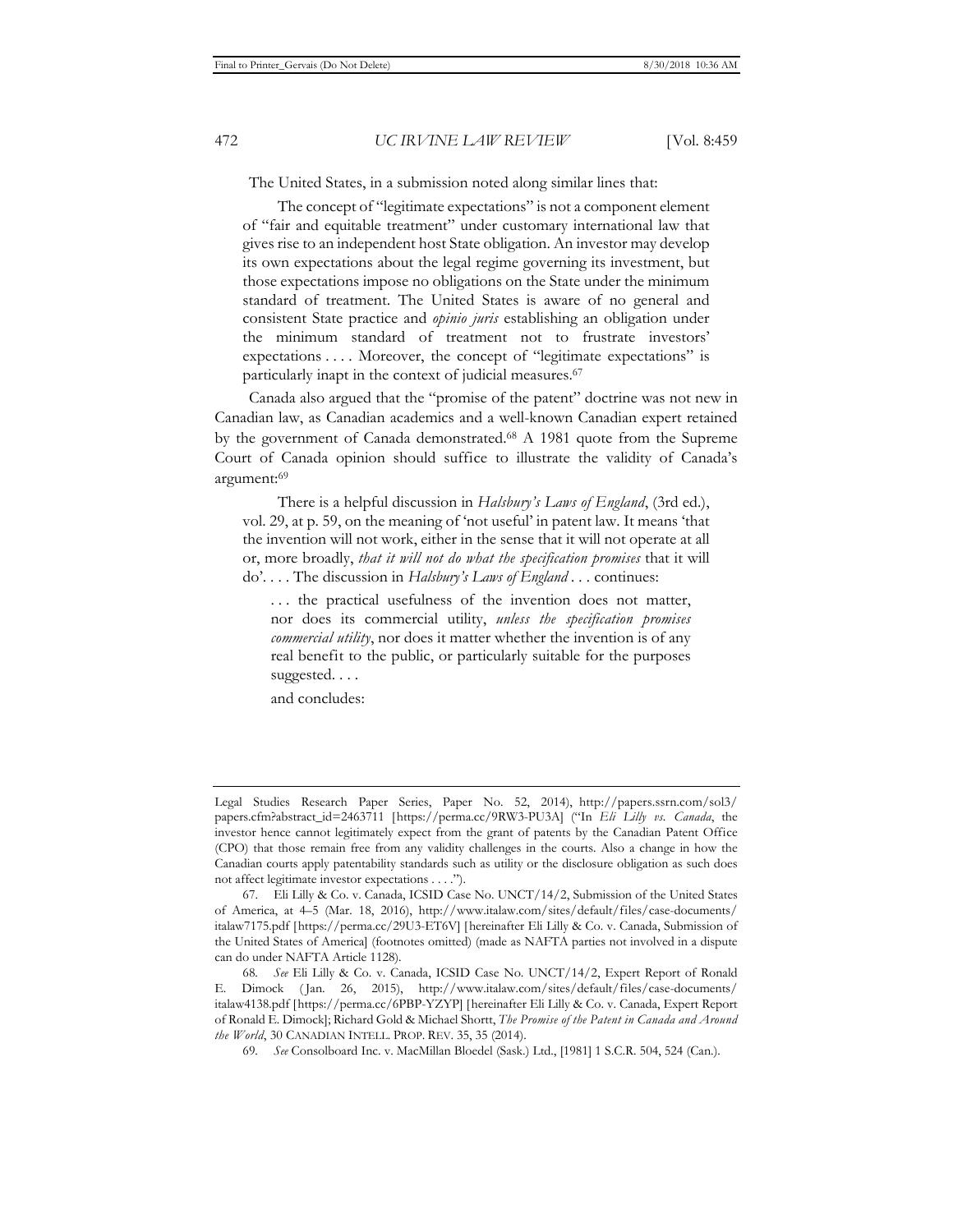. . . it is sufficient utility to support a patent that the invention gives either a new article, or a better article, or a cheaper article, or affords the public a useful choice. . . .

Canadian law is to the same effect. . .70

It seems plain from the above that promises made by a patent applicant in patent specifications were considered relevant and clearly were a known factor in utility analyses in Canadian law, at least as far back as 1981. The tribunal agreed with Canada on that point.71 Canada's counter-memorial also noted in this context that, *even if* the promise of the patent doctrine was considered to change the interpretation of the utility criterion, changes in the interpretation of patentability criteria by courts in all three NAFTA parties are common, and sometimes significant.72 This happened recently in several opinions of the United States Supreme Court for example.73 Here again, the tribunal agreed.74

Lilly tried to argue that the notion of utility in Canada should be defined basically the same way that it is in the United States (and therefore practically nonexistent as a substantive threshold). Canada countered that (i) the U.S. definition is not internationally binding on other nations and (ii) that the notion of utility does different normative work (if any) in the United States because the notions of written description and enablement (which do not exist as such in Canadian law) perform essentially the same function as the Canadian notion of utility.75

Relatedly, Lilly argued, as Valentina Vadi explains, that it faced "more arduous patent standards in Canada than a Canadian investor might face in other

73*. See, e.g.*, Alice Corp. v. CLS Bank Int'l, 134 S. Ct. 2347 (2014); Ass'n for Molecular Pathology v. Myriad Genetics, Inc., 569 U.S. 576 (2013); Mayo Collaborative Servs. v. Prometheus Labs., Inc., 566 U.S. 66 (2012); Bilski v. Kappos, 561 U.S. 593 (2010); KSR Int'l v. Teleflex Inc., 550 U.S. 398 (2007).

74*. See* Eli Lilly Co. v. Canada, Final Award, *supra* note 2, ¶¶ 310, 386 (noting that "evolution of the law through court decisions is natural, and departures from precedent are to be expected" and referring to "incremental and evolutionary changes" in the interpretation of the utility criterion).

75*. See* Eli Lilly & Co. v. Canada, Government of Canada Counter Memorial, *supra* note 64, at 5 ("Claimant also fails to acknowledge that U.S. law reaches many of the same results as do Canada's utility rules, through its analogous 'enablement' and 'written description' requirements."); Eli Lilly & Co. v. Canada, ICSID Case No. UNCT/14/2, Second Report of Dr. Daniel Gervais, at 3 (Dec. 7, 2015), https://www.italaw.com/sites/default/files/case-documents/ITA%20LAW%207018.pdf [https://perma.cc/QZP8-ZV37] [hereinafter Eli Lilly & Co. v. Canada, Second Report of Dr. Daniel Gervais] ("Claimant's argument now seems to be that only certain definitions of utility are acceptable (basically, the current U.S. definition) under NAFTA.").

<sup>70</sup>*. See id.* (emphasis added), *quoted in* Eli Lilly & Co. v. Canada, Expert Report of Ronald E. Dimock, *supra* note 68, at 14 (original emphasis removed; emphasis added).

<sup>71</sup>*. See* Eli Lilly & Co. v. Canada, Final Award, *supra* note 2, ¶¶ 318–323.

<sup>72</sup>*. See* Eli Lilly & Co. v. Canada, ICSID Case No. UNCT/14/2, Expert Report of Timothy R. Holbrook, at 27–30 ( Jan. 26, 2015), http://www.italaw.com/sites/default/files/case-documents/ italaw4137.pdf [https://perma.cc/CX7L-JP6K]; Eli Lilly & Co. v. Canada, ICSID Case No. UNCT/ 14/2, Expert Report of Hedwig Lindner, at 4 ( Jan. 26, 2015), http://www.italaw.com/sites/default/ files/case-documents/italaw4136.pdf [https://perma.cc/S9K4-FDQL] (discussing Mexican law).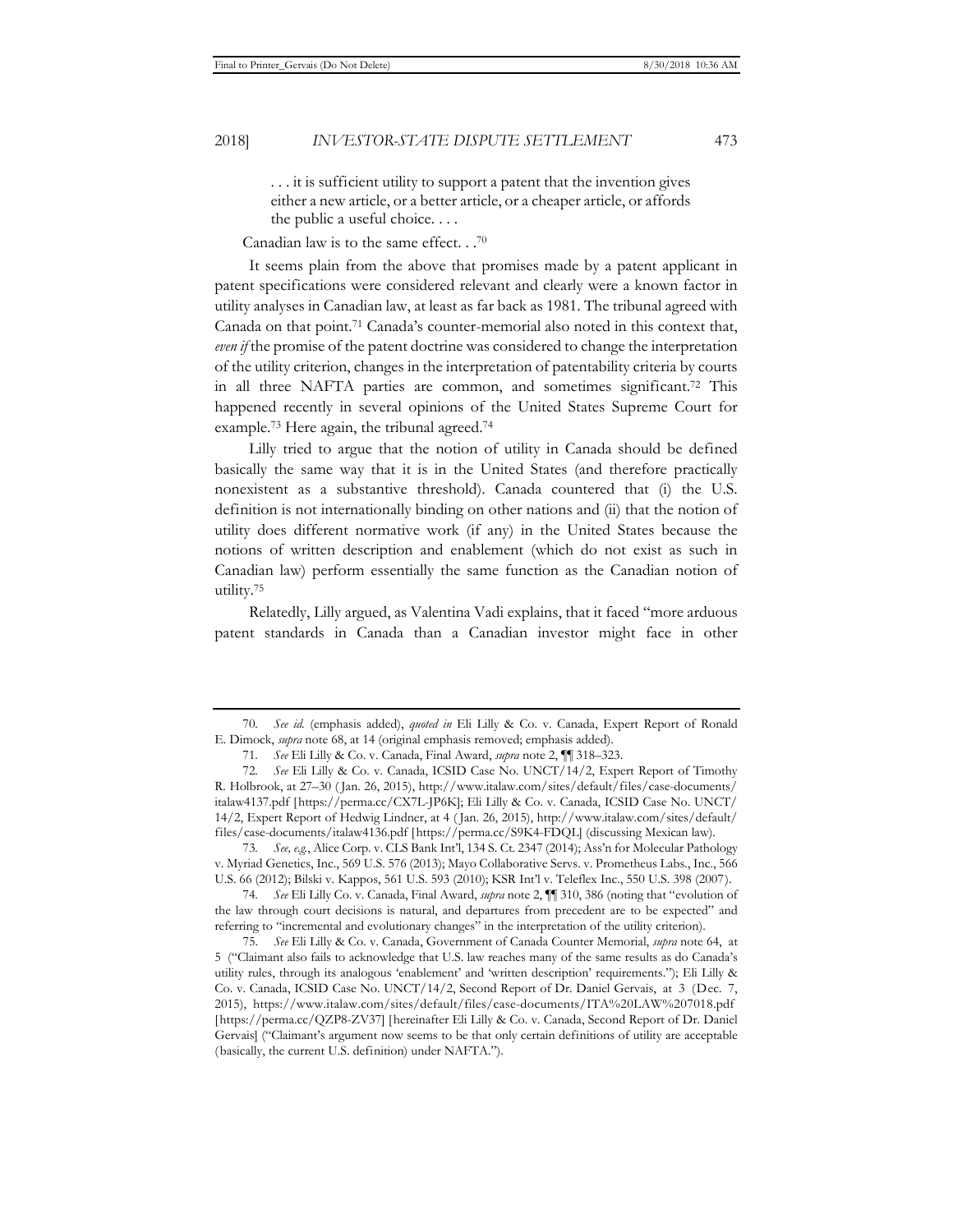jurisdictions, such as the United States and Europe."76 As Vadi notes, "[T]his form of extraterritorial analogy is highly unusual in national treatment claims before arbitral tribunals, given the regulatory diversity of IP laws across the globe, and is likely not going to be accepted by the Arbitral Tribunal."77 Indeed, the Tribunal noted that it was "difficult to see how a comparison across jurisdictions can demonstrate a change over time within a single jurisdiction."78

# *C. The Role of Chapter 17*

Canada disagreed both that there was a violation of the substantive intellectual property chapter (Chapter 17) of NAFTA and the ISDS tribunal should consider that alleged violation to begin with. The patent-related provisions contained in that chapter, which was negotiated at about the same time as the TRIPS agreement, are largely similar to those found in TRIPS.79 Lilly's argument was not about investment protection proper, but about the compatibility of Canadian law with obligations undertaken vis-a-vis other states (Mexico and the United States).

It is necessary to explain how Lilly managed to concoct this argument, as this understanding will become relevant below.80 Normally, a disagreement on the application of intellectual property norms contained in the TRIPS Agreement or NAFTA would be subject to state-to-state dispute settlement under the relevant agreement.81 ISDS in this context is viewed as a way to achieve indirectly what a corporation cannot do directly (because it cannot convince its host state to file a WTO case).82 Lilly's argument hangs on a provision in NAFTA that seems to exclude precisely this type of situation from the purview of investor-state disputes.

<sup>76.</sup> Valentina S. Vadi, *Towards a New Dialectics: Pharmaceutical Patents, Public Health and Foreign Direct Investments*, 5 N.Y.U. J. INTELL. PROP. & ENT. L. 113, 181 (2015).

<sup>77</sup>*. Id.* at 181–82.

<sup>78</sup>*.* Eli Lilly & Co. v. Canada, Final Award, *supra* note 2, ¶ 377.

<sup>79</sup>*. See* Eli Lilly & Co. v. Canada, Expert Report of Daniel J. Gervais, *supra* note 60, at 18–20 (comparing Chapter Seventeen of NAFTA to TRIPS); *see also* TRIPS Agreement, *supra* note 27, arts. 27–34.

<sup>80</sup>*. See infra* Part IV.

<sup>81.</sup> For NAFTA, this is provided under chapter 20, and especially article 2004, which provides in part that "[t]he dispute settlement provisions of this Chapter shall apply with respect to the avoidance or settlement of all disputes between the Parties regarding the interpretation or application of this Agreement." *See* Laurinda L. Hicks & James R. Holbein, *Convergence of National Intellectual Property Norms in International Trading Agreements*, 12 AM. U. J. INT'L L. & POL'Y 769, 799–800 (1997). The TRIPS Agreement provides that disputes between WTO Members shall be settled under "[t]he provisions of Articles XXII and XXIII of GATT 1994 as elaborated and applied by the Dispute Settlement Understanding." TRIPS Agreement, *supra* note 27, art 64.1; *see also* Understanding on Rules and Procedures Governing the Settlement of Disputes, Apr. 15, 1994, Marrakesh Agreement Establishing the World Trade Organization, Annex 2, 1869 U.N.T.S. 401 [hereinafter DSU]; DANIEL GERVAIS, THE TRIPS AGREEMENT: DRAFTING HISTORY AND ANALYSIS 669–75 (4th ed. 2012).

<sup>82</sup>*. See* Gaetan Verhoosel, *The Use of Investor-State Arbitration Under Bilateral Investment Treaties to Seek Relief for Breaches of WTO Law*, 6 J. INT'L ECON. L. 493, 503–06 (2003). It is true that there have been few TRIPS disputes and that many did not provide relief for the corporations that had requested that the cases be brought. *See* Joost Pauwelyn, *The Dog that Barked but Did Not Bite: 15 Years of Intellectual Property Disputes at the WTO*, 1 J. INT'L DISP. MGMT. 389, 393, 395 (2010).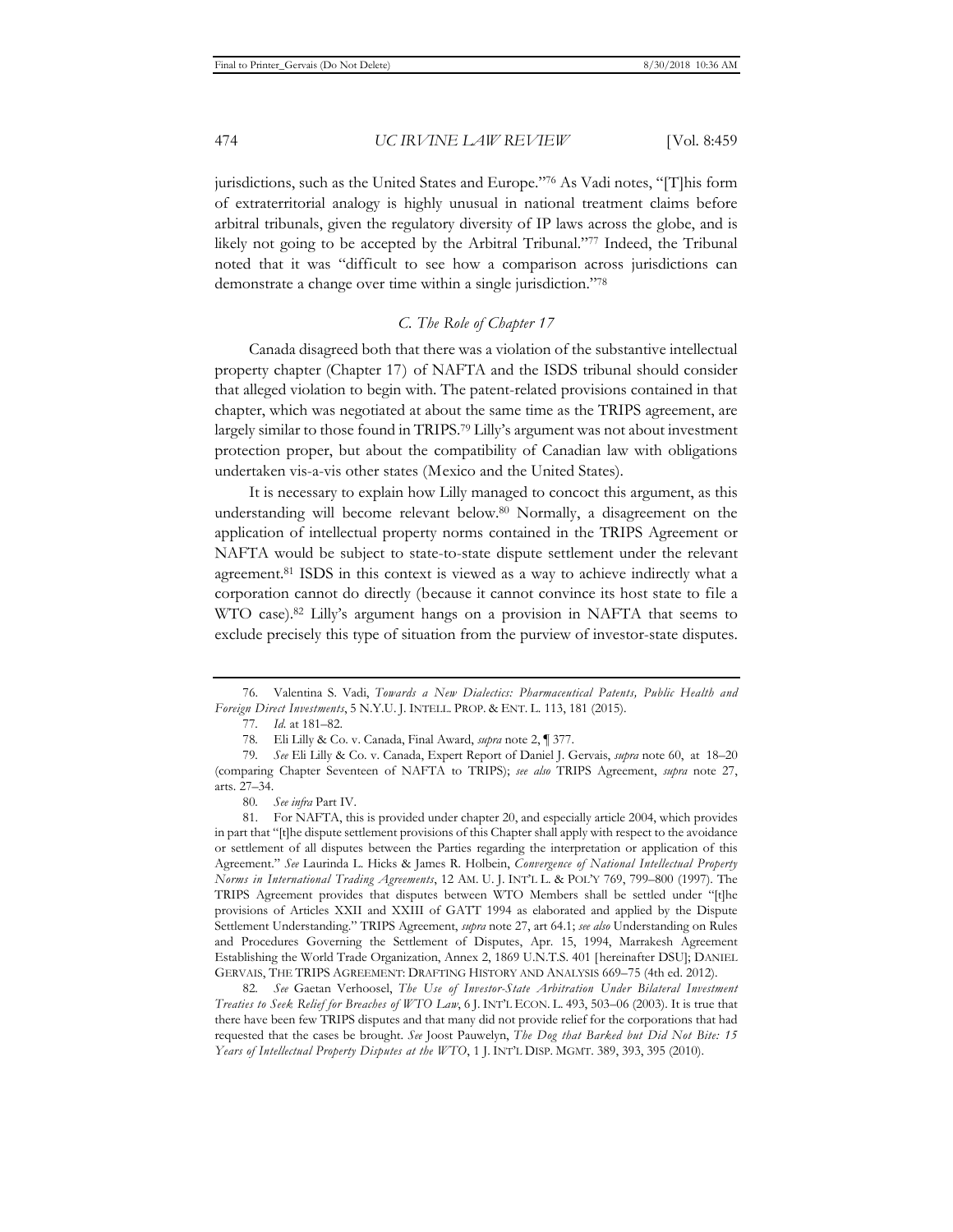That provision is Article 1110(7), which reads as follows:

This Article does not apply to the issuance of compulsory licenses granted in relation to intellectual property rights, or to the revocation, limitation or creation of intellectual property rights, to the extent that such issuance, revocation, limitation or creation is consistent with Chapter Seventeen (Intellectual Property).<sup>83</sup>

Lilly's argument in this respect was that it had "demonstrated that Canada's measures were cognizable expropriations because they violated Canada's obligations in Chapter 17 of NAFTA (a basis for liability that Article 1110(7) contemplates)."84 Basically, the argument rests on the fact that, if the investor can demonstrate that the revocation (or other measure) mentioned in article 1110(7) was not "consistent with Chapter Seventeen," then it was fair game under Chapter 11 (ISDS).

Canada disagreed. It noted in its rejoinder that:

The inference that Claimant is asking the Tribunal to draw is a logical fallacy, known as the fallacy of denying the antecedent. In essence, the problem with the reasoning is that it ignores the other reasons why something may or may not have occurred. The most classic example involves the following syllogism: "If it is raining, then the streets are wet." . . . Applied to this case, the relevant conditional statement would be: "If a measure is consistent with Chapter 17, then it is consistent with Article 1110." From this, one cannot infer, as Claimant suggests, that because a measure is inconsistent with Chapter 17, it is inconsistent with Article 1110. There could be many other reasons why the measure is consistent with Article 1110. Claimant's interpretation perverts the logic of Article 1110(7) by transforming what was intended to be a shield for the NAFTA Parties in a sensitive area into a sword for disappointed patent litigants to wield.85

Mexico and the United States agreed. The US 1128 submission argues that:

Article 1110(7) therefore should not be read as an element of an investor's claim under Article 1110(1) or as a jurisdictional hook that allows a Chapter Eleven tribunal to examine whether alleged breaches of Chapter Seventeen by a NAFTA Party constitute an expropriation of intellectual property rights. Nor should Article 1110(7) be read as an invitation to

<sup>83.</sup> NAFTA, *supra* note 1, art. 1110(7) (emphasis added).

<sup>84.</sup> Eli Lilly & Co. v. Canada, ICSID Case No. UNCT/14/2, Claimant's Reply Memorial, at 109 (Sept. 11, 2014), https://www.italaw.com/sites/default/files/case-documents/italaw4384.pdf [https://perma.cc/V9VG-Q2JS] [hereinafter Eli Lilly & Co. v. Canada, Claimant's Reply Memorial].

<sup>85.</sup> Eli Lilly & Co. v. Canada, ICSID Case No. UNCT/14/2, Respondent's Rejoinder on the Merits, at 99 (Dec. 8, 2015), https://www.italaw.com/sites/default/files/case-documents/ITA% 20LAW%207014.pdf [https://perma.cc/T6R5-BVW2] [hereinafter Eli Lilly & Co. v. Canada, Respondent's Rejoinder on the Merits].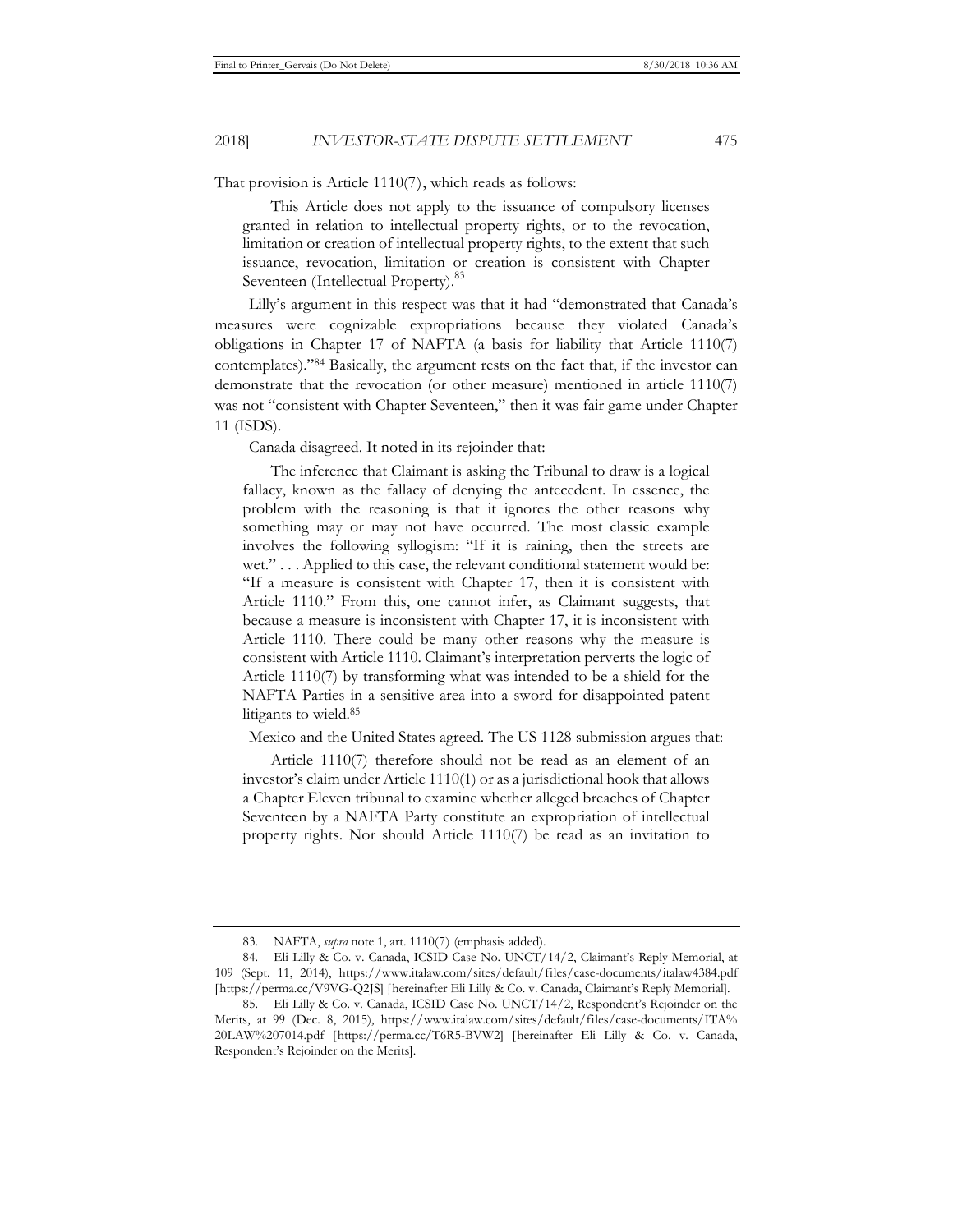review a NAFTA Party's measures, each time they arise, for consistency with Chapter Seventeen.<sup>86</sup>

Can an investment tribunal disregard the fact that all parties to the "contract" called NAFTA agree on its meaning? After all, it has been said that "states which are bound by [a treaty] at the relevant time, own the treaty," which is consonant with Article 31 of the Vienna Convention, because the parties' understanding both illuminates the "object and purpose" of the treaty and may provide evidence of the subsequent practice of the parties.<sup>87</sup> True, it has also been argued that tribunals should ignore the parties' views when the text is clear, also on the basis of the Vienna Convention on the Law of Treaties (VCLT), assuming of course that the meaning is clear and unambiguous from the text itself. 88

The answer is that an ISDS tribunal is not formally bound by those submissions, but it should think hard and long before ignoring them.89 Indeed the Tribunal did pay great heed to the American and Mexican submissions.90 If the parties provide convincing evidence of their intention *at the time of entering into the treaty*, then that should have significant force because, using Vienna Convention (Article 31(1)) terminology, it provides powerful evidence of the object and purpose of the agreement. Evidence of uniform subsequent practice should also matter, and in practice it often has, in an arbitral context.<sup>91</sup> This method of determining object and purpose and subsequent practice matters because even though Article 32 of the Vienna Convention allows use of "preparatory work of the treaty and the

<sup>86.</sup> Eli Lilly & Co. v. Canada, Submission of the United States of America, *supra* note 67, at 16 (footnotes omitted); Eli Lilly & Co. v. Canada, ICSID Case No. UNCT/14/2, NAFTA Article 1128 Submission of United Mexican States, at 3 (Mar. 18, 2016), https://www.italaw.com/sites/default/ files/case-documents/italaw7174.pdf [https://perma.cc/F3WT-TAKN] ("[B]ecause of the particular role of the adjudicative power within the organization of states, Mexico agrees with Canada that, with respect to judicial acts, denial of justice is the only rule of customary international law clearly identified and established so far as part of the minimum standard of treatment of aliens . . . .").

<sup>87.</sup> Vienna Convention on the Law of Treaties art. 31(1), May 23, 1969, 1115 U.N.T.S. 331 (entered into force Jan. 27, 1980) [hereinafter VCLT] (providing that a treaty "shall be interpreted in good faith in accordance with the ordinary meaning to be given to the terms of the treaty in their context and in the light of its purpose"); *see* United Nations Conference on Trade & Dev., *Interpretation of IIAs: What States Can Do, IIA Issues Note, No. 3*, at 3, UNCTAD/WEB/DIAE/IA/2011/10 ( Jan. 11, 2012); James Crawford, *A Consensualist Interpretation of Article 31(3) of the Vienna Convention on the Law of Treaties*, *in* TREATIES AND SUBSEQUENT PRACTICE 29, 31 (Georg Nolte ed., 2013).

<sup>88</sup>*. See* Kenneth J. Vandevelde, *Treaty Interpretation from a Negotiator's Perspective*, 21 VAND. J. TRANSNAT'L L. 281, 296 (1988) ("The cornerstone of the Vienna Convention is its requirement that courts refrain from inquiring into the parties' actual intentions if the provision to be interpreted is clear on its face.").

<sup>89</sup>*. See* Margie-Lys Jaime, Note, *Relying upon Parties' Interpretation in Treaty-Based Investor-State Dispute Settlement: Filling the Gaps in International Investment Agreements*, 46 GEO. J. INT'L L. 261, 293 (2014).

<sup>90</sup>*. See* Eli Lilly & Co. v. Canada, Final Award, *supra* note 2, ¶ 158.

<sup>91</sup>*. See* Iran v. United States, Case No. B1 (Counterclaim), Interlocutory Award, Award No. ITL 83-B1-FT (September 9, 2004) ("[F]ar from playing a secondary role in the interpretation of the treaties, the subsequent practice of the Parties constitutes an important element in the exercise of interpretation.").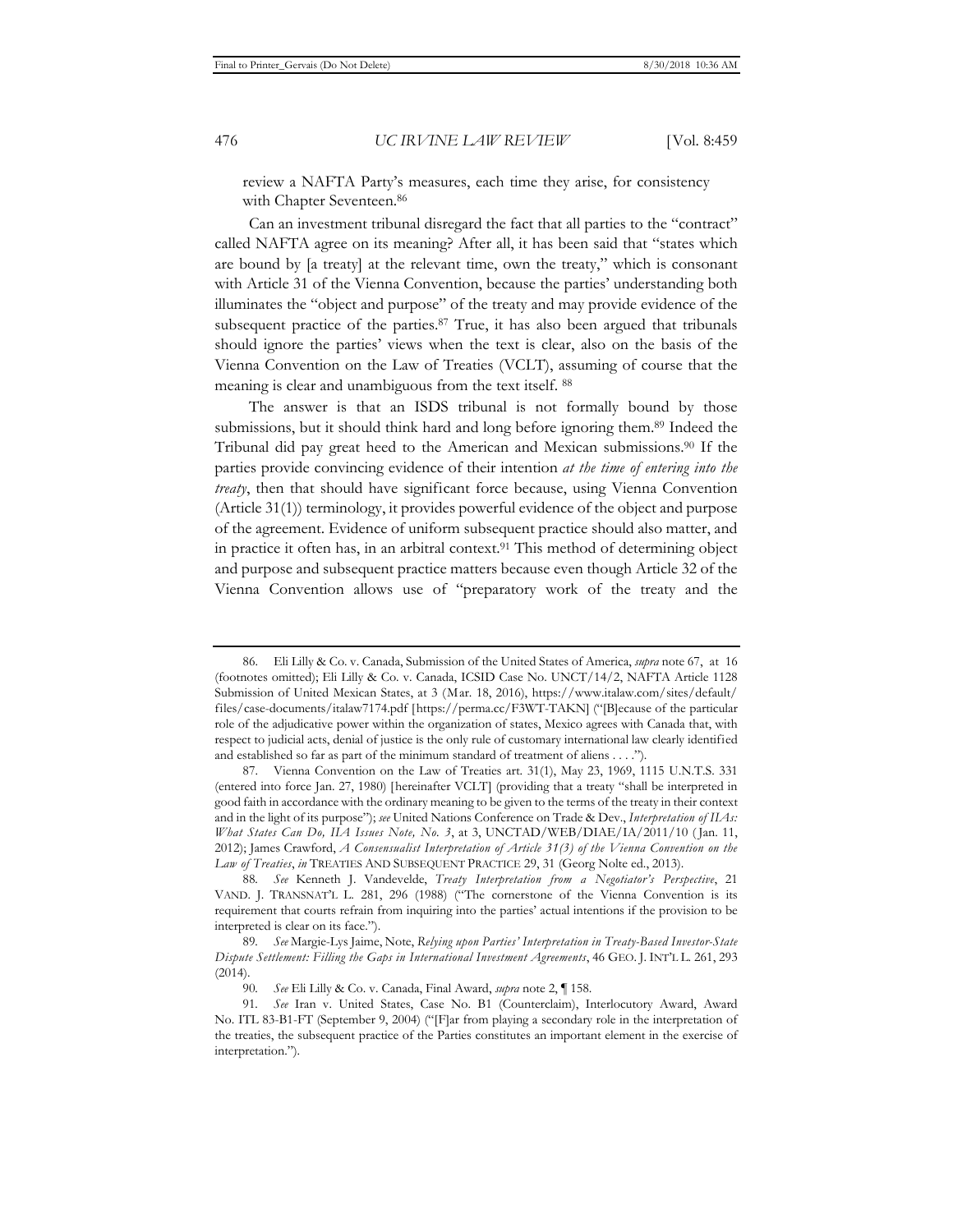2018] *INVESTOR-STATE DISPUTE SETTLEMENT* 477

circumstances of its conclusion" as supplementary means of interpretation,  $92$  an empirical analysis has shown that arbitral tribunals rarely if ever have recourse to such supplementary means, especially the *travaux* (the preparatory work for a treaty, including conference records and draft texts).93

# *D. Lilly's Change of Approach*

In its memorial, Lilly argued that, as "Robert Armitage, Lilly's former General Counsel, explains, the utility requirement is '*substantially harmonized* across jurisdictions.'"94 The Author's initial report demonstrated in no uncertain terms that the harmonization argument was a red herring.95 Every effort to agree on a definition of utility pre- and post-NAFTA, including in the patent law treaty discussions, failed to produce consensus.<sup>96</sup>

In its reply memorial to Canada's defense, Lilly changed its approach. It abandoned the harmonization argument, even denying, despite having made it very openly as can be seen above from the mouth of its own General Counsel, that it had never claimed there had been substantive harmonization of patent law.97 One of Lilly's experts hired in support of its reply—a former WIPO patent official argued instead that "the industrial applicability (utility) standard is, as further discussed below, applied in a manner that is *remarkably similar* around the world."98 He further noted that his "experience has also taught [him] that there are equally important areas where *the practices of member states are consistent.* I disagree with Professor Gervais's attempt to place industrial applicability (utility) in the first category (of divergence) *rather than the second category (of consistency)*."99

The Author's second report, in reply to Lilly's expert, quoted, inter alia, a report prepared by WIPO, indeed by the very division of which their WIPO expert was director when the report was produced.100 This WIPO document noted the following:

<sup>92.</sup> VCLT, *supra* note 87, art. 32.

<sup>93</sup>*. See* Baiju S. Vassani & Anastasiya Ugale, *Travaux Préparatoires and the Legitimacy of Investor-State Arbitration*, 11 TRANSNAT'L DISP. MGMT. 1 (2014).

<sup>94.</sup> Eli Lilly & Co. v. Canada, Claimant's Memorial, *supra* note 57, at 132.

<sup>95</sup>*. See* Eli Lilly & Co. v. Canada, Expert Report of Daniel J. Gervais, *supra* note 60, at 7–12.

<sup>96</sup>*. See id.* 

<sup>97.</sup> Eli Lilly & Co. v. Canada, Claimant's Reply Memorial, *supra* note 84, at 5.

<sup>98.</sup> Eli Lilly & Co. v. Canada, ICSID Case No. UNCT/14/2, Expert Report of Philip Thomas, at 4 (Sept. 7, 2015), https://www.italaw.com/sites/default/files/case-documents/italaw4375.pdf [https://perma.cc/5LZU-NKWE].

<sup>99</sup>*. Id.* at 12 (emphasis added).

<sup>100.</sup> Their expert noted the following in his report:

In 1990, I joined the World Intellectual Property Organization ("WIPO") as a Senior Legal Officer. Over the next 20 years, I served in a range of senior positions, including as Director of the PCT Legal Development Division and Director of the Patent Policy Department. I retired in 2010 as Senior Director-Advisor (PCT and Patents).

*Id.* at 2. In his testimony (the Author was present at the hearing), he confirmed that the report was produced by his division while he worked there.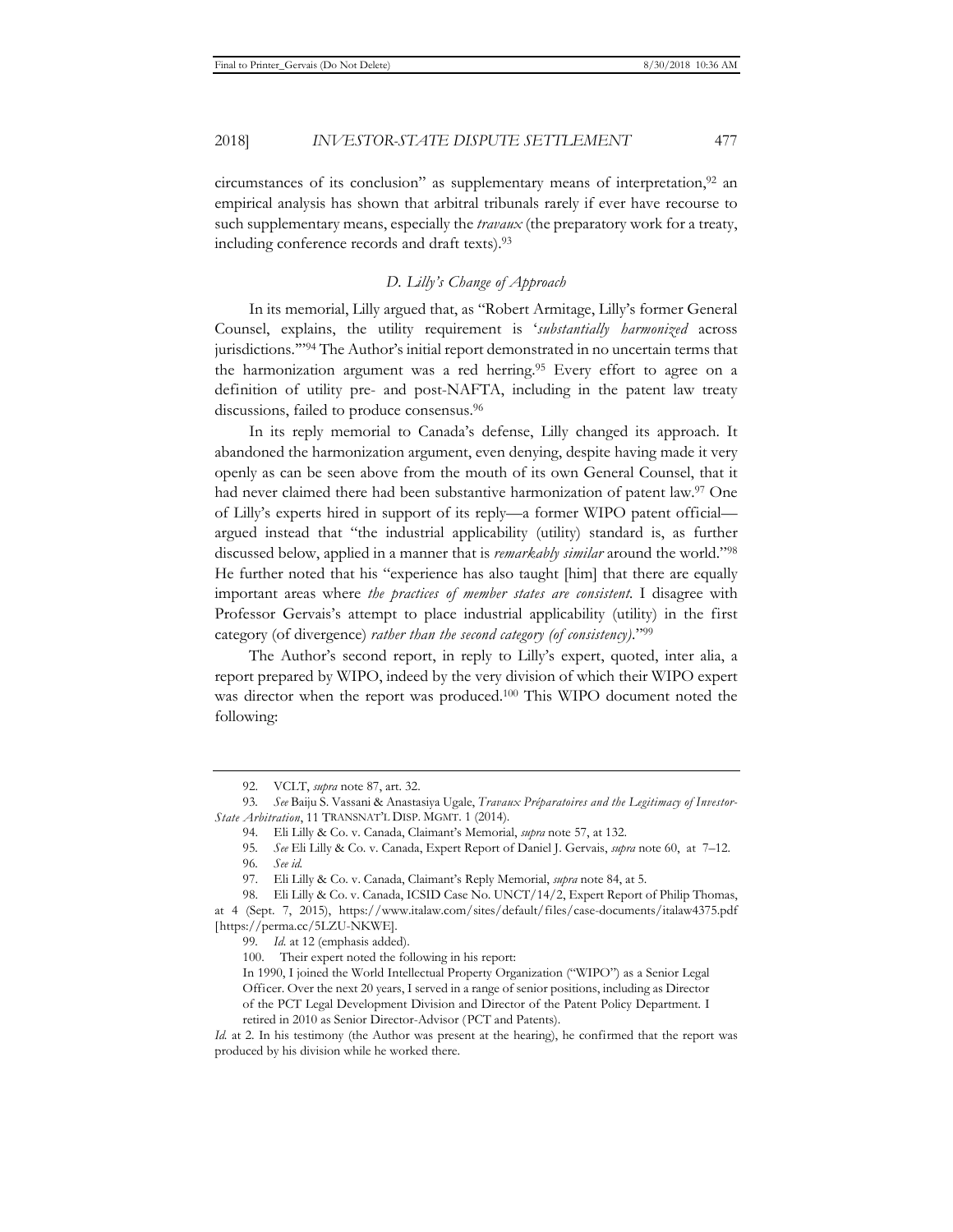Information received by [WIPO] members, reveals that *there is a wide range of differences among SCP members concerning the interpretation and practice relating to the 'industrial applicability/utility' requirement*. It also shows that the industrial applicability/utility requirement is closely linked, or sometimes overlaps, with other substantive patentability requirements, such as the sufficient disclosure (enablement) requirement, inventive step, exclusions from patentable subject matter and the definition of 'invention'.101

This Article lets the reader decide. Unfortunately, the Tribunal neither discussed, nor opined on, the matter of harmonization.

# *E. Regulatory Flexibility*

A significant disagreement between the parties in the *Lilly* case concerned the flexibility to implement international obligations. Lilly's argument tugged directly on "the tension between the private interests of foreign investors and the regulatory autonomy of the host state."102 Indeed the issue of regulatory flexibility is one of the major issues in the ISDS context. This was not a case of actual or direct expropriation; instead, the notion of *indirect expropriation* was used to challenge the judicial application of a patent doctrine to specific inventions, thus arguably amounting to a challenge by a private non-state actor to Canada's sovereign ability to regulate its substantive patent law and evolve its patent law through court interpretations. As noted above, investors want to limit regulatory flexibility and ISDS can provide them with a powerful tool to do so. At bottom, this becomes an argument about state sovereignty. Canada's reply memorial noted the following in this respect:

[A]s Claimant itself acknowledges, the NAFTA Parties have flexibility in deciding how to implement the obligations of NAFTA Chapter Seventeen. Accordingly, even if NAFTA Article 1709(1) required the NAFTA Parties to impose the specific "low threshold" utility standard Claimant alleges (it does not), it has nothing to say about how the NAFTA Parties are permitted to implement the requirement, particularly with regard to issues of evidence and disclosure.103

Parties to a treaty can agree to definitions that must then be applied in the event of a dispute according to the Vienna Convention rules, but there is no definition of "utility" in either NAFTA or TRIPS. Hence, Canada was correct to argue that NAFTA left to each party "the flexibility to define and implement the specific legal standard under each of the enumerated criteria of novelty, nonobviousness or inventiveness, and utility or industrial applicability. It does not adopt

<sup>101.</sup> WORLD INTELLECTUAL PROP. ORG., THE PRACTICAL APPLICATION OF INDUSTRIAL APPLICABILITY/UTILITY REQUIREMENTS UNDER NATIONAL AND REGIONAL LAWS (2001), *quoted in* Eli Lilly & Co. v. Canada, Second Report of Dr. Daniel Gervais, *supra* note 75, at 15 (emphasis added).

<sup>102.</sup> Vadi, *supra* note 76, at 119.

<sup>103.</sup> Eli Lilly & Co. v. Canada, Respondent's Rejoinder on the Merits, *supra* note 85, at 65–66 (notes omitted).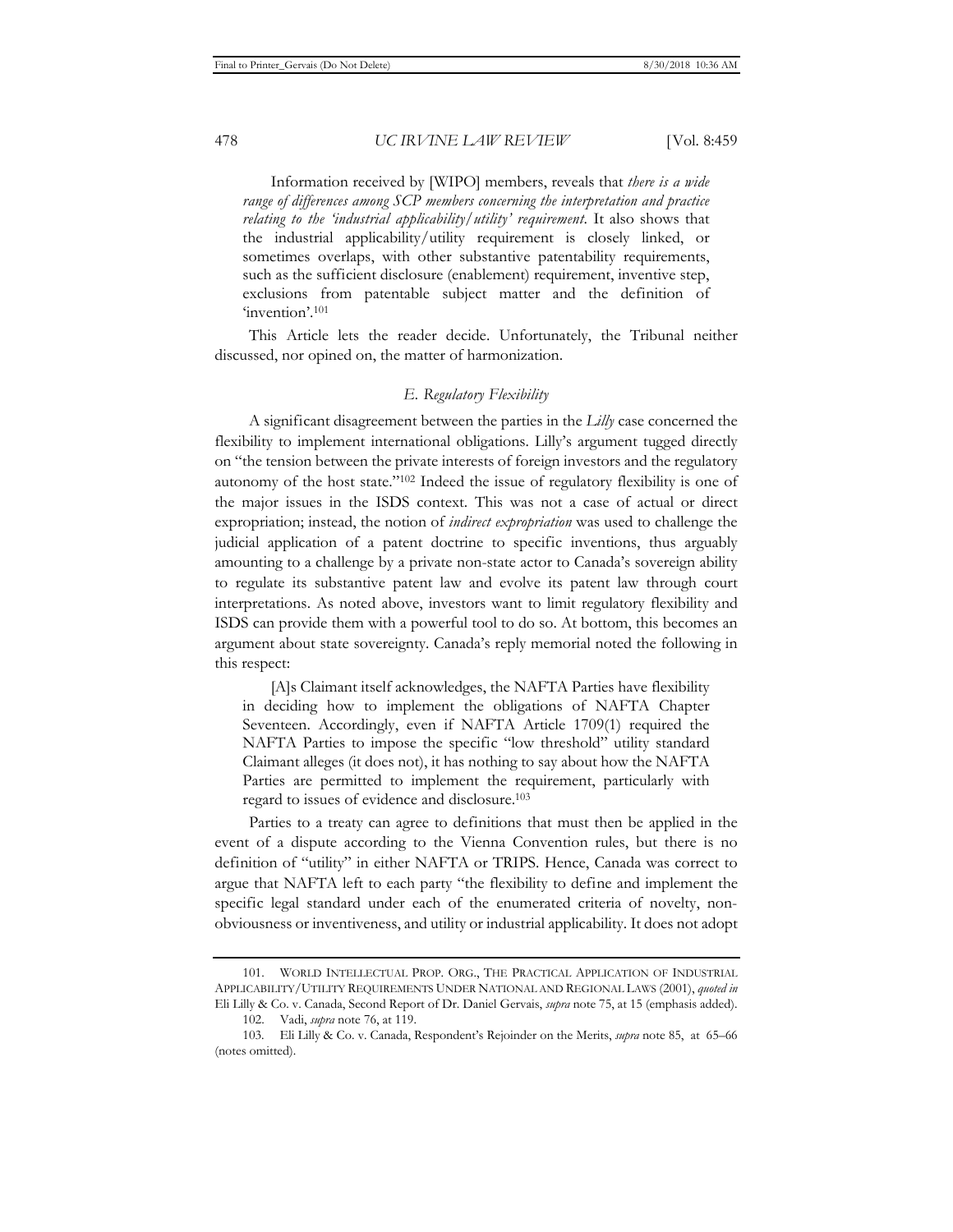any one particular meaning for any of the terms."104 Canada's argument followed the Vienna Convention because the VCLT considers: (1) the ordinary meaning of the terms "useful" and "capable of industrial application" as understood in the patent law field in the NAFTA parties; (2) the context of Article 1709(1); (3) the subsequent practice of the NAFTA parties; (4) other relevant rules of international law; and (5) to the extent necessary to eliminate ambiguity, any relevant supplemental means of interpretation.<sup>105</sup> Canada argued that none of these points supports Lilly's argument that a single or baseline notion circumscribing the meaning of utility or other patentability criteria (including those not named in NAFTA, such as enablement) bound the NAFTA parties or their domestic courts. The Tribunal agreed with Canada that ISDS tribunals were not courts of appeal of domestic courts, but noted that courts are organs of the state and that egregious errors by a court could be subject to an ISDS proceeding, thus refusing a categorical exclusion.106

In the end, all of Lilly's claims were rejected, but the case remains relevant. First, much of the outcome relied on Lilly's inability to provide evidence to support its case107 because the tribunal had no difficulty accepting that patents at issue were investments.108 It also accepted that acts of courts as judicial organs of a state would be scrutinized by an ISDS tribunal—especially those that might "crystallize" an expropriation—but only if there was "clear evidence of egregious and shocking conduct" by the court.109 This means that future ISDS claims could be filed on the basis of patent invalidations. The panel also left open the possibility that a sudden change in the law might have led to a different outcome by referring to the progressive nature of the change in Canadian law—some degree of change through judicial interpretation is to be expected, particularly in a common law environment.110

# III. INTERFACES BETWEEN INTELLECTUAL PROPERTY, HUMAN RIGHTS, INTERNATIONAL TRADE & INVESTMENT

The title of this Part could easily be the title of a book. Needless to say, not every nook and cranny of the substantive interfaces between intellectual property, human rights and international trade can be explored in these pages. It gets worse: add the investment dimension and one must now square new normative and

<sup>104</sup>*. Id.* at 65.

<sup>105.</sup> VCLT, *supra* note 87, arts. 31–32; Eli Lilly & Co. v. Canada, Respondent's Rejoinder on the Merits, *supra* note 85, at 66.

<sup>106</sup>*. See* Eli Lilly & Co. v. Canada, Final Award, *supra* note 2, ¶ 221 ("[A] NAFTA Chapter Eleven tribunal is not an appellate tier in respect of the decisions of national judiciaries."); *see also supra* note 56 and accompanying text.

<sup>107</sup>*. See* Eli Lilly & Co. v. Canada, Final Award, *supra* note 2, ¶¶ 308, 349, 366, 376, 379, 385. 108*. See id.* ¶ 167 (referring to "the investments at issue in this arbitration (the Zyprexa and Strattera Patents)").

<sup>109</sup>*. See id.* ¶¶ 221, 224.

<sup>110</sup>*. See id.* ¶¶ 198, 310, 349.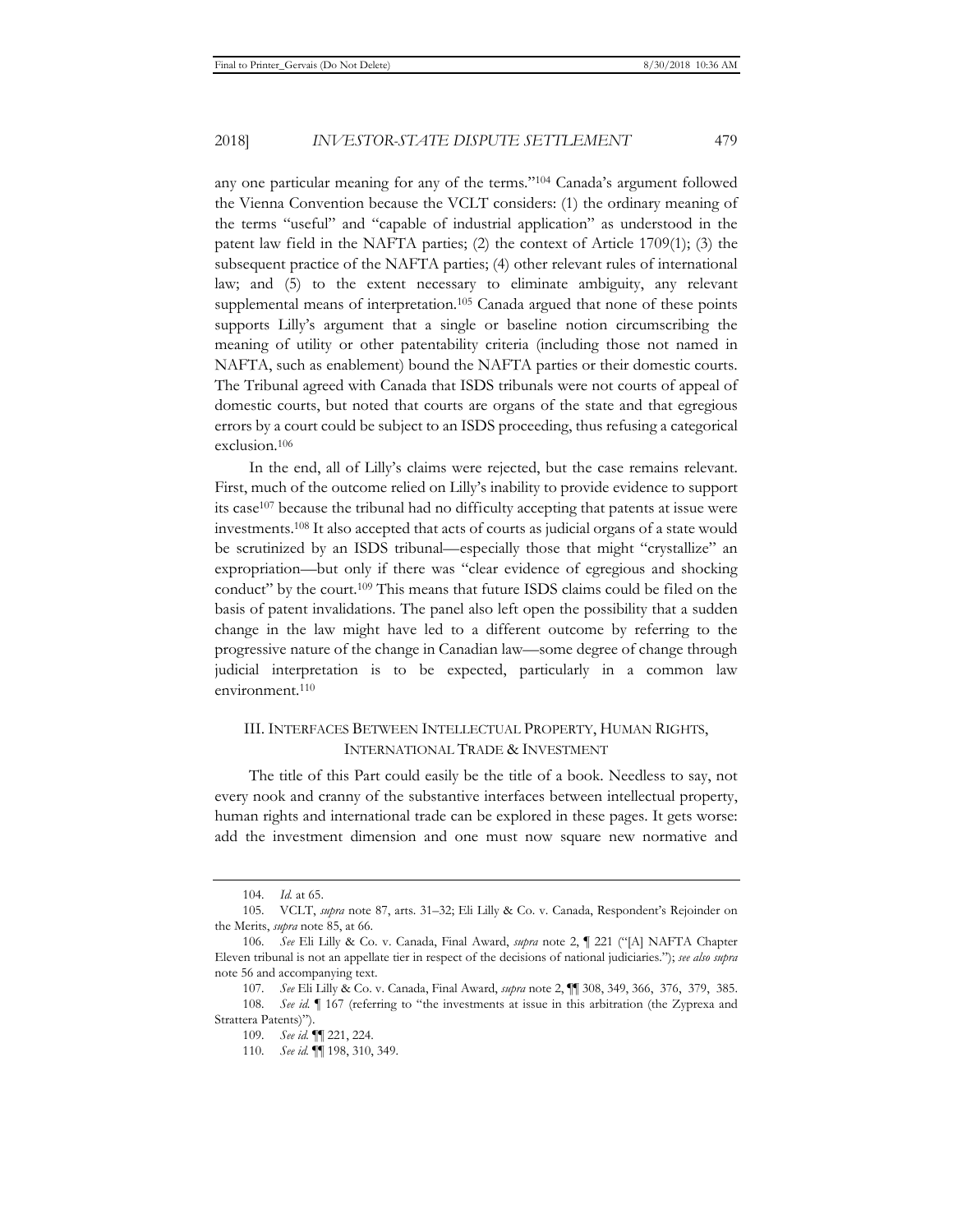doctrinal circles. The purpose of this Part is thus only to provide the necessary context on the elements of the interface to allow this Article to make concrete doctrinal recommendations in Part V.

This Part explores the linkages between intellectual property protection in trade and investment agreements, on the one hand, and access to (at least certain) pharmaceuticals and human rights, on the other. When applied to pharmaceutical regulation the international regime in which interfaces must be built is "characterized by institutional density and governed by human rights law, international intellectual property law and international health law."111

# *A. Intellectual Property and Human Rights*

The UN Charter, the texts establishing some UN specialized agencies (such as the International Labour Organization (ILO) and the UN Educational, Scientific, and Cultural Organization (UNESCO)), the International Covenant on Civil and Political Rights, the Universal Declaration on Human Rights, the European Convention on Human Rights (ECHR), and international human rights law more generally commit member states to the protection and promotion of human rights.112 Some core human rights are even considered *jus cogens*, creating obligations from which treaties cannot derogate.113 Neither intellectual property (discussed in this Section) nor the right to health (discussed in Section III.C.) are typically considered to form part of jus cogens.114

Some forms of intellectual property may be seen as (non-jus cogens) human rights when such intellectual property rights are aligned with and fulfill human rights' objectives. This means that investors can, and do, rely on property protections or other fundamental rights in investment disputes. Infusing human rights into such disputes is this far from a one-way street.115 A first example is the right of authors in their creations while acknowledging the need for access, as required by the International Covenant on Economic, Social and Cultural Rights.116 At least part of the copyright system can be defended as a human right, for two

<sup>111.</sup> Vadi, *supra* note 76, at 123.

<sup>112.</sup> Petersmann, *supra* note 20, at 32.

<sup>113</sup>*. Id.* at 33.

<sup>114</sup>*. See* Patricia C. Gunn, *Health Care Refugees*, 6 LOY. U. CHI. INT'L L. REV. 339, 361 (2009).

<sup>115</sup>*. See* Jose A. Alvarez, *The Use (and Misuse) of European Human Rights Law in Investor-State Dispute Settlement*, *in* THE IMPACT OF EU LAW ON INTERNATIONAL COMMERCIAL ARBITRATION 519, 605 (Franco Ferrari ed., 2017) (discussing the protection of investment as property or a possession under European human rights law).

<sup>116.</sup> International Covenant on Economic, Social and Cultural Rights art 15, Dec. 16, 1966, S. Treaty Doc. No. 95-19, 6 I.L.M. 360 (1967), 993 U.N.T.S. 3 [hereinafter ICESCR] (providing both the right of everyone to take part in cultural life and to benefit from the protection of the moral and material interests resulting from any scientific, literary or artistic production of which he is the author). As of 2016, the Covenant has 164 parties. The United States has signed, but has not ratified the Covenant. *See Status of Ratification Interactive Dashboard*, UNITED NATIONS HUM. RTS. OFF. HIGH COMMISSIONER, http://indicators.ohchr.org/ [https://perma.cc/7BYH-UY7E] (last visited June 21, 2018).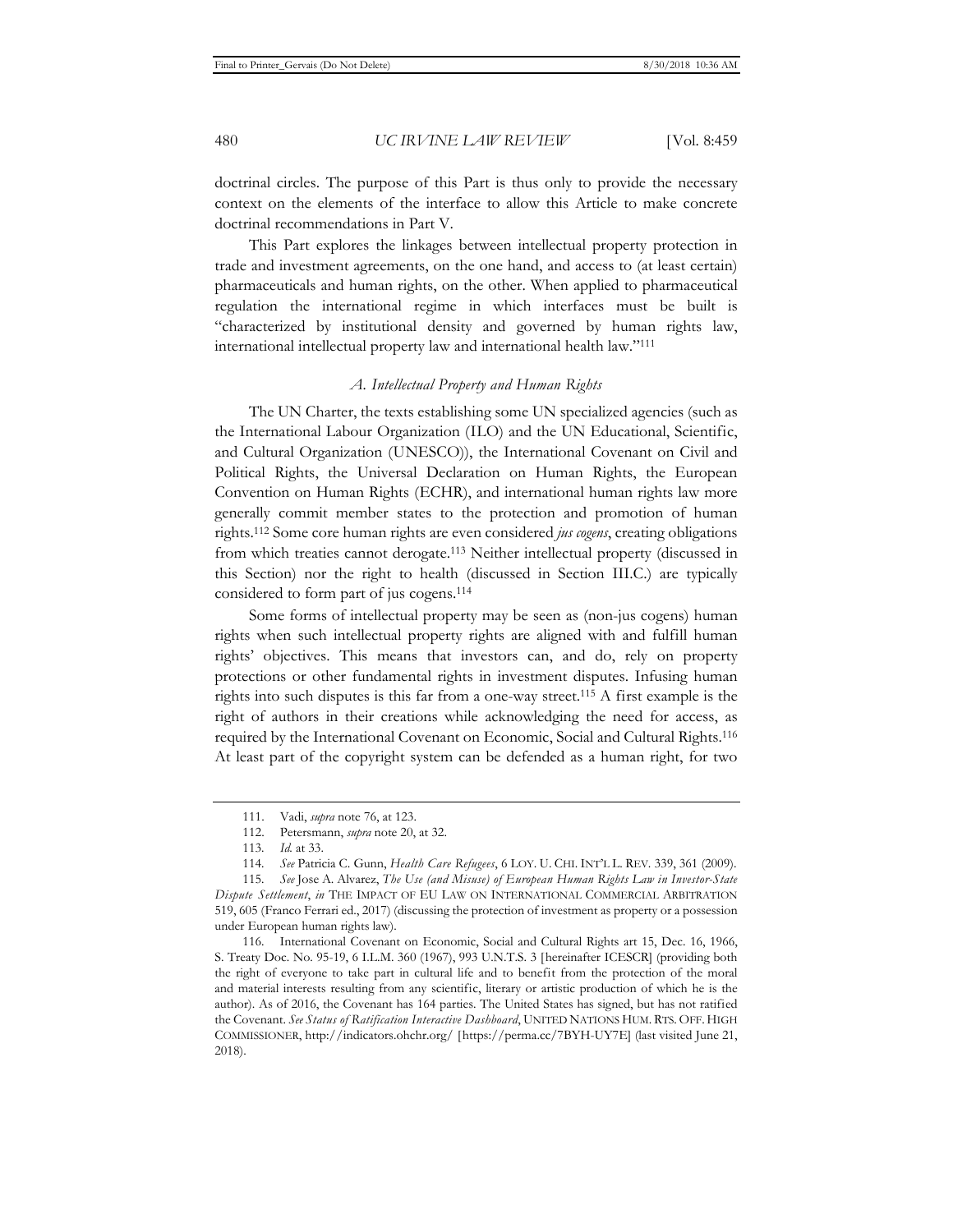reasons. First, because it is seen as property, and property is sometimes seen as a human right.117 Second, as René Cassin (Nobel Peace Prize recipient (1968) and codrafter of the Universal Declaration of Human Rights (UDHR)) noted, human beings "can claim rights by the fact of their creation."118 The Charter of Fundamental Rights of the European Union also considers intellectual property as a fundamental right.119

Human rights principles and analogies provide normative boundaries to the age-old quest for intrinsic equilibrium in copyright policy: the protection of interests resulting from expressed creativity, on the one hand, and the right to enjoy and share the arts and scientific advancements, on the other. Indeed, Article 27 of the UDHR is an interesting normative tool to balance copyright policy. It offers a solid justificatory theory beyond the practicalities of trade: Article 27 UDHR protects both the right to the protection of the moral and material interests resulting from and scientific, literary or artistic production of which an individual is the author and users' right freely to participate in the cultural life of the community, to enjoy the arts, and to share in scientific advancement and its benefits.120 Copyright protection can thus serve to protect interests resulting from scientific, literary, or artistic production, while securing the objective of access, which is expressed teleologically as a tool to allow everyone to enjoy the arts and to share in scientific advancement and its benefits. By giving a purpose to exceptions, human rights may both serve as guidance to courts and compensate for the excessively economic focus of trade law.121

Professor François Dessemontet summarized this rather well when he wrote that "the Universal Declaration and the UN Covenant [on Economic, Social and Cultural Rights adopted on 16 December, 1966] mark the apex of the French vision of literary and artistic property, as opposed to the Anglo-American 'mercantilist'

<sup>117</sup>*. See, e.g.*, Charter of Fundamental Rights of the European Union art. 17(1), 2012 O.J. (C326/391). There are questions as to whether that human right protection of property extends to *private* property. *See* Daniel Gervais, *Spiritual but Not Intellectual? The Protection of Sacred Intangible Traditional Knowledge*, 11 CARDOZO J. INT'L & COMP. L. 467, 483–484 (2003).

<sup>118.</sup> Michel Vivant, *Authors' Rights, Human Rights?*, 174 REVUE INTERNATIONALE DU DROIT D'AUTEUR [RIDA] 60, 86 (1997).

<sup>119.</sup> E.U. Charter art. 17(2) ("Intellectual property shall be protected."). For a discussion, *see* Christophe Geiger, *Intellectual Property Shall Be Protected!? Article 17 (2) of the Charter of Fundamental Rights of the European Union: A Mysterious Provision with an Unclear Scope*, 31 EUR. INT'L PROP. REV. 113, 113–16 (2009) ("On December 7, 2000, intellectual property (IP) entered the 'Pantheon' of European fundamental rights protection. . . . [T]his provision (or at least the way it seems to be understood) could contribute to amplifying the crisis of legitimacy that IP is currently facing in public opinion. For sure, IP would have been better off without this badly-drafted provision.").

<sup>120.</sup> G.A. Res. 217 (III) A, art. 27, Universal Declaration of Human Rights (Dec. 10, 1948). For a discussion, see Lea Shaver, *The Right to Science and Culture*, 2010 WISC. L. REV. 121.

<sup>121.</sup> For example, French courts have done so on occasion. *See* B. Edelman, Bulletin, *Propriété Intellectuelle*, 4 JOURNAL DU DROIT INTERNATIONALE [J.D.I.] 1005 (1989); Pierre Sirinelli, Note, 143 REVUE INTERNATIONALE DE DROIT AUTEUR [R.I.D.A] 301 (1989) (Fr.); Jane C. Ginsburg, *Toward Supranational Copyright Law? The WTO Panel Decision and the ''Three Step Test" for Copyright Exemptions*, 187 R.I.D.A. 3, 51–56 (2001) (Fr.).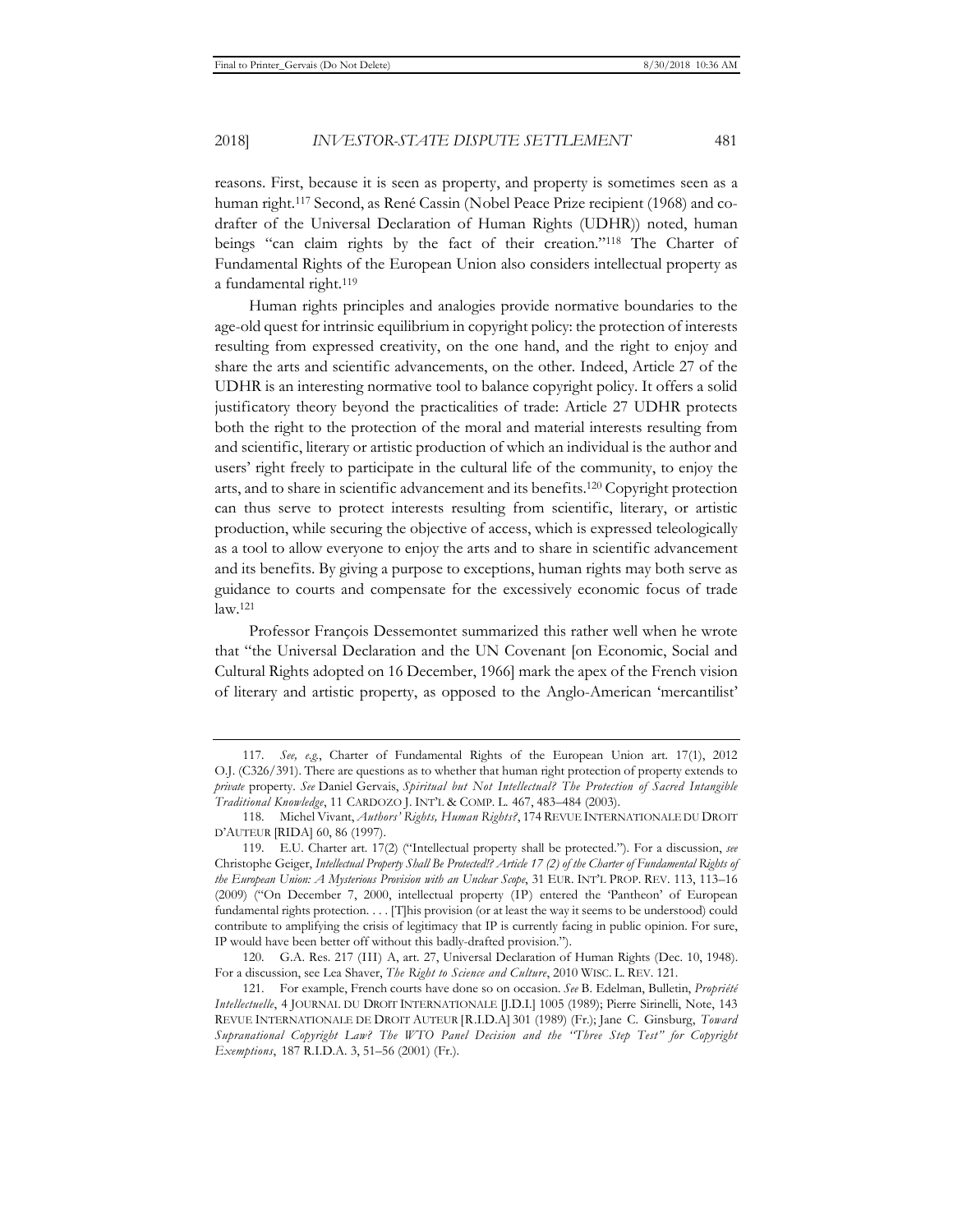view as ensconced in the TRIPS."122 Put differently, the trade-economic approach refocused copyright on the industries that produce and distribute copyrighted content. From a purely policy-oriented perspective, this 'de-centering' of copyright away from creators reduces the moral imperative of users, whose sympathy for large distribution multinationals (assuming for the sake of this discussion that this is a widespread perception of how the music and film industry are structured) is far from infinite.

The *Lilly* case was about patents, not copyrights, however, which leads to major normative differences from the copyright analysis above, as this Article will now attempt to demonstrate.

# *B. Patents and Human Rights*

Like copyright, patents are rights to prohibit the use of protected material (works in the case of copyright; inventions in the case of patents). If seen as a form of property, they may benefit from fundamental or human right to the protection of private property. This is so even in the absence of a viable market. To that extent, they are, like other property rights, rights to exclude. Yet, as noted in the previous pages, denial of access to copyrighted material may negatively affect the human rights balance between creation and access to culture and information. Denial of patented pharmaceuticals to patients who cannot afford them, however, when they, or their government, could afford those products at a generic rate (that is, without patent rent) may be an affront to another human right, namely the right to heath.123 The Preamble to the World Health Organization (WHO) Constitution provides that the "enjoyment of the highest attainable standard of health is one of the fundamental rights of every human being without distinction of race, religion, political belief, economic or social condition."124

Battles between pharmaceutical companies, on the one hand, and AIDS and public health activists advocating flexibility on behalf of developing countries, on the other hand, have left scars on pharmaceutical companies, notably in the form of negative impressions on public opinion.125 Fighting public health interests perceived and presented as human rights and spokespersons such as *Médecins sans* 

<sup>122.</sup> François Dessemontet, *Copyright and Human Rights*, *in* INTELLECTUAL PROPERTY AND INFORMATION LAW 113, 114 (Jan J.C. Kabel ed., 1998).

<sup>123</sup>*. See infra* Section C.

<sup>124.</sup> Constitution of the World Health Organization, Preamble, July 22, 1946, 62 Stat. 2679, 14 U.N.T.S. 185. A number of proposals have been made at the World Health Organization (WHO) not only to limit patent protection but to "delink" drug prices from the underlying R&D costs. *See* WORLD HEALTH ORG., AN R&D BLUEPRINT FOR ACTION TO PREVENT EPIDEMICS 18 (2016) ("Consultations with WHO Member states highlighted that any new funding mechanism should take into account the main principles for equitable R&D . . . [including] open knowledge innovation and delinkage of R&D costs from product price in order to ensure equitable access.").

<sup>125</sup>*. See* Martin L. Hirsch, *Side Effects of Corporate Greed: Pharmaceutical Companies Need a Dose of Corporate Social Responsibility*, 9 MINN. J.L. SCI. & TECH. 607, 632 (2008) (observing that "PhrMA may be forced to consider the negative impact that opposing human rights and consumer protection laws will have on public opinion of drug companies.").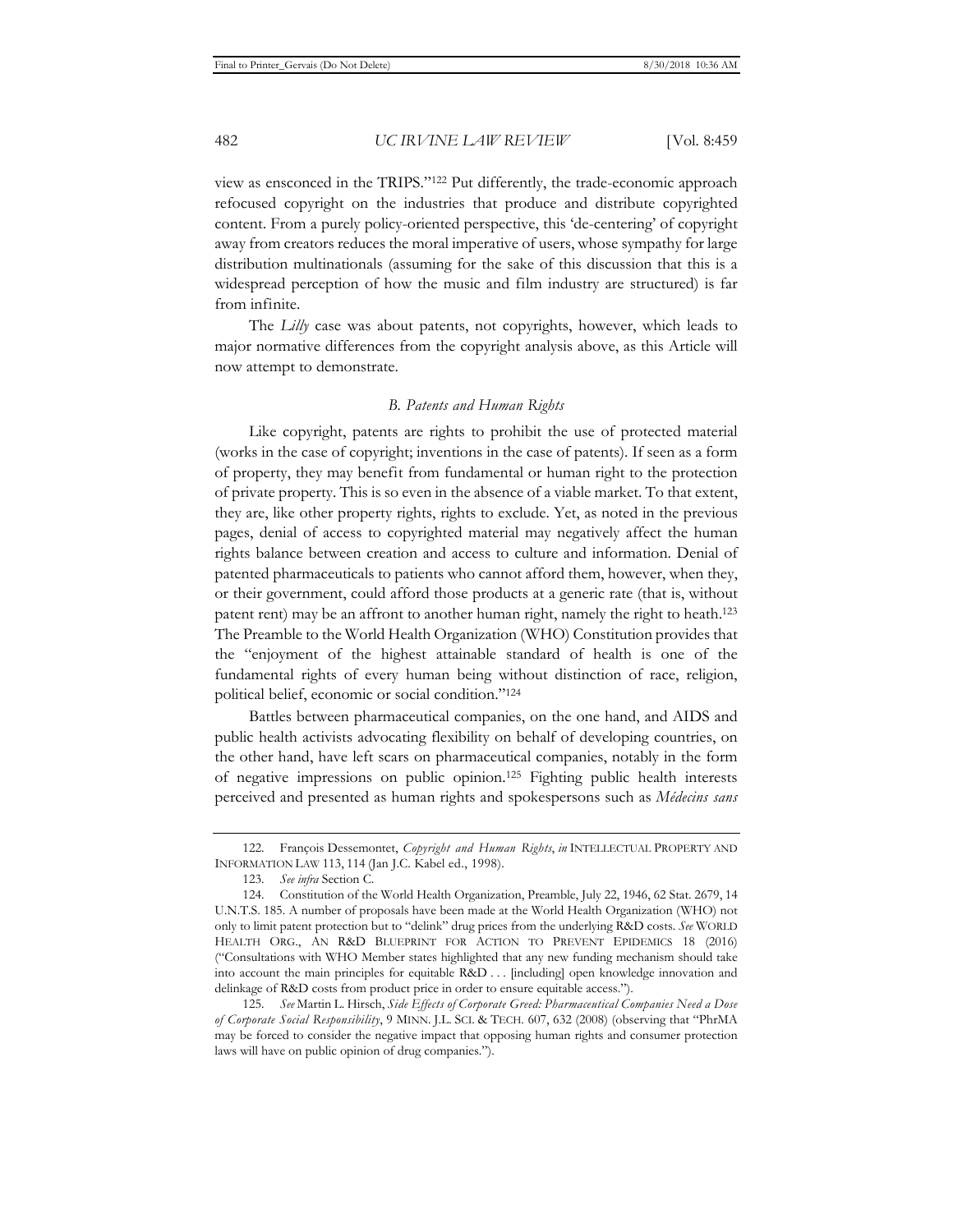*Frontières* (Doctors Without Borders) and Nelson Mandela, against a backdrop of dying children to defend a "trade-related" right was a difficult public relations battle, one that should never have been waged. Moreover, an ethical, human rights approach to public health dictates limits on patent rights, especially when no real market benefit is possible because patients are too poor to afford the medication. To put it differently, no one is forcing patent holders to produce at or below cost, but patents may prevent third parties from producing lower cost versions and thus prevent availability. At its most basic level, the human rights balance argument is thus as follows: when the patent holder cannot reasonably hope to have a significant market in a territory for a product that has life-saving potential, there is no legitimate reason to prevent access to that product if someone (a public or private entity) is willing to produce it at a cost that the country can afford. There are legitimate concerns on the part of patent holders about re-exportation, and those should be adequately addressed, as they have been at the WTO.126

The problem of HIV infection and other severe diseases affecting the leastdeveloped countries does not lie entirely with patents, far from it. In several African countries where patent protection would be available, antiretroviral drugs are not patented.127 Many others have until 2016 to adopt pharmaceutical patent protection under WTO rules.128 Problems often lay elsewhere, such as in the absence of a capacity of production and the lack of distribution networks. The latter can be solved, though with colossal efforts, by setting up distribution mechanisms, local clinics, etc. Concerns about interrupted treatments and the possible emergence of more aggressive viruses must be taken very seriously.

The ripple effects of the clash between patents and human rights are far from over. The WHO, for example, has actively entered the field and broadened the discussion to the entire financing of pharmaceutical research, questioning whether current models are optimal to generate "research into communicable diseases and poverty and inequity in health."129 The WHO is not alone. The United Nations has generally taken a dim view of the interface between trade and human rights, especially when ISDS is factored in. A report presented in 2015 to the UN General Assembly concluded that ISDS "should be abolished as a fundamentally flawed

<sup>126</sup>*. See* World Trade Organization, Ministerial Declaration of 14 November 2001, ¶ 6, WTO Doc. WT/MIN(01)/DEC/2, 41 ILM 746 (2002) (commenting on the TRIPS Agreement and Public Health); Marla L. Mellino, *The TRIPS Agreement: Helping or Hurting Least Developed Countries' Access to Essential Pharmaceuticals?*, 20 FORDHAM INTELL. PROP. MEDIA & ENT. L.J. 1349, 1388 (2010).

<sup>127</sup>*. See* Amir Attaran & Lee Gillespie-White, *Do Patents for Antiretroviral Drugs Constrain Access to Aids Treatment in Africa?*, 286 JAMA 1886, 1887 (2001) ("This study demonstrates that patent protection for antiretroviral drugs in Africa is not extensive.").

<sup>128.</sup> Some commentators believe that this flexibility is "merely academic" because many sub-Saharan countries comply with TRIPS even if they are under no obligation to do so. *See* Poku Adusei, *The Right to Health and Constitutional Imperatives for Regulating the Exercise of Pharmaceutical Patent Rights in Sub-Saharan Africa*, 21 AFR. J. INT'L & COMP. L. 250, 262 (2013).

<sup>129.</sup> WORLD HEALTH ORG., THE WHO STRATEGY ON RESEARCH FOR HEALTH 44 (2012), http://apps.who.int/iris/bitstream/handle/10665/77935/9789241503259\_eng.pdf [https://perma.cc/45X3-SVS9].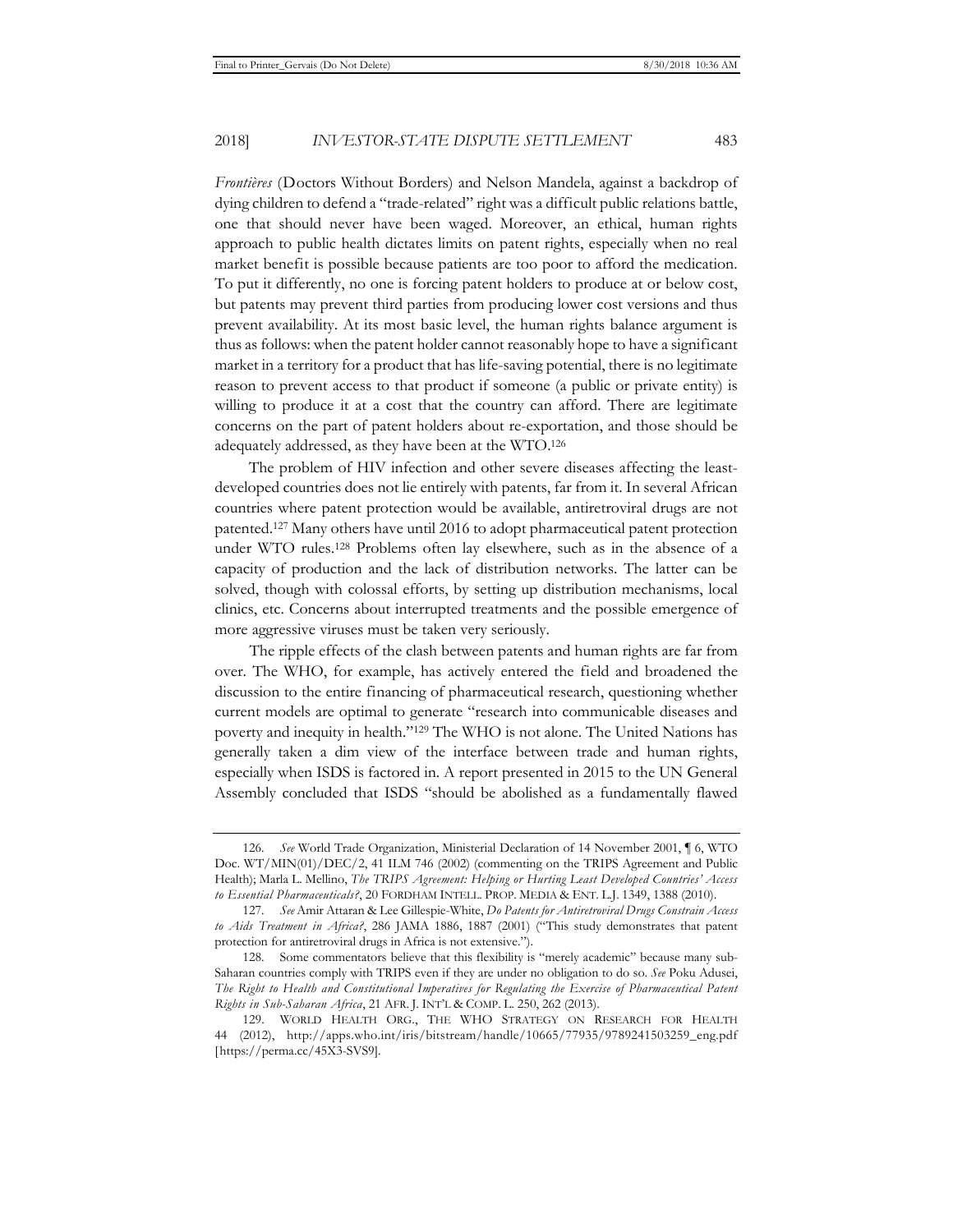system having adverse human rights impacts."<sup>130</sup> Ten years earlier, the High Commissioner for Human Rights offered a less radical solution, based in part on the above-mentioned references to "public morals" in GATT and GATS.131 The report quotes Robert Howse, who suggested that:

In the modern world, the very idea of public morality has become inseparable from the concern for human personhood, dignity, and capacity reflected in fundamental rights. A conception of public morals or morality that excluded notions of fundamental rights would simply be contrary to the ordinary contemporary meaning of the concept.132

On that basis, the report argued, "the exclusion of the norms and standards of international human rights on the basis of the ordinary meaning of the terms would be very difficult to sustain."<sup>133</sup> As to the meaning of "human life or health", the report takes the view that "according to its ordinary meaning, is also very broad and has considerable potential to include a number of human rights. Certainly, the right to life and right to health fall within its scope."134

# *C. The "Right to Health" in Context*

In what is perhaps its clearest articulation, the right to health appears in Article 12 of the International Covenant on Economic, Social and Cultural Rights (ICESCR), which recognizes "the right of everyone to the enjoyment of the highest attainable standard of physical and mental health."135 According to General Comment 14, this right to health requires access to at least certain medicines.136 The right also rests on Article 25.1 of the 1948 Universal Declaration of Human Rights:

Everyone has the right to a standard of living adequate for the health and well-being of himself and of his family, including food, clothing, housing and *medical care* and necessary social services, and the right to

133. OHCHR Report, *supra* note 131, at 5.

135. ICESCR, *supra* note 116, art. 12.

<sup>130.</sup> U.N. Secretary-General, *Rep. of the Independent Expert on the Promotion of a Democratic and Equitable International Order*, U.N. Doc. A/70/285 (Aug. 5, 2015).

<sup>131.</sup> Office of the United Nations High Comm'r for Human Rights, *Human Rights and World Trade Agreements: Using General Exception Clauses to Protect Human Rights*, U.N. Doc. HR/PUB/05/ 5 (2005), https://www.ohchr.org/Documents/Publications/WTOen.pdf [https://perma.cc/2W3G-EK79] [hereinafter OHCHR Report].

<sup>132.</sup> Robert Howse, *Back to Court After Shrimp/Turtle? Almost but Not Quite Yet: India's Short Lived Challenge to Labor and Environmental Exceptions in the European Union's Generalized System of Preferences*, 18 AM. U. INT'L L. REV. 1333, 1368 (2003).

<sup>134</sup>*. Id.*

<sup>136.</sup> United Nations Comm. on Econ., Soc. & Cultural Rights, *General Comment No. 14 (2000): The Right to the Highest Attainable Standard of Health (Article 12 of the International Covenant on Economic, Social and Cultural Rights)*, ¶ 17, UN Doc. E/C.12/2000/4 (Aug. 11, 2000), http://undocs.org/E/C.12/2000/4 (including the provision of equal and timely access to "appropriate treatment of prevalent diseases, illnesses, injuries and disabilities, preferably at community level; the provision of essential drugs; and appropriate mental health treatment and care" as state obligations); *see also* Helen Keller & Lena Grover, *General Comments of the Human Rights Committee and Their Legitimacy*, *in* UN HUMAN RIGHTS TREATY BODIES: LAW AND LEGITIMACY 116, 132 (Helen Keller & Geir Ulfstein eds., 2012).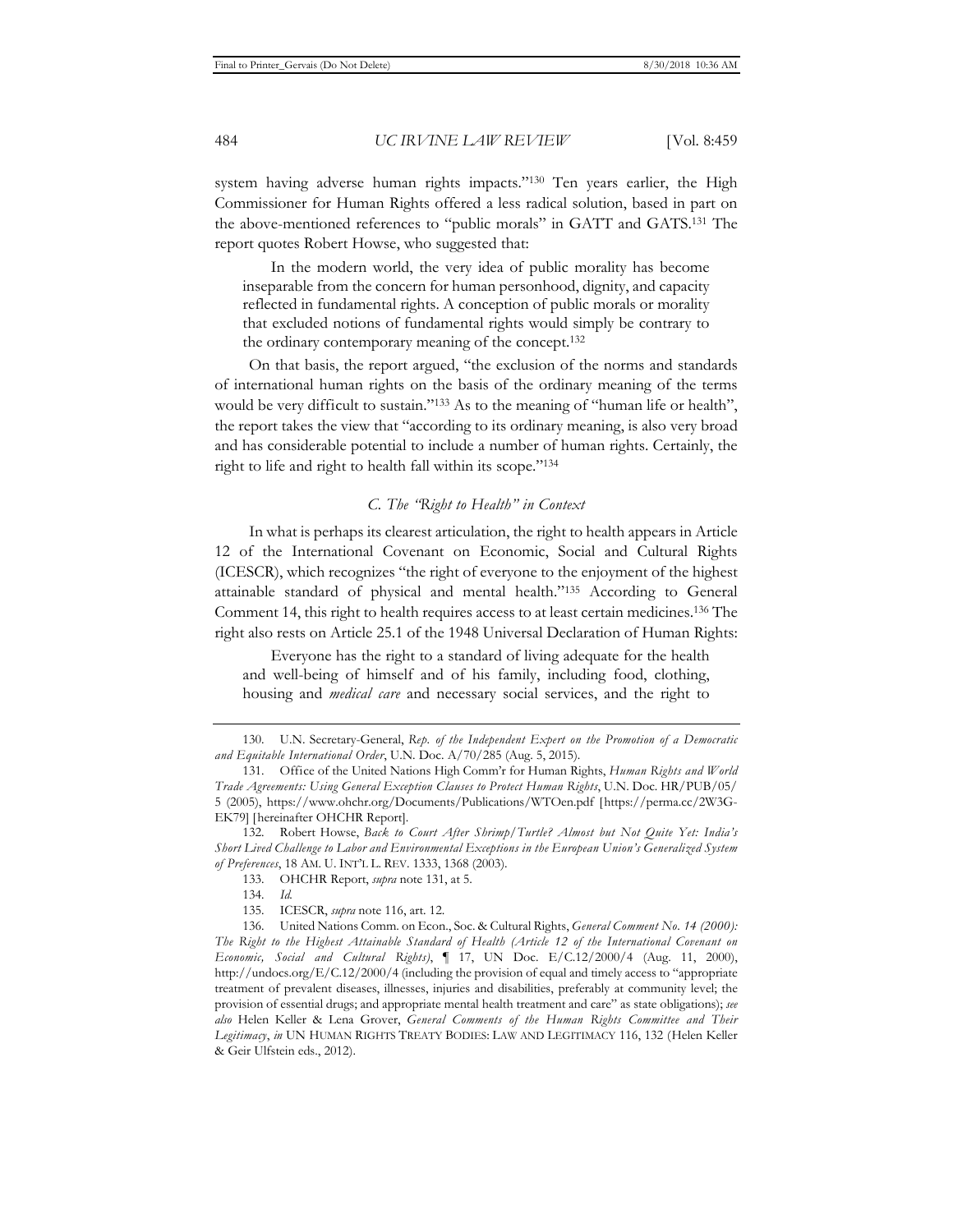security in the event of unemployment, sickness, disability, widowhood, old age or other lack of livelihood in circumstances beyond his control.137

The IP/pharmaceutical patent protection relation with this "right to health" appears to dominate much of the discussions. Normatively, it is the hypotenuse of the IP/ pharmaceutical/human right (to health) triangle mentioned in the opening paragraph of this Part. It is not just about providing property-like rights to pharmaceutical research companies. As Valentina Vadi notes, pharmaceutical protection reflects both private and public interests, namely the private interest of the patent owner (that is, exclusive rights for the term of the patent and possible extensions), but also the public interest.138 The public interest is protected by access to (new) life-saving or life-improving medicines, of course, and that is a fundamental part of the bargain. But the public interest is also served by the possibility (afforded by the patent disclosure) for other innovators to build on inventions disclosed to develop their own, including in markets where no patent is in force and in which there is thus no need to wait for the expiration of the patent.139 Indeed, while there are real debates about the net (in aggregate) positive impact of patents on innovation writ large, empirical studies tend to isolate pharmaceuticals as an area in which they produce positive outcomes.140

How does this nuanced grouping of private and public interests translate into trade rules? Such rules *can* accommodate at least some of the triangular policy equation outlined in the previous paragraphs, as the adoption of the Ministerial Declaration on TRIPS and Public Health and the subsequent 2003 establishment of the "paragraph 6 system" at the WTO illustrate.141 The issue that arises not in trade, but in an ISDS context, however, is the singular focus on the protection of private interests. This casts a deep shadow over the public interest component built into the patent system, thus potentially creating a severe policy imbalance.142 Put differently, in a state-to-state dispute settlement context, such as at the WTO Dispute-Settlement Body (DSB), public policy arguments can and are regularly used

<sup>137.</sup> G.A. Res. 217 (III) A, *supra* note 120.

<sup>138.</sup> Vadi, *supra* note 76, at 121.

<sup>139</sup>*. See id.* On the value of patent information, see Lisa Larrimore Ouellette, *Do Patents Disclose Useful Information?*, 25 HARV. J.L. & TECH. 545, 601 (2012) (noting that "the technical value of patent disclosures is greater than many legal scholars have appreciated, but also that many patents probably fail to meet the existing disclosure requirements."); Sean B. Seymore, *The Teaching Function of Patents*, 85 NOTRE DAME L. REV. 621, 661 (2010) (suggesting an improvement in patent documentation because "[a] more technically robust patent document, replete with working examples, will allow followon innovators to more easily and quickly create second-generation products and processes.").

<sup>140.</sup> Outside the pharmaceutical and chemical industries, James Bessen and Michael Meurer "safely conclude that during the late 1990s, the aggregate cost of patents exceeded the aggregate private benefits of patents for United States public firms." JAMES BESSEN & MICHAEL J. MEURER, PATENT FAILURE: HOW JUDGES, BUREAUCRATS, AND LAWYERS PUT INNOVATORS AT RISK 141 (2008). The classic study might still be Edwin Mansfield, *Patents and Innovation: An Empirical Study*, 32 MGMT. SCI. 173, 174 (1986).

<sup>141</sup>*. See* Baker & Geddes, *supra* note 49, at 28 n.127.

<sup>142</sup>*. See* Vadi, *supra* note 76, at 146.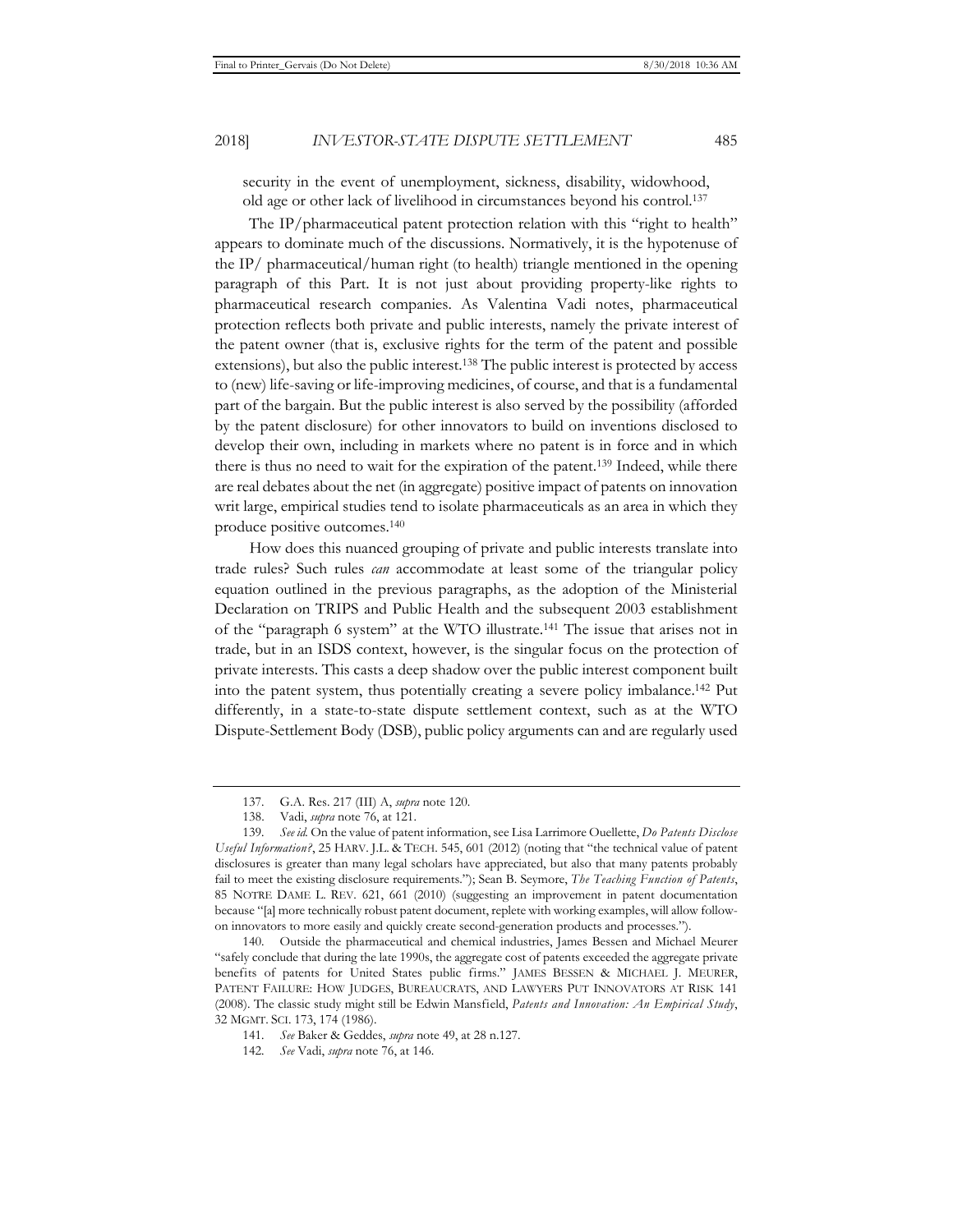to justify (e.g., under general exceptions clauses in GATT or GATS) a prima facie violation of a trade-related commitment contained in a WTO instrument.143

Does the same reasoning apply to ISDS? Professor Sornarajah suggests that conflicts between private and public interests are likely to be structurally prevalent in ISDS due to panels' use of "low-order sources of international law like decisions of tribunals and the writings of 'highly-qualified publicists' who are no more than hired guns," thus not leaving states to address "issues involving economic development, poverty, welfare needs [and] the environment."<sup>144</sup> Kate Miles suggests in the same vein that there is "little room for the consideration of the public interest in a regime so heavily weighted towards investor protection."145 If patents are seen as property, then their revocation, even where fully justified under domestic law, may appear at first glance like an expropriation, absent the broader normative context that typically informs patent and innovation policies.

Professor Susy Frankel notes in connection that:

Investment tribunal arbitrators when making decisions (including the interpretation of the agreements at issue) are likely to focus on the function of IP as a set of property rights rather than as equally important parts of the international IP structure, which enables tailoring of those rights to reward innovation appropriately (rather than excessively) and to maintain regarding interests, such as when property rights need to be balanced with affordability and availability of medicines . . . . [T]hat does not require and should not result in detaching the property aspects of IP from its other functions and objectives.<sup>146</sup>

True, "property" in the patent field does not mean quite the same thing as, say, in real estate, even if all property rights arguably have a societal function.147 For example, property rights are sometimes described as absolute.148 Intellectual

<sup>143.</sup> In the specific case of intellectual property, a WTO dispute-settlement panel discussing TRIPS Article 8 noted the following: "This fundamental feature of intellectual property protection inherently grants Members freedom to pursue legitimate public policy objectives since many measures to attain those public policy objectives lie outside the scope of intellectual property rights and do not require an exception under the TRIPS Agreement." Panel Report, *European Communities—Protection of Trademarks and Geographical Indications for Agricultural Products and Foodstuffs*, ¶ 7.210, WTO Doc. WT/DS174/R (Mar. 15, 2005).

<sup>144</sup>*. See* Muthu-Cumaraswamy Sornarajah, *Evolution or Revolution in International Investment Arbitration? The Descent into Normlessness*, *in* EVOLUTION IN INVESTMENT TREATY LAW AND ARBITRATION 631, 654–55 (Chester Brown & Kate Miles eds., 2011).

<sup>145.</sup> Kate Miles, *Reconceptualizing International Investment Law: Bringing the Public Interest into Private Business*, *in* INTERNATIONAL ECONOMIC LAW AND NATIONAL AUTONOMY 295, 296 (Meredith Kolsky Lewis & Susy Frankel eds., 2010).

<sup>146.</sup> Susy Frankel, *Interpreting the Overlap of International Investment and Intellectual Property Law*, J. INT'L ECON. L. 1, 5 (2016).

<sup>147</sup>*. See* Jakob Cornides, *Human Rights and Intellectual Property: Conflict or Convergence?*, 7 J. WORLD INTELL. PROP. 135, 143 (2004) ("[P]roperty is not an end in itself. Obviously, it must be used in a way that contributes to the realization of the higher objectives of human society.").

<sup>148</sup>*. See generally* Robert P. Burns, *Blackstone's Theory of the "Absolute" Rights of Property*, 54 U. CIN. L. REV. 67, 72 (1985) ("Of all the absolute rights, the most essential are those of personal security, personal liberty, and private property.").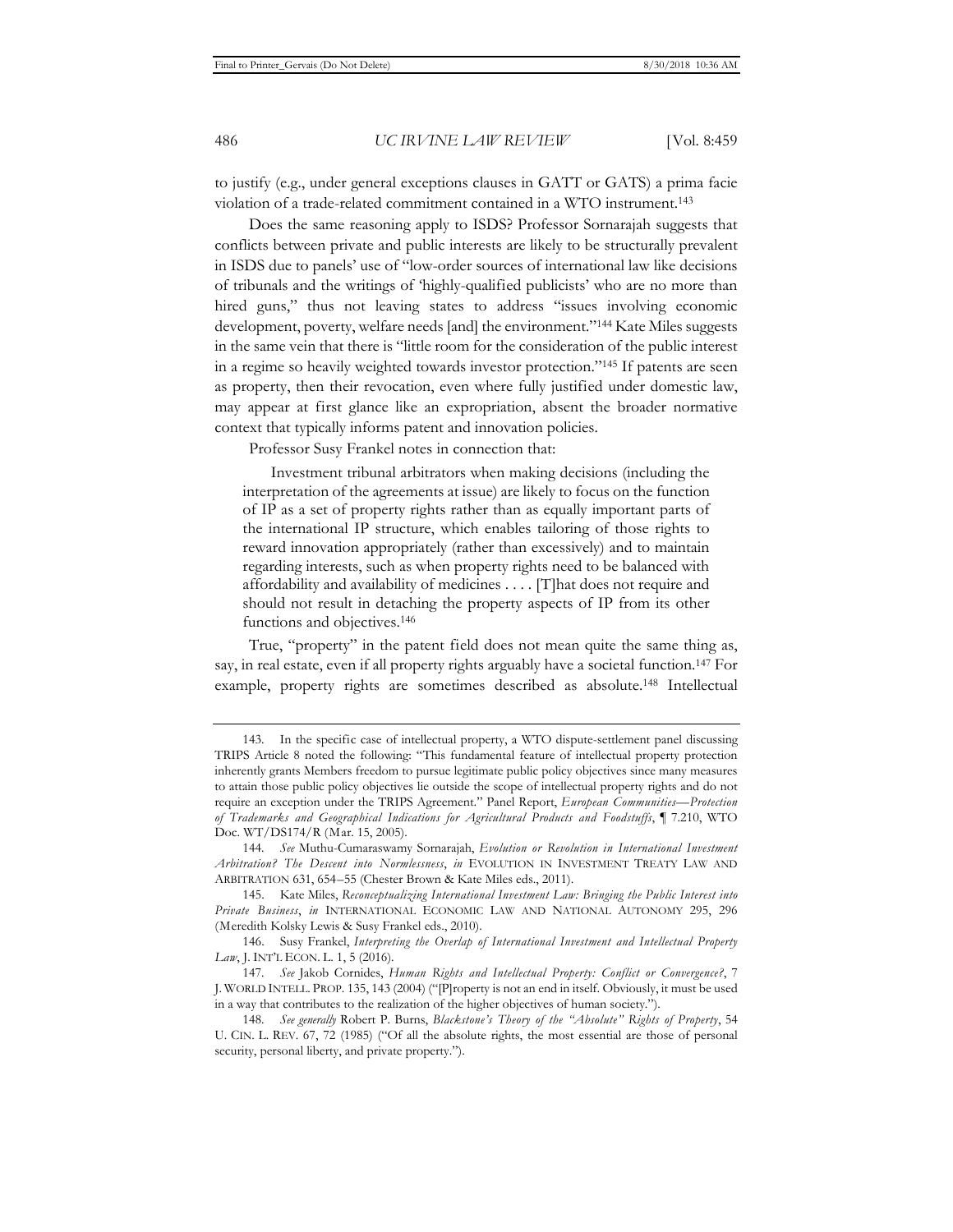property by contrast has inherent limitations (e.g., term) and exceptions (e.g., fair use) built into the system. They are "part of the framework of rights, rather than being something that gnaws away at them."149 Those broader societal objectives related to innovation and access provide "both boundaries and the framework of the scope of the property rights."150

Then the grant of a patent right has a specific purpose, and that purpose, seen teleologically (from a policy perspective), is primarily an instrument to create an incentive that will be in the (private) interest of the patent holder but for the greater public interest in access to innovation.151 The public interest component present, to a certain extent at least, in state-to-state dispute settlement is not the same when a party to the dispute is a multinational company. As Susan Sell notes, despite all the rhetoric of economic competitiveness, states are not firms.152 Firms "only have to worry about one thing—shareholder value. The bottom line is always to earn a profit, and they have one clear goal—to increase shareholder value. Policymakers face a much more complicated array of issues and priorities."153 Yet, as noted above, patent holders use human rights, such as private property protection in their favor.154

Still, patent owners using ISDS to challenge regulatory measures adopted by host states can directly impact regulatory autonomy, including the state's ability to make and change innovation policies and to protect human rights.155 Hence, the risk is that allowing ISDS to interpret the scope of intellectual property obligations as private property and well beyond issues of actual expropriation "stand to disrupt regulations governing everything from public health, energy, finance, education, privacy, and free expression. Under these provisions investors can attack domestic social bargains and, if successful, override legitimate sovereign regulatory discretion."156 As far as evolution of the law in court opinions are concerned, the Tribunal in the *Lilly* case found that such evolutions were normal and that investors should expect them to happen.157

153*. Id.* at 318.

<sup>149.</sup> Frankel, *supra* note 146, at 14.

<sup>150</sup>*. Id.* at 16.

<sup>151</sup>*. See* Christophe Geiger, *The Social Function of Intellectual Property Rights, or How Ethics Can Influence the Shape and Use of IP Law* 12 (Max Planck Inst. for Intellectual Prop. & Competition Law, Research Paper No. 13-06, 2013), https://papers.ssrn.com/sol3/ papers.cfm?abstract\_id=2228067 [https://perma.cc/MP2X-C9JE] ("Society has a need for intellectual productions in order to ensure its development and cultural, economic, technological and social progress and therefore grants the creator a reward in the form of an intellectual property right, which enables him to exploit his work and to draw benefits from it. In return, the creator, by rendering his creation accessible to the public, enriches the community. Intellectual property law is thus the product of a type of 'social contract' between the author and society.").

<sup>152.</sup> Susan K. Sell, Remarks, 8 AM. SOC'Y INT'L L. PROC. 317 (2014).

<sup>154</sup>*. See supra* Section III.A.

<sup>155</sup>*. See* Vadi, *supra* note 76, at 186.

<sup>156.</sup> Sell, *supra* note 152, at 317.

<sup>157</sup>*. See* Eli Lilly & Co. v. Canada, Final Award, *supra* note 2, ¶¶ 198, 310, 349.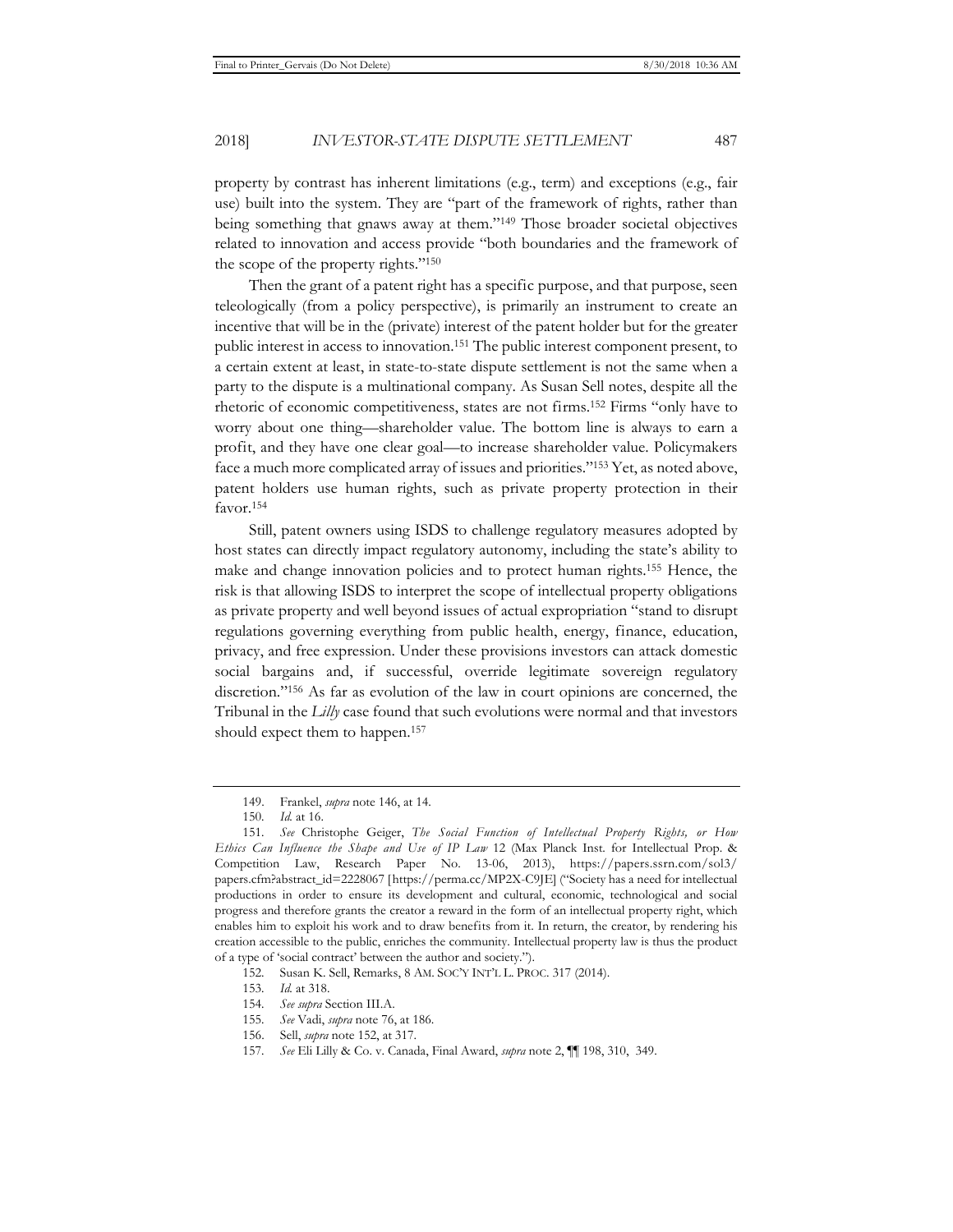The potential conflict between ISDS and human rights exacerbates the risk that tenuous bridges built to allow states to enforce human rights when those rights conflict with trade commitments will collapse. The chink in the post-Westphalian armor is that supranational mechanisms meant to cabin states to avoid bad actions may be used to prevent them from performing good ones. Although this claim could be made with respect to trade law—especially with the more powerful WTO DSB (compared to its GATT predecessor)—direct conflicts have thus far been reasonably well handled—often by avoidance.158 In the ISDS context, the question that arises is, when such conflicts emerge, how will they be handled?

The arc of trade law is moving in a positive direction, towards at least conflict avoidance and perhaps even some form of reconciliation. Professor Helfer has offered a vision of interpenetration and cross-pollination of intellectual property and human rights, possibly even a form of integration.159 Will ISDS go in the opposite direction? As Professor Okediji commented, this is a "stunning change" as she noted that the *Lilly* case represented "uncharted territory in the increasingly complex and contested landscape of international intellectual property obligations."160 In her view*,* national innovation policy is:

[O]ne of the very few areas still largely insulated from the pervasive economic governance that conditions contemporary international economic relations. Intellectual property obligations in the investment context thus pose a new threat to states' traditional lawmaking powers by providing foreign actors a singular opportunity to challenge laws that have been enacted with the domestic public interest in full view.161

Professors Dreyfuss and Frankel have noted (rightly in this Article's view), along similar lines, that the TRIPS Agreements may contain upper limits to justify limits on intellectual property in the public interest, such as those contained in Articles 1.1, 7 and 8 of the TRIPS Agreement.162 Those are for the most part absent from NAFTA and many other IIAs.163

In sum, regulatory autonomy in the public health area is constrained by trade law, but only to a limited extent because, as the next Part explicates, doctrinal

<sup>158.</sup> The GATT was weaker because a losing party could veto adoption of the report. Not so under the WTO. *See supra* note 24.

<sup>159</sup>*. See* Laurence R. Helfer, *Regime Shifting: The TRIPS Agreement and New Dynamics of International Intellectual Property Lawmaking*, 29 YALE J. INT'L L. 1, 71–78 (2004).

<sup>160.</sup> Okediji, *supra* note 56, at 1122.

<sup>161</sup>*. Id.*

<sup>162.</sup> Rochelle Dreyfuss & Susy Frankel, *From Incentive to Commodity to Asset: How International Law is Reconceptualizing Intellectual Property*, 36 MICH. J. INT'L L. 557, 588 (2015) ("While the Basic Principles of the TRIPS Agreement permit states to implement more extensive protection, there is a proviso: they may not go so far as to 'contravene the provisions of the Agreement.' Now that it is clear how easily theories of commodification and assetization can unravel the rationale behind IP protections, the proviso could play a more prominent role in the future. The Objectives provision of TRIPS recognizes that IP protection should be to the mutual advantage of producers and users, create a balance of rights and obligations, and promote technical transfer. Thus, agreements that undermine those objectives should not be regarded as legitimately made.").

<sup>163.</sup> The text of NAFTA chapter 17 contains no equivalent provision. NAFTA, *supra* note 1.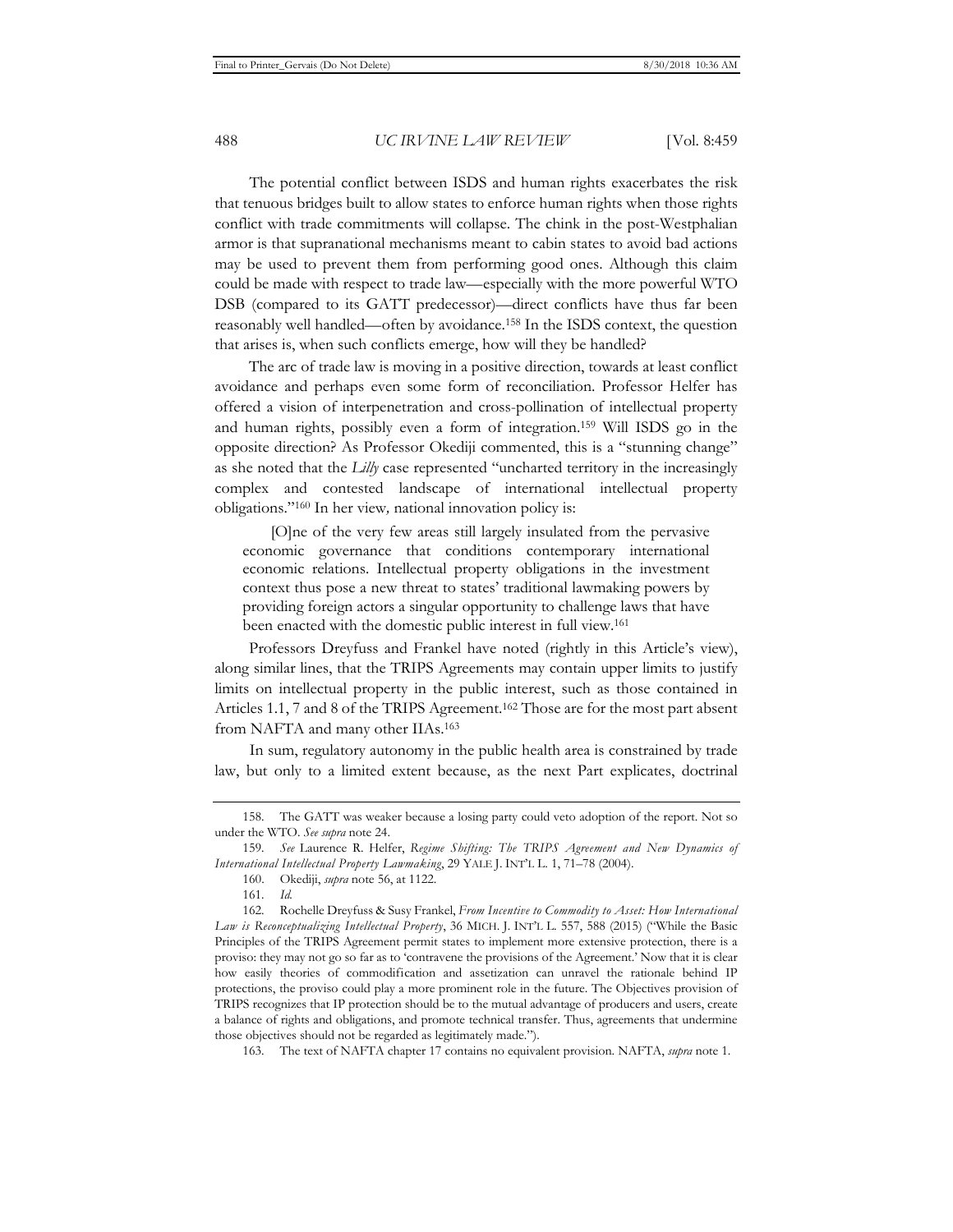interfaces exist to factor in the public interest and human rights in trade disputes. In the ISDS context, that regulatory autonomy may be threatened due to the very fuzzy interface with both human rights law and regulatory autonomy. Panels in ISDS disputes can and often do consider human rights arguments put forward by a party as they would any other argument brought to their attention. Is that a sufficient guarantee? The answer is certainly not a clear yes.

Protecting human rights can be seen in this context as a subset of a broader regulatory regime protecting social welfare and other key public policy objectives.164 The challenge is to integrate regulatory autonomy and the public interest that underpins it into the ISDS equation, a task to which the last Part now turns its attention. Before doing so, let us see which interfaces have been used in the area of trade law and whether they can be ported to the ISDS context.

#### IV. DOCTRINAL INTERFACES

#### *A. Balancing Human Rights, Trade and Investment*

There is no recognized supremacy or hierarchy of human rights and trade and investment rules—at least beyond jus cogens. General principles of interpretation apply, however. Hence, one may argue that an IIA signed after the conclusion of an instrument protecting human right may have priority under the *lex posterior derogat legi priori* canon, or that an IIA should take precedence over more general human rights obligations under the *lex specialis derogat legi generali* canon.165

The WTO Dispute Settlement Body (DSB) uses the VCLT and "general balancing principles (such as transparency, non-discrimination, necessity, and proportionality) in deciding on whether national restrictions of freedom of trade are necessary for the protection of public interests."166 DSB reports often limit the scope of their review of WTO Members' regulatory autonomy.167 This raises directly the interface question: can a WTO Member use an obligation to comply with its human rights obligations to derogate from a trade commitment, absent a direct possibility to do so in the text containing the commitments?<sup>168</sup> Professor Pauwelyn, for example, has advocated allowing:

[T]he use of human rights as a *defence* against a claim of WTO violation in WTO dispute settlement but only if (i) both disputing parties are bound by the human rights provision in question, (ii) there is an irreconcilable conflict between the WTO obligation, on the one hand, and the human right, on the other, and (iii) pursuant to a conflict clause in either treaty or

<sup>164</sup>*. See* LONE WANDAHL MOUYAL, INTERNATIONAL INVESTMENT LAW AND THE RIGHT TO REGULATE: A HUMAN RIGHTS PERSPECTIVE 9, 223 (2016).

<sup>165.</sup> Petersmann, *supra* note 20, at 33. According to the *lex posterior derogat (legi) priori* canon, a later law prevails over an earlier one. According to the *lex specialis derogat legi generali* canon, a more specific law prevails over a general one.

<sup>166</sup>*. Id.* at 34.

<sup>167</sup>*. See id.*

<sup>168.</sup> This possibility is explored in Part V.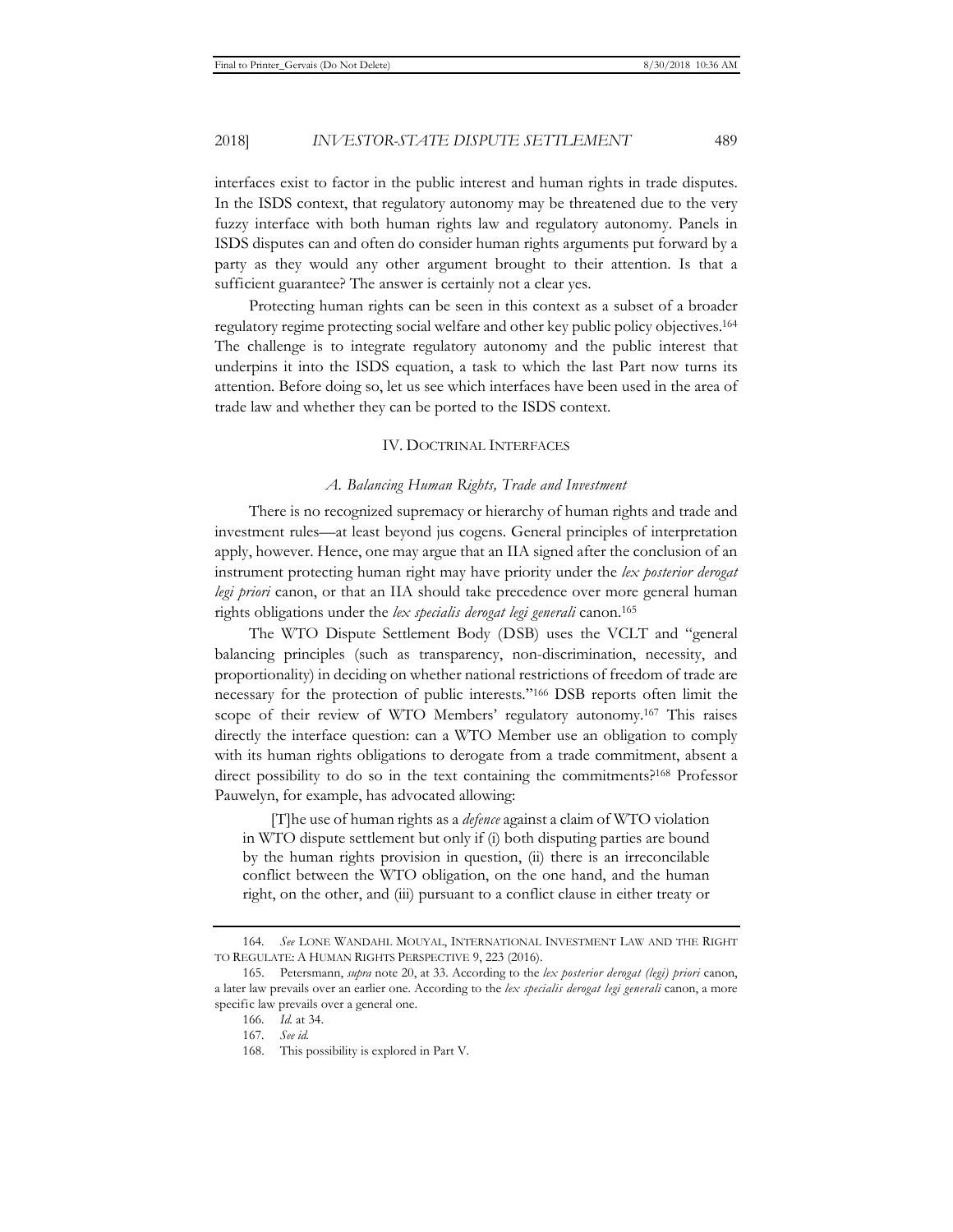the applicable conflict rules of public international law (eg, *lex posterior* or *lex specialis*), the human rights provision prevails over the WTO provision.169

The WTO Appellate Body has not articulated this interface quite that way.170 Professor Petersmann, opining on the dispute on Australian plan packaging legislation, suggested a more flexible balancing:

Just as national courts tend to "balance" economic and health rights on the basis of constitutional principles of non-discrimination, good faith, necessity and proportionality of governmental restrictions, also regional and WTO dispute settlement jurisdictions must interpret IEL "in conformity with principles of justice" and "human rights and fundamental freedoms" as accepted by all WTO members, notwithstanding the fact that the differences among the applicable laws in different jurisdictions may entail different procedures (e.g. regarding burden of proof, judicial standards of review) and legitimately different interpretations of HRL, constitutional laws, health law and IEL. The WTO panel [in the plain packaging case] should therefore repeat and clarify in respect of the TRIPS Agreement what the Appellate Body has already indicated with regard to the TBT Agreement, *i.e.* that the legal and judicial "balancing methods" for interpreting the specific WTO agreements should proceed from the same "principles of justice" underlying WTO law as well as the human rights obligations of WTO members.171

Other commentators balk at the thought of having human rights obligations taken on board in trade tribunals, fearing a "take over" of human rights by trade law.172

Like the WTO DSB, ISDS tribunals apply the VCLT. This suggests that the arguments used to support the VCLT-based approach to human rights and balancing tests used in trade may port to the investment area, if credible and useful parallels can be established.173

#### *B. Incorporating Human Rights in Trade and Investment Disputes*

An option to operationalize the interface between human rights, on the one hand, and international trade and investment law, on the other hand, is the incorporation or integration of (specific) human rights in the trade or investment

<sup>169.</sup> Joost Pauwelyn, *Human Rights in WTO Dispute Settlement*, *in* HUMAN RIGHTS AND INTERNATIONAL TRADE, *supra* note 20, at 205, 208.

<sup>170</sup>*. Id.* at 210.

<sup>171.</sup> Ernst-Ulrich Petersmann, *How to Reconcile Health Law and Economic Law with Human Rights? Administration of Justice in Tobacco Control Disputes*, 10 ASIAN J. WTO & INT'L HEALTH L. & POL'Y 27, 60 (2015).

<sup>172</sup>*. See* Alston, *supra* note 3, at 837 (noting that the WTO is not "designed, structured, or suitable to operate in the way that [an institution] with major human rights responsibilities would.").

<sup>173</sup>*. See* Jaime, *supra* note 89, at 287–88 ("[I]n the absence of express rules in a particular IIA . . . it is appropriate to turn to the general rules of interpretation, as set forth by Articles 31-33 (Interpretation of Treaties) of the VCLT.").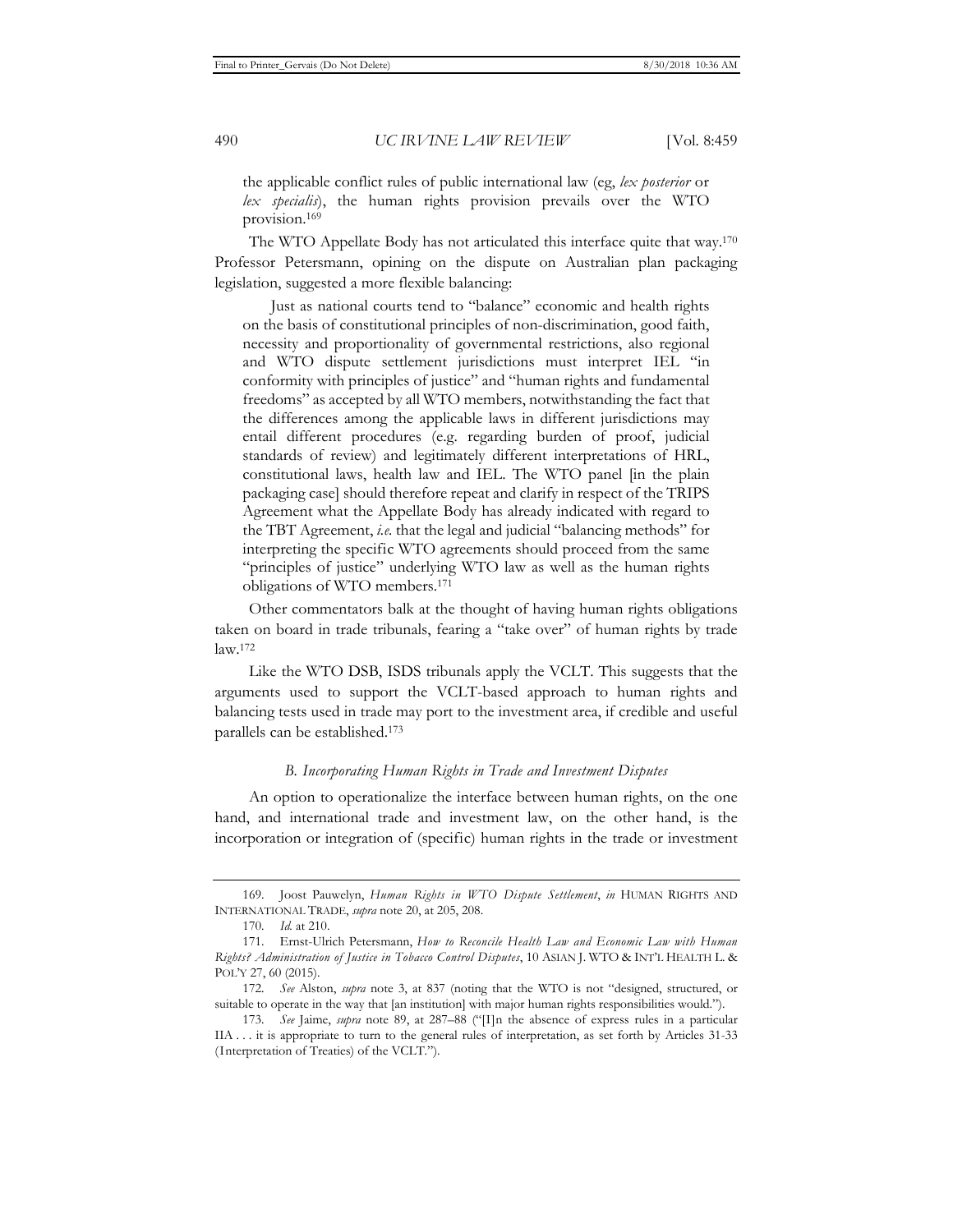regime itself. Such an integrative approach can be pushed quite far, as one sees in the work of Professor Petersmann, for example. He argued (in the case of trade) that free trade forms part, or at least is aligned with, the international human rights framework, in particular in advocating respect for human dignity, individual autonomy, and the free development of one's personality through enterprise or business.174 Free trade can help an "individual's right to trade the fruits of her labour in exchange for foreign goods and services needed for personal self-development in dignity."175 Petersmann's view, anchored in Kant's idea that a *constitutional* law doctrine of fundamental rights and duties of citizens could also apply internationally,176 is that GATT and other international trade rules, typically viewed as policy instruments designed to improve access to foreign markets, should also be viewed as "*domestic policy instruments* that could serve not only economic functions (e.g., for promoting economic welfare), but also 'constitutional functions' (e.g., by rendering domestic constitutional principles of freedom, non-discrimination, rule of law, and judicial review more effective in the trade policy area)."177 In his critique of this approach Professor Alston notes that the subset of rules enshrined in international trade law are *not* those that are "recognized as economic rights within the framework of international human rights law."178

This debate can be neither resolved nor even fully investigated here. Whether or not it is correct to assert that free trade meshes with the international human rights framework, however, the idea that a "constitutional" approach advocating not just a rapprochement between human rights and trade (possibly adding investment), forms the basis for a doctrinal interface worthy of a bit more exploration. Indeed, this might explain why the "currency [of this approach] has persisted," in spite of harsh criticism both in academia and by developing countries.179

How one defines constitutionalism is often infused with the view one takes of the positive/natural law debate.180 In a model of liberal constitutionalism, "the constitution establishes a set of electoral rules, and distributes capacities and functions among governmental institutions."181 In a different model, such as the

<sup>174.</sup> Petersmann, *supra* note 20, at 31.

<sup>175</sup>*. Id.* at 26.

<sup>176.</sup> Ernst-Ulrich Petersmann, *The Transformation of the World Trading System Through the 1994 Agreement Establishing the World Trade Organization*, 6 EUR. J. INT'L L. 161, 165 (1995).

<sup>177.</sup> Petersmann, *supra* note 20.

<sup>178.</sup> Alston, *supra* note 3, at 822 (emphasis added).

<sup>179</sup>*. See* Deborah Z. Cass, *The 'Constitutionalization' of International Trade Law: Judicial Norm-Generation as the Engine of Constitutional Development in International Trade*, 12 EUR. J. INT'L L 39, 40 (2001) ("[I]ts currency has persisted even after it became apparent that the claim was considered provocative not only by the trade law establishment, but also by developing countries and nongovernmental organizations with interests ranging from business regulation through environmental standards, to labour reform.").

<sup>180.</sup> What I mean here, in very succinct fashion, is that a constitution is a highest norm in Kelsen's theory but there are higher organic norms in a natural law approach.

<sup>181.</sup> ALEC STONE SWEET, GOVERNING WITH JUDGES: CONSTITUTIONAL POLITICS IN EUROPE 20 (2000).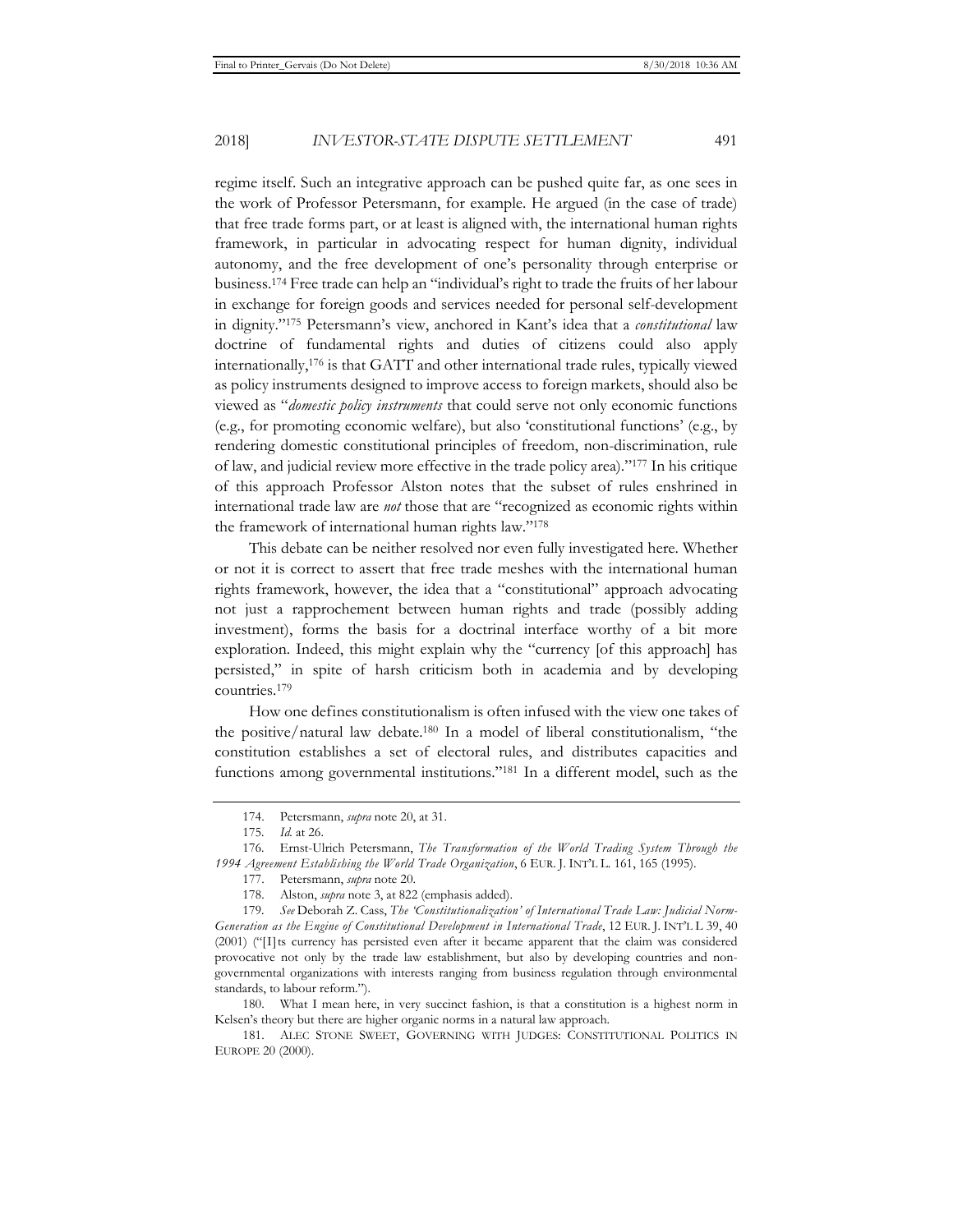United States, a constitution adds "a layer of substantive constraints on the uses of public authority."182 This typically limits what (each level of) government can do, either by granting exclusive power over a certain area to one level of government (thereby excluding others) or by imposing a set of "higher" rules and principles (such as those contained in the US Bill of Rights or the EU Charter). Typically, governments cannot (easily) derogate from such rules and principles acknowledging at the same time that enforcement is key. Consequently, the existence of words describing such rights in a constitutional text does not always mean that they will be applied to preserve the liberties of individual citizens.183

A constitutional approach allows one to link higher-level norms at the domestic level and international norms, such as customary international law. For example, the Restatement (Third) of the Foreign Relations Law of the United States notes that "there is a willingness to conclude that prohibitions [against human rights violations] common to the constitutions or laws of many states are general principles that have been absorbed into international law."184 As used in the context of international trade, "constitutionalizing" might thus be translated as promoting "an increasing 'internationalization' of formerly domestic constitutional law concepts (like non-discrimination, necessity, and proportionality of government restrictions on transnational trade)."185 Used in this sense "constitutionalization" of trade law is an approach that can add normative depth to treaty interpretation, in part because it can broaden the range of interpretive tools.

How would such an approach work in an ISDS context? The answer is far from clear. Investor-state is not about free trade; it is about investment and "property" protection.<sup>186</sup> In *Lilly*, the indirect expropriation argument applied to a very specific type of "property," however, Lilly's complaint challenges the criteria used by domestic courts, after due process, to decide that two patents were invalid.187 To argue that invalidation is a violation of the patent owner's human rights (protection of property) is a huge step, one that this Article refuses to take. This explains why a constitutional approach seems risky in an ISDS context. Alston's critique of a possible normative and institutional takeover of human rights by trade law and trade tribunals resonates louder here than in trade, even if at least some aspects and normative underpinnings of international trade law are aligned with a number of economic and developmental human rights.188 In an ISDS

<sup>182</sup>*. Id.* at 21 ("Guatemala, Iran, the Soviet Union and various authoritarian regimes elsewhere have had wonderfully worded bills of rights that produced no discernible increase in respect for individual liberties in those countries.").

<sup>183</sup>*. See* Charter of Fundamental Rights of the European Union, 2012 O.J. C 326/391; John S. Baker, Jr., *The Effectiveness of Bills of Rights*, 15 HARV. J.L. & PUB. POL'Y 55 (1992).

<sup>184.</sup> RESTATEMENT (THIRD) OF THE FOREIGN RELATIONS LAW OF THE UNITED STATES § 701, Reporters' Notes 1, at 154 (AM. LAW. INST. 1987).

<sup>185.</sup> Ernst-Ulrich Petersmann, *Theories of Justice, Human Rights, and the Constitution of International Markets*, 37 LOYOLA L.A. L. REV. 407, 437 (2003).

<sup>186</sup>*. See* Alvarez, *supra* note 115.

<sup>187</sup>*. See supra* Part II.A.

<sup>188</sup>*. See supra* note 3 and accompanying text.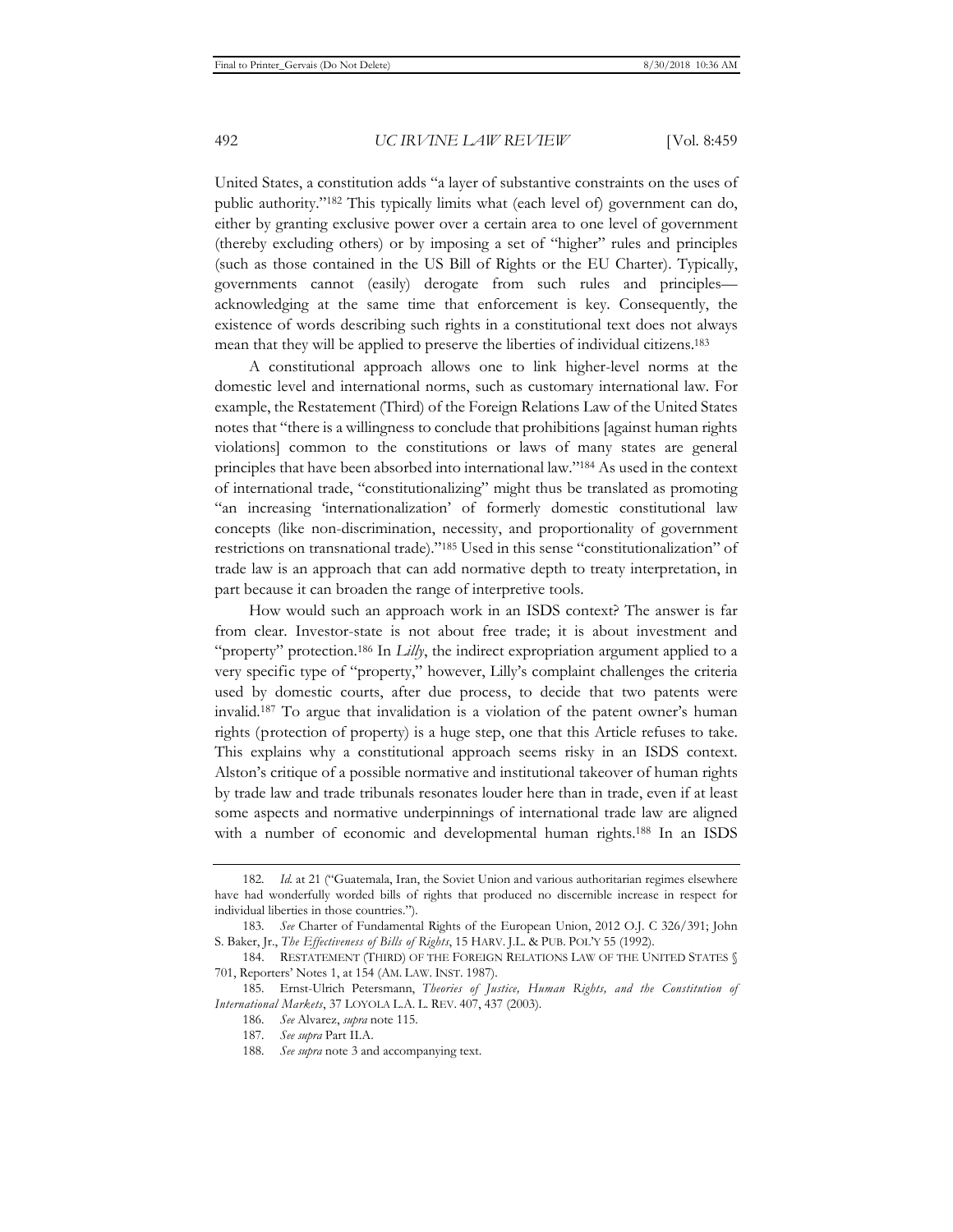2018] *INVESTOR-STATE DISPUTE SETTLEMENT* 493

context, by contrast, if a clash between investment protection and human rights emerges, the "supreme" value of investor and property protection may be a poor sextant to arbitrate the place of human rights if the normative lodestar is the rights of multinational investors. In sum, although private property protection is consistent with human rights, it is one of many such rights that should be considered in that context.189

#### *C. Contractarian Approaches*

Contract-based approaches have been suggested to broaden the scope and nature of norms that international trade tribunals can use to interpret trade agreements. This seems particularly relevant in an ISDS context because a significant part of the IIAs, namely the BIT regime, "was developed on the basis of a *contractual way of thinking*, lifting contractual claims out of a domestic context and into an international law context."190 Put differently, ISDS is perhaps best seen as private law while trade law as public law.

#### *1. Filling Normative Lacunae*

Any court interpreting a legal text, whether a contract, statute or treaty, may be called upon not just to interpret it, but also to fill lacunae.191 Lacunae may be said to exist for several reasons, including that terms are left undefined; that definitions they contain are unclear; or that there are missing elements and interstices in the texts. In the case of a treaty specifically, this includes taking account of relevant rules of international law, as provided in the VCLT.192 Depending on the issue, international law can both provide context and constitute "relevant rules of international law applicable in the relations between the parties."193

As was done for constitutional approaches, let us see first how this applies in the trade law context. Non-WTO international agreements may provide context to interpret the provisions of WTO agreements, as the WTO Appellate Body did in the *Shrimp-Turtle* case.194 Using external norms as interpretive tools can be done

<sup>189</sup>*. See* Alvarez, *supra* note 115.

<sup>190.</sup> MOUYAL, *supra* note 164, at 223. The book only briefly mentions public health, *see id.* at 217–18, and NAFTA, *see id.* at 68–73, but constitutes a most helpful study of the general interface between human rights and investment law, including a detailed list of extant BITs and model BITs. *See id.* at 223.

<sup>191.</sup> A lacuna in a specific treaty does not mean a lacuna in international law, in the sense that international law beyond the text of the treaty can "fill" the lacuna. *See* Prosper Weil, *"The Court Cannot Conclude Definitively . . ." Non Liquet Revisited*, 36 COLUM. J. TRANSN'L L. 109, 110 (1997).

<sup>192.</sup> This often amounts to "interpreting silence" to quote the term used by Lone Wandahl Mouyal in this context. MOUYAL, *supra* note 164, at 54.

<sup>193.</sup> VCLT, *supra* note 87, arts. 31(1), 31(3)(c).

<sup>194.</sup> Panel Report, *United States—Import Prohibition of Certain Shrimp and Shrimp Products*, WTO Doc. WT/DS58/AB/R, ¶¶ 127–131 (adopted Oct. 12, 1998).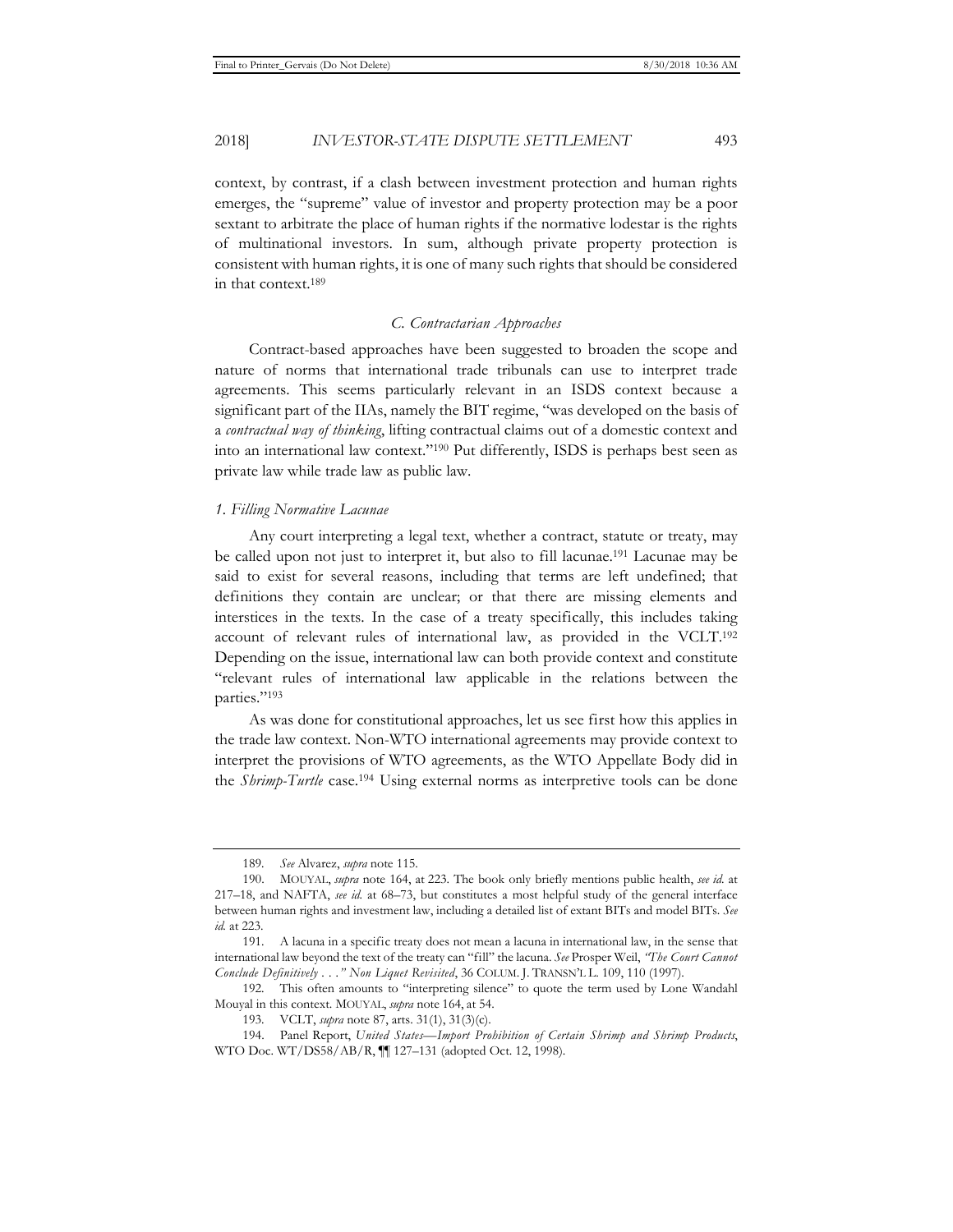without making law, which panels and the Appellate Body are prohibited from doing under the DSU.195

As the International Law Commission suggests, international law can "supplement" WTO law, unless the opposite is explicitly stated in the agreement.196 Along similar lines, in its 2008 resolution No. 5/2008 on International Trade Law the International Law Association declared that "WTO members and bodies are legally required to interpret and apply WTO rules in conformity with the human rights obligations of WTO members under international law."197 Then, as was pointed out by the International Court of Justice (ICJ):

It being the duty of the Court itself to ascertain and apply the relevant law in the given circumstance of the case, the burden of establishing or proving rules of international law cannot be imposed upon any of the parties for the law lies within the judicial knowledge of the Court.198

It is often noted in this regard that the Appellate Body has said that WTO norms are not to be read in "clinical isolation" from international law.199 The WTO is not part of the United Nations and, although its former Director General Supachai Panitchpakdi "affirmed the vital importance" of the UN Millennium Development Goals (MDGs), including the goal to combat HIV/AIDS, malaria and other diseases, those goals were not formally incorporated into the WTO framework.200 The closest reference one can point to might be that contained in the

198. Fisheries Jurisdiction (Ger. v. Ice.), Judgment, 1974 I.C.J. Rep. 181 ( July 25).

199. Appellate Body Report, *United States—Standards for Reformulated and Conventional Gasoline*, ¶ III:B, WTO Doc. WT/DS2/ AB/R (adopted May 20, 1996); *see also* Appellate Body Report, *Japan—Taxes on Alcoholic Beverages*, at 12 n.19, WTO Doc. WT/DS8/AB/R (adopted Oct. 4, 1996).

200. Worlfgang Benedek, *The World Trade Organization and Human Rights*, *in* ECONOMIC GLOBALISATION AND HUMAN RIGHTS 137, 150–51 (Wolfgang Benedek, Koen De Feyter & Fabrizio Marrella eds., 2007). The WTO website, however, notes that the "WTO, in co-operation with UNCTAD and ITC, monitors the achievement of trade-related Millennium Development Goals." *See The WTO and the Sustainable Development Goals*, WORLD TRADE ORG., https://www.wto.org/

<sup>195.</sup> DSU Article 3(2) provides:

The dispute settlement system of the WTO is a central element in providing security and predictability to the multilateral trading system. The Members recognize that it serves to preserve the rights and obligations of Members under the covered agreements, and to clarify the existing provisions of those agreements in accordance with customary rules of interpretation of public international law. Recommendations and rulings of the DSB cannot add to or diminish the rights and obligations provided in the covered agreements.

DSU, *supra* note 81, art. 3(2); *see also* Susy Frankel & Daniel Gervais, *Plain Packaging and the Interpretation of the TRIPS Agreement*, 46 VAND. J. TRANSNAT'L L. 1149, 1206 (2013).

<sup>196</sup>*. See* Martti Koskenniemi (Chairman of the Int'l Law Comm'n), *Fragmentation of International Law: Difficulties Arising from the Diversification and Expansion of International Law*, ¶ 85, U.N. Doc. A/CN.4/L.682 (Apr. 13, 2006).

<sup>197.</sup> Int'l Law Ass'n Res. No. 5/2008 (Aug. 17–21, 2008). Under its Constitution, the International Law Association (ILA) is an international non-governmental organisation and has consultative status. Its objectives are "the study, clarification and development of international law, both public and private, and the furtherance of international understanding and respect for international law." Int'l Law Ass'n Constitution art. III, § 1.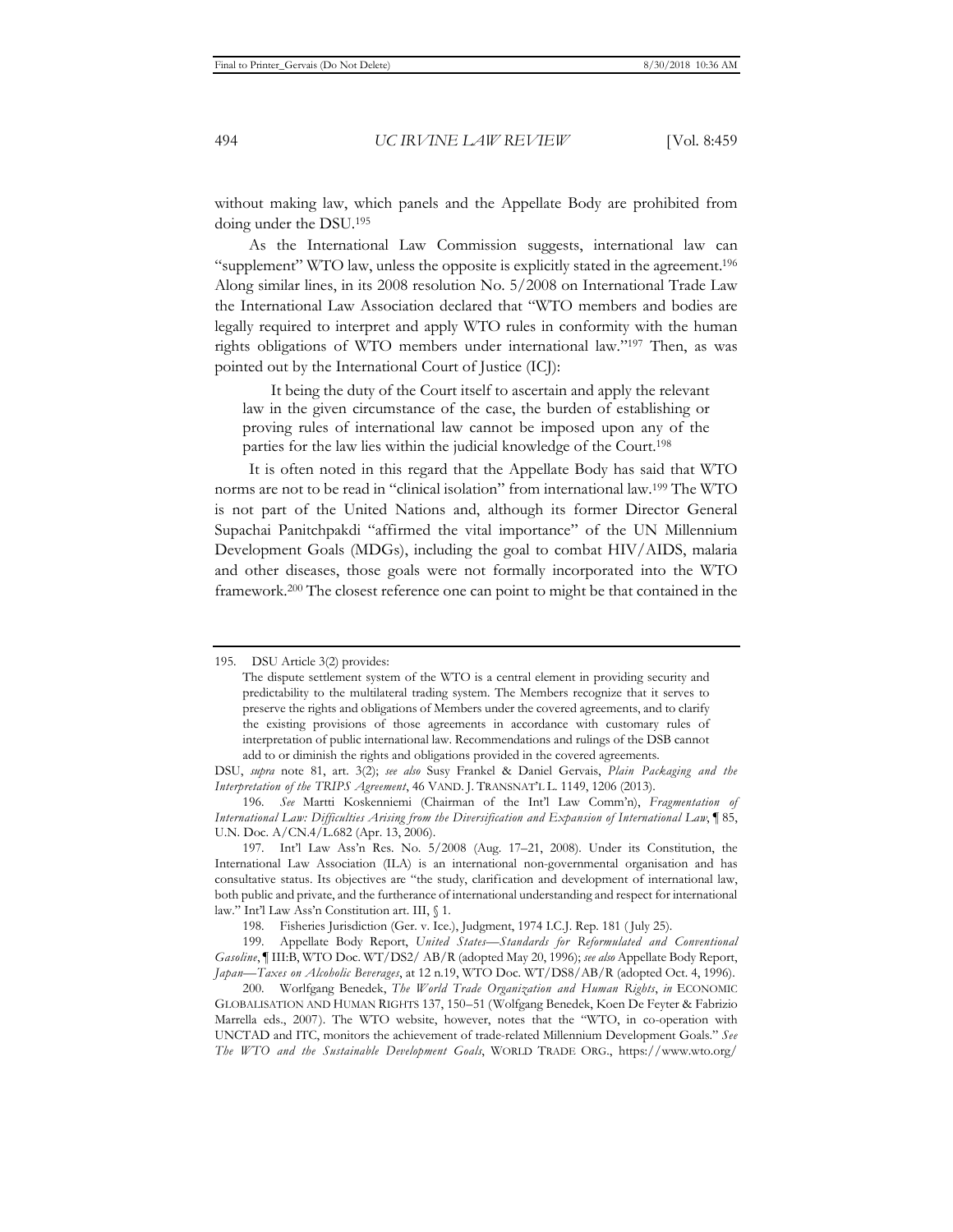TRIPS Declaration on Public Health, adopted in 2001, approximately one year after the Millennium Summit in September 2000 at which the MDGs were adopted.201

At least two contract-based theories have been offered to suggest how *trade* tribunals should use the VCLT. Some suggestions are infused with normative objectives, such as Professor Harris suggestion that the WTO Appellate Body "may nevertheless take the Agreement's unfairness into account by using the treaty of adhesion doctrine to interpret its provisions more favorably to developing countries."202 The WTO has a number of special and differential provisions (including in the DSU) and it is unlikely that such a normative overlay will be applied in the context of a dispute absent support in a negotiated text, whether that be a WTO-negotiated agreement or a ministerial or decision.203 The second is the doctrine of incomplete contracts, on which we now turn the spotlight.

#### *2. Incomplete Contracts*

In the wake of Hadfield's suggested application of the incomplete contracts theory to statutes,204 Joel Trachtman suggested that WTO panels and the Appellate Body could do the same to treaties, though not without significant constraints and difficulties.<sup>205</sup> He pointed to the role of adjudication bodies, especially when interpreting standards instead of rules. A standard is not a lacuna; it needs to be interpreted and applied to a specific fact pattern, however. As Trachtman explained, "[l]acunae are circumstances where there is no law and no constraint. This is quite different from a standard, where there is law applicable by a dispute resolution tribunal but less explicit guidance to the tribunal as to how to decide."206

Now let us see how this might apply in an ISDS context. As already noted, arbitral tribunals operating in an ISDS context follow the VCLT in interpreting

english/thewto\_e/coher\_e/mdg\_e/mdg\_e.htm [https://perma.cc/Z3CV-WGD4] (last visited June 21, 2018).

<sup>201.</sup> Ministerial Conference, *Declaration on the TRIPS Agreement and Public Health*, WTO Doc. WT/MIN(01)/DEC/2 (2001), https://www.wto.org/english/thewto\_e/minist\_e/min01\_e/ mindecl\_trips\_e.pdf [https://perma.cc/QV5H-SFL6]. On the Millennium Development Goals, see generally UNITED NATIONS, THE MILLENNIUM DEVELOPMENT GOALS REPORT 2015 (2015).

<sup>202.</sup> Donald P. Harris, *Carrying a Good Joke Too Far: TRIPS and Treaties of Adhesion*, 27 U. PENN. J. INT'L ECON. L. 681, 687 (2006).

<sup>203</sup>*. See* Mary Sabina Peters & Manu Kumar, Annotation, *Introspect "Special and Differential Treatment" Given to Developing Countries Under the WTO Dispute Settlement System*, 17 A.L.R. Int'l 123, 124 (2014) ("[T]he DSU included some provisions that referred to developing countries' special needs. However, these Special and Differential Treatment (SDT) measures have turned out to be of very limited value to developing countries . . . Most of the clauses in DSU regarding developing countries have turned out to be declarative rather than operative.").

<sup>204.</sup> Gillian K. Hadfield, *Weighing the Value of Vagueness: An Economic Perspective on Precision in the Law*, 82 CALIF. L. REV. 541, 547 (1994).

<sup>205.</sup> Joel P. Trachtman, *The Domain of WTO Dispute Resolution*, 40 HARV. INT'L L.J. 333, 350 (1999).

<sup>206</sup>*. Id.* at 376.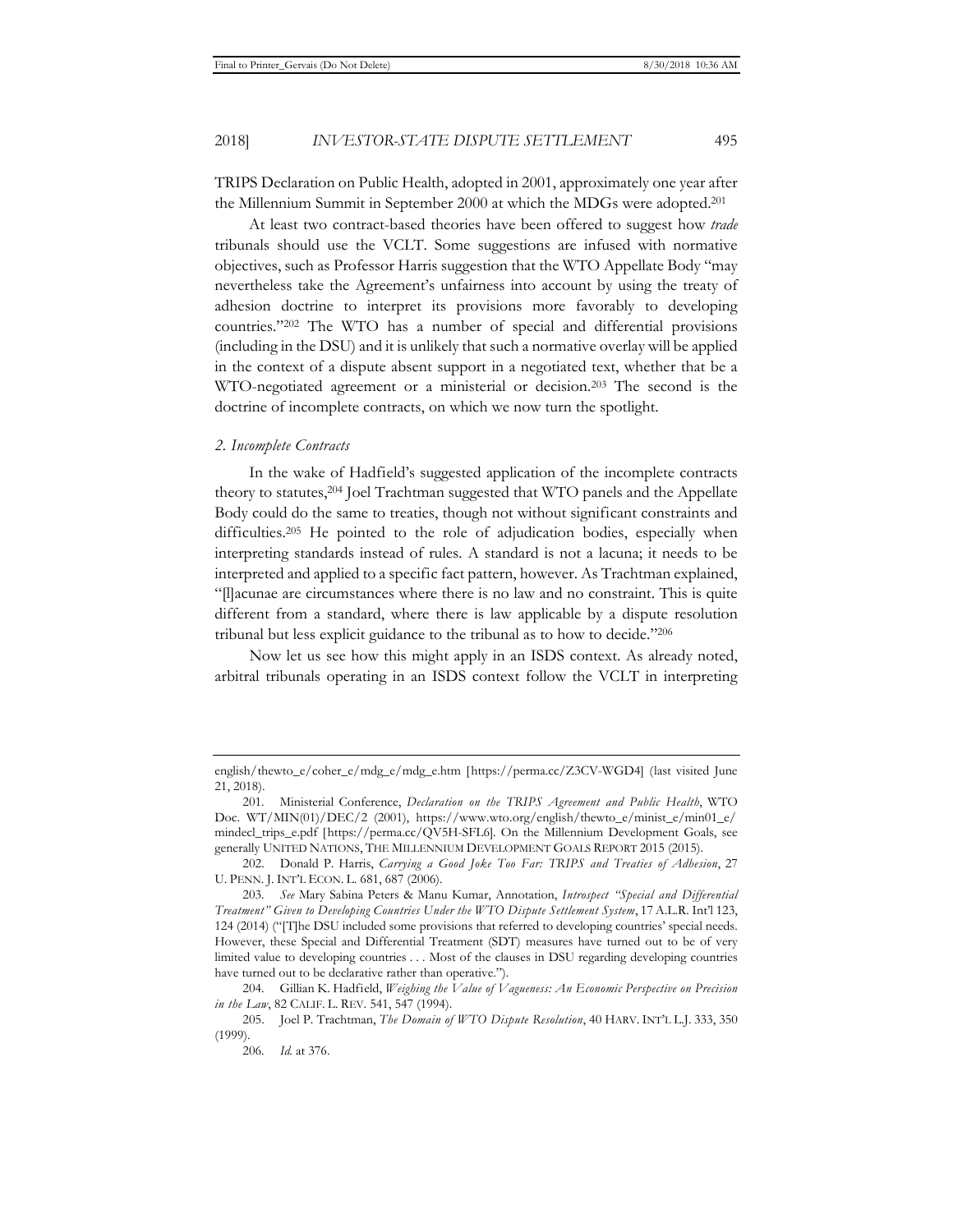investment treaties (or investment chapters of trade agreements).207 The *Lilly* Award makes a very interesting series of points in that regard:

[T]he phrase "applicable rules of international law" addresses not simply, for example, rules of interpretation of treaties, such as those reflected in Articles 31 and 32 of the Vienna Convention on the Law of Treaties ("VCLT"), but also any other applicable rules of international law that may be relevant to the case before it. . . . It will be a matter for each tribunal constituted under Section B of NAFTA Chapter Eleven to evaluate, with the assistance of submissions of the parties on the matter, the precise scope of the phrase "applicable rules of international law" in the circumstances of the case of which it is seised.208

The VCLT directs tribunals to consider the plain meaning of the text. Yet, as the arbitral tribunal pointed out in *Saluka v. Czech Republic,* the VCLT's direction about *object and purpose* is also key in interpreting the scope of obligations, and it includes both an immediate and a broader context.209 Because they do follow the VCLT, ISDS panels thus consider the plain meaning of the text *in light of its object and purpose*, and the subsequent practice of the parties in its application.<sup>210</sup>

True, it may be difficult to argue before an ISDS tribunal that it must consider human rights texts because an investment treaty (or the investment chapter of a trade treaty like NAFTA) is "incomplete." Yet, the conflict between the *object and purpose* of the investment chapter (to protect property) and the *object and purpose* of the IP chapter of an IIA (forming part of a balanced and effective innovation policy) must be reconciled. Petersmann suggests a balancing test similar to his proposal in the WTO context:

Investment arbitral tribunals should likewise aim at reconciling the general principles of law underlying the almost 3,000 investment treaties with the governmental duties to protect public health not only on the basis of the specific treaty commitments, but also with due regard to the progressive judicial clarification of their underlying "principles of justice" acknowledging sovereign rights to give priority to existential public health values over utilitarian justifications of trade and investment law.211

<sup>207</sup>*. See supra* note 173 and accompanying text.

<sup>208.</sup> Eli Lilly & Co. v. Canada, Final Award, *supra* note 2, ¶ 106; *see also* RUDOLF DOLZER & CHRISTOPH SCHREUER, PRINCIPLES OF INTERNATIONAL INVESTMENT LAW 28 (2012).

<sup>209.</sup> Saluka v. Czech Republic, Partial Award, at 66–67 (Perm. Ct. Arb. 2006), http://www.italaw.com/sites/default/files/case-documents/ita0740.pdf [https://perma.cc/MP4U-JRQ8] ("The 'fair and equitable treatment' standard in Article 3.1 of the Treaty is an autonomous Treaty standard and must be interpreted, in light of the object and purpose of the Treaty . . . . In applying this standard, the Tribunal will have due regard to all relevant circumstances."). This tribunal operated under UNCITRAL Rules, as did the one in the Lilly case. *See supra* note 49.

<sup>210.</sup> Arbitral tribunals are not bound by the parties' statements about their intention when entering into the agreement and tend not to pay much attention to the *travaux*. *See supra* notes 87–92 and accompanying text.

<sup>211.</sup> Petersmann, *supra* note 171, at 65.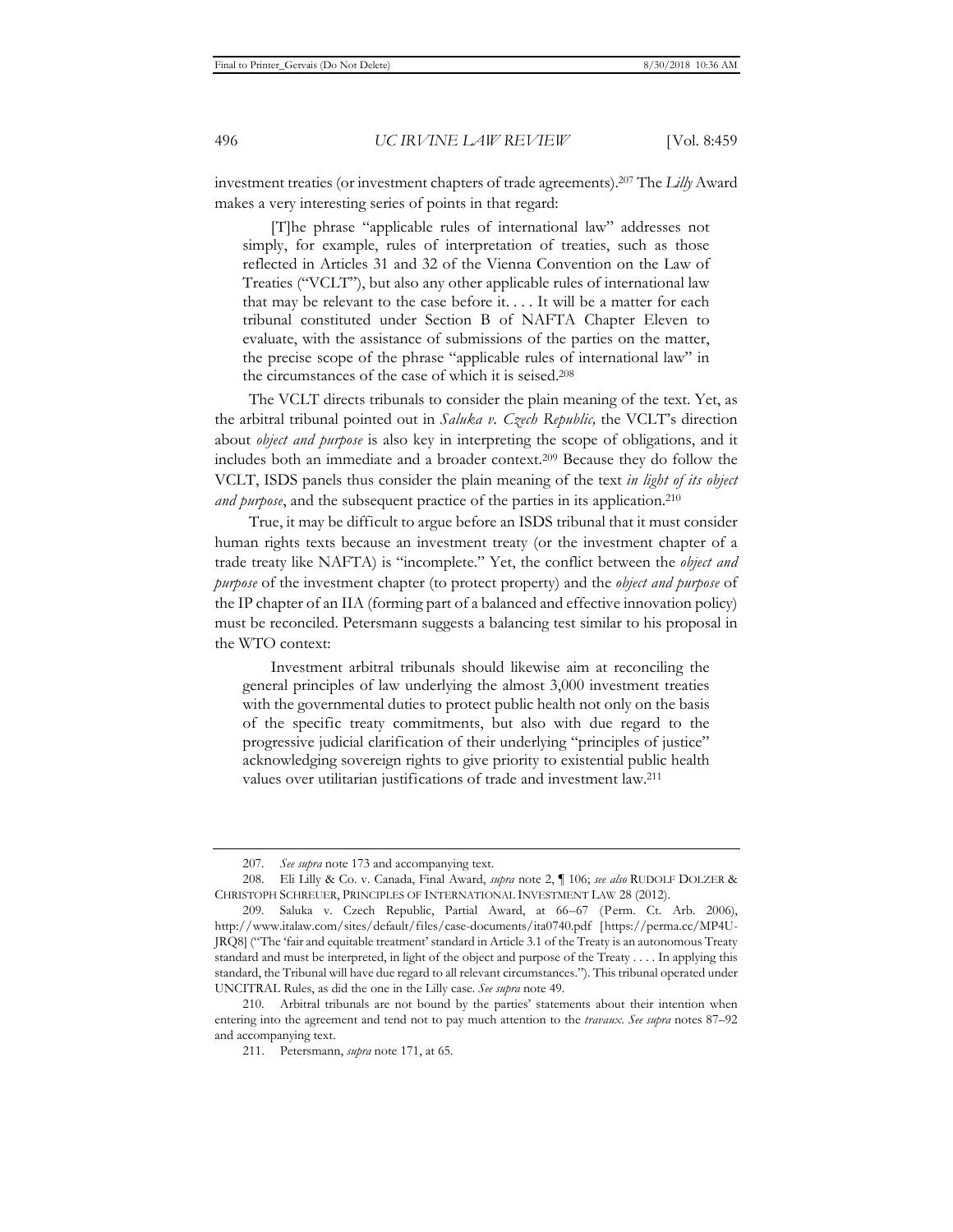2018] *INVESTOR-STATE DISPUTE SETTLEMENT* 497

This opens a door for an ISDS tribunal to bring human rights and other key public policy objectives in its analytical mix, especially in cases where the specific solutions proposed in the last Part of this Article have not been applied to the applicable IIA.

#### 3. *Stipulation for Another*

Another contract-based approach reflects the fact that investor-state mechanisms contained in investment treaties between two or more states (or the investment chapter of a trade agreement) are not for the benefit of any of the parties to the "contract." This doctrinal mechanism is specific to the ISDS context and, hence, there is no need to compare its application in the trade and investment realms.

ISDS is arguably what French law calls a "*stipulation pour autrui*" (stipulation for another), which French law defines as follows:

There is stipulation for another where, in a contract, one of the parties, called the stipulator, stipulates to the other, called the promisor that the latter shall give or do something for the benefit of an extraneous third party, the beneficiary who thereby becomes a creditor without having been a party to the contract.212

While theoretically prohibited in French law, there are many cases in which such stipulations are allowed.213 In a common law context, establishing a third party right of suit in a contract may be said to offend the privity of contract. Privity implies that "a third party cannot be subjected to a burden by a contract to which he is not a party," but this does not fully answer the question whether *allowing* a third party to benefit from the contract, may imply, if the third party chooses to accept this benefit, also an obligation on that third party.214 A privity-based approach has been applied in a treaty context in asking, for example, whether Paris Club practice of not requiring the rescheduling of bilateral obligations to the International Monetary Fund and the World Bank creates a right to sue for the Fund and the Bank.215 It is

<sup>212.</sup> A. WEILL & F. TERRÉ, DROIT CIVIL, LES OBLIGATIONS 549 (1986), *translated in* Gordon Humphreys & Andrew Higg, *Waybills: A Case of Common Law Laissez Faire in European Commerce*, J. BUS. L. (UK) 453, 465 (1992).

<sup>213.</sup> Humphreys and Higg, *supra* note 212, at 466. The German civil code (BGB) "provides explicitly in § 328 that a contract may be made for the benefit of a third party, thus giving the third party a right to demand performance." Fabrizio Cafaggi, *The Regulatory Functions of Transnational Commercial Contracts: New Architectures*, 36 FORDHAM INT'L L.J. 1557, 1595 (2013); *see also* Hendrik Verhagen, *Contemporary Law*, *in* CONTRACTS FOR A THIRD PARTY BENEFICIARY: A HISTORICAL AND COMPARATIVE ACCOUNT 137 ( Jan Hallebeek & Harry Dondorp eds., 2008).

<sup>214.</sup> Andres Guadamuz Gonzalez, *Viral Contracts or Unenforceable Documents? Contractual Validity of Copyleft Licences*, 26 EUR. INTELL. PROP. REV. 331, 336–37 (2004).

<sup>215.</sup> Rutsel Silvestre J. Martha, *Preferred Creditor Status Under International Law: The Case of the International Monetary Fund*, 39 INT'L & COMP. L.Q. 801, 815–16 (1990) (noting also that "[w]ith respect to the law of treaties the view has been taken that the beneficiary of a '*stipulation pour autrui*' can only in the case of an actual right invoke directly and on its own account the provision conferring the benefit.").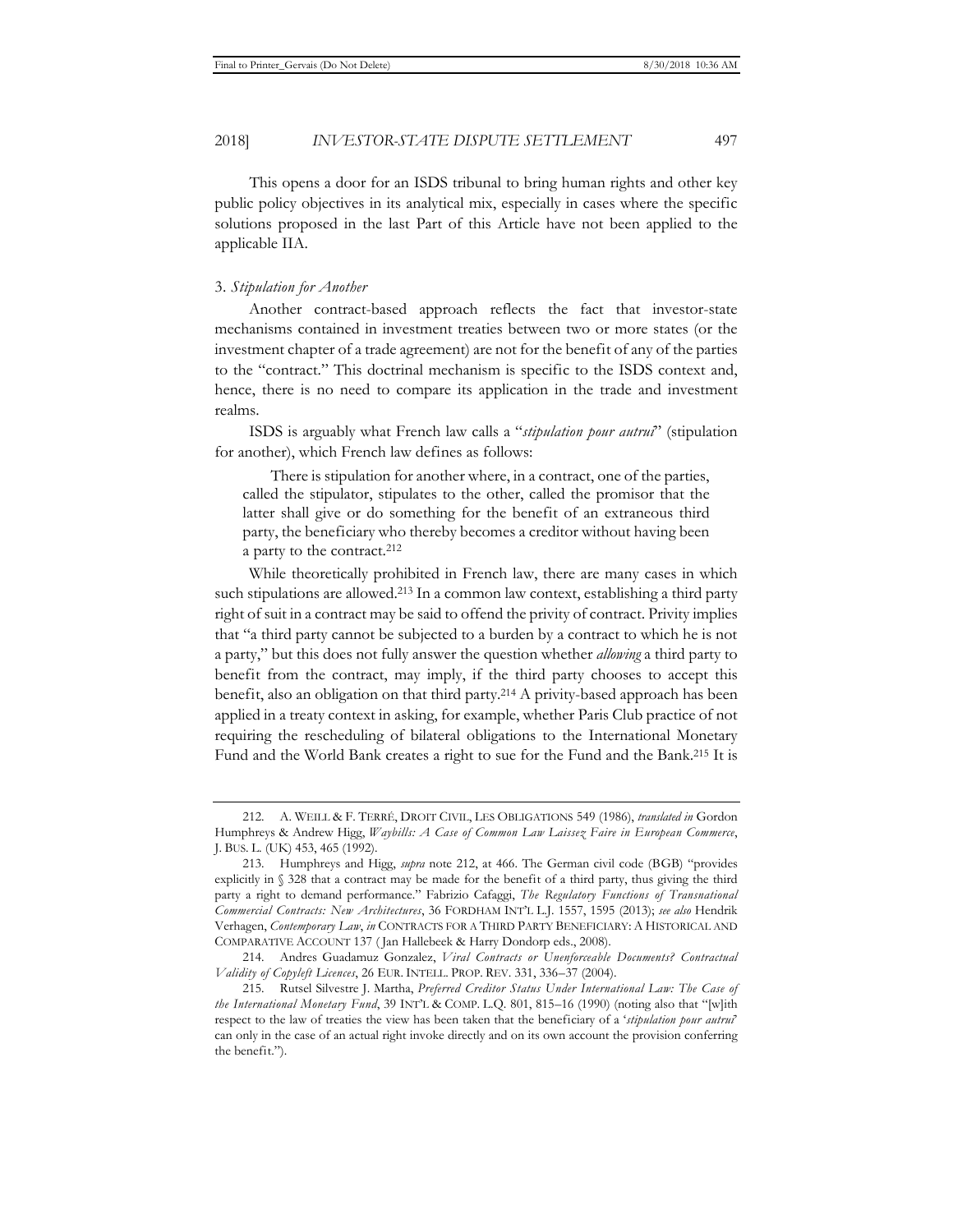also reflected in the VCLT itself, which provides both that "[a] treaty does not create either obligations or rights for a third State without its consent," and that a "right arises for a third State from a provision of a treaty if the parties to the treaty intend the provision to accord that right either to the third State . . . and the third State assents thereto. "216 At common law, third party beneficiary status arises "when parties make a valid contract which contains provisions evidencing a clear intent to operate for the benefit of the third party."217

This is not radical thinking. If A sells her house to B, but stipulates that C can live in part of the house if C pays rent, then C can "trigger" the right to live in the house, but has the corresponding obligation to pay rent. Similarly, if D takes insurance for E's benefit, then the insurance company can claim unpaid premiums from E before paying the benefit. Article 5.2.1 of the International Institute for the Unification of Private Law's (UNIDROIT) Principles of International Commercial Contracts provides a rule for contracts in favor of third parties, which states in part that the "existence and content of the beneficiary's right against the promisor are determined by the agreement of the parties and *are subject to any conditions or other*  limitations under the agreement.<sup>218</sup> The Comment to this Article notes in this respect that "the promisor and promisee enjoy broad powers to shape the rights created in favour of the beneficiary."219

Would it be conceivable to use this notion to suggest that corporations using ISDS must comply with certain obligations? This is a possibly fruitful dimension to explore further. Providing corporations with a right to sue states under an IIA implies that corporations have a legal *personality* at international law. The argument one could make is that this attribution of legal personality comes with a very important right (to sue states in a separate tribunal), but it could also imply certain obligations, including upholding human rights.220 Put differently, if a corporation gets personality and the right to sue, can the sued state demand compliance with

<sup>216.</sup> VCLT, *supra* note 87, arts. 34, 36 ¶ 1; *see also* Jimenez de Arechaga, *Treaty Stipulations in Favor of Third States*, 50 AM. J. INT'L L. 338, 356 (1956).

<sup>217.</sup> William C. Walter & Michael V. Cory, Jr., *The Circumvention of Mississippi's Prohibition of Direct Actions*, 66 MISS. L.J. 493, 501 (1997). For example, in my Law School's jurisdiction (Tennessee) "the requisites necessary to establish a third party beneficiary relationship are: (1) a valid contract made upon sufficient consideration between the promisor and promisee; and (2) the clear intent to have the contract operate for benefit of a third party." United Am. Bank of Memphis v. Gardner, 706 S.W.2d 639 (Tenn. Ct. App. 1985) (citations omitted).

<sup>218.</sup> UNIDROIT, PRINCIPLES OF INTERNATIONAL COMMERCIAL CONTRACTS art. 5.2.1(2), at 161 (2010) (emphasis added), http://www.unidroit.org/english/principles/contracts/ principles2010/integralversionprinciples2010-e.pdf [https://perma.cc/R4R7-CTTU].

<sup>219</sup>*. Id.* at 163.

<sup>220.</sup> Glen Kelley, *Multilateral Investment Treaties: A Balanced Approach to Multinational Corporations*, 39 COLUM. J. TRANSNAT'L L. 483, 527 (2001) ("[I]n the Reparations Case the International Court of Justice found that the United Nations enjoyed international legal personality but did not have the same rights and duties as a state under international law. This principle of limited international legal personality could be applied to MNCs as well. A duty for MNCs to uphold selected human rights, created by an investment treaty, would be enforceable by states under international law without expanding the rights of MNCs under international law.") (notes omitted).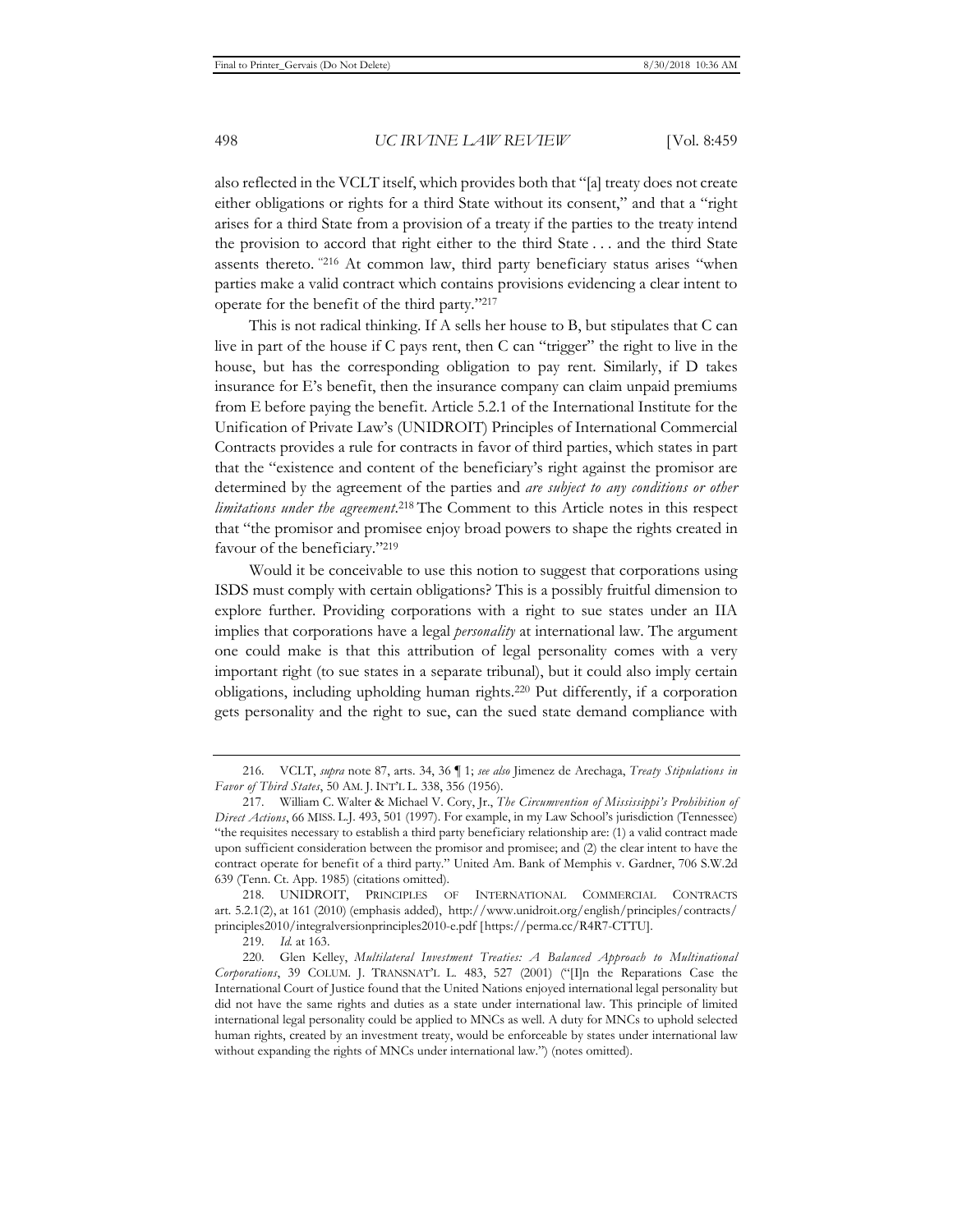2018] *INVESTOR-STATE DISPUTE SETTLEMENT* 499

any international obligations, as it could against the state where the corporation is established? Enforcement of human rights violations against multinational corporations is not unheard of: parallels have been drawn in that context to the Alien Tort Statute.221

As Professor Alzarez observed in that respect:

Under investor-state arbitration, therefore, states are mostly passive participants in a game controlled by corporate plaintiffs in which the latter play the jurisgenerative role that in the WTO and throughout much of international law is formally reserved to states . . . . [M]ost BITs and FTAs . . . explicitly provide investors with the ability to pursue their claims vis-à-vis states at the international level. To the extent the ICJ concluded in the Reparation Case that the ability to act as a person is the principal determinant of personhood status, the same conclusion can even more readily be drawn with respect to corporations and other investors under the international investment regime.222

In sum, contract-based approaches can, in keeping with the VCLT, provide a means to fill gaps in texts by using international norms not contained in the text but part of the context at the time of its establishment, or relevant to the parties for other reasons, including subsequent practice. A *stipulation pour autrui/*privity doctrinal approach goes a step further and allows one at least to ask whether corporations meant to be the beneficiaries of ISDS may also, when given the right to sue states, have certain obligations. In contrast, efficient breach does not seem a promising way forward. In Part IV, the notion of obligations imposed on corporations will form part of the discussion on ways forward.

#### *D. Express Interfaces*

# *1. Trade*

IIAs can and often do contain *express* interfaces with human rights and public policy writ large. These interfaces typically take the form of *specific* human rights exceptions or *general* ones allowing the exercise of the "right to regulate."223 This

<sup>221</sup>*. See* Carolyn A. D'Amore, *Sosa v. Alvarez-Machain and the Alien Tort Statute: How Wide Has the Door to Human Rights Litigation Been Left Open*, 39 AKRON L. REV. 593, 626–27 (2006) ("Human rights activists will seize on to the [Alien Tort Statute] as a means to redress the violations of the host nations where multinational corporations are often immersed in human rights predicaments."). *But see* Ilias Bantekas, *Corporate Social Responsibility in International Law*, 22 B.U. INT'L L.J. 309, 310 (2004) (discussing the immunity from responsibility for human rights violations that corporations have traditionally enjoyed); Christiana Ochoa, *Towards a Cosmopolitan Vision of International Law: Identifying and Defining CIL Post Sosa v. Alvarez-Machain*, 74 U. CIN. L. REV. 105, 106 (2005) (arguing that multinational corporations are not socially responsible); David Weissbrodt, *Business and Human Rights*, 74 U. CIN. L. REV. 55, 55 (2005) (explaining how international standards often fail to restrain the behavior of corporations).

<sup>222.</sup> José E. Alvarez, *Are Corporations "Subjects" of International Law?*, 9 SANTA CLARA J.INT'L L. 1, 11–12 (2011).

<sup>223.</sup> AIKATERINI TITI, THE RIGHT TO REGULATE IN INTERNATIONAL INVESTMENT LAW 52 (2014).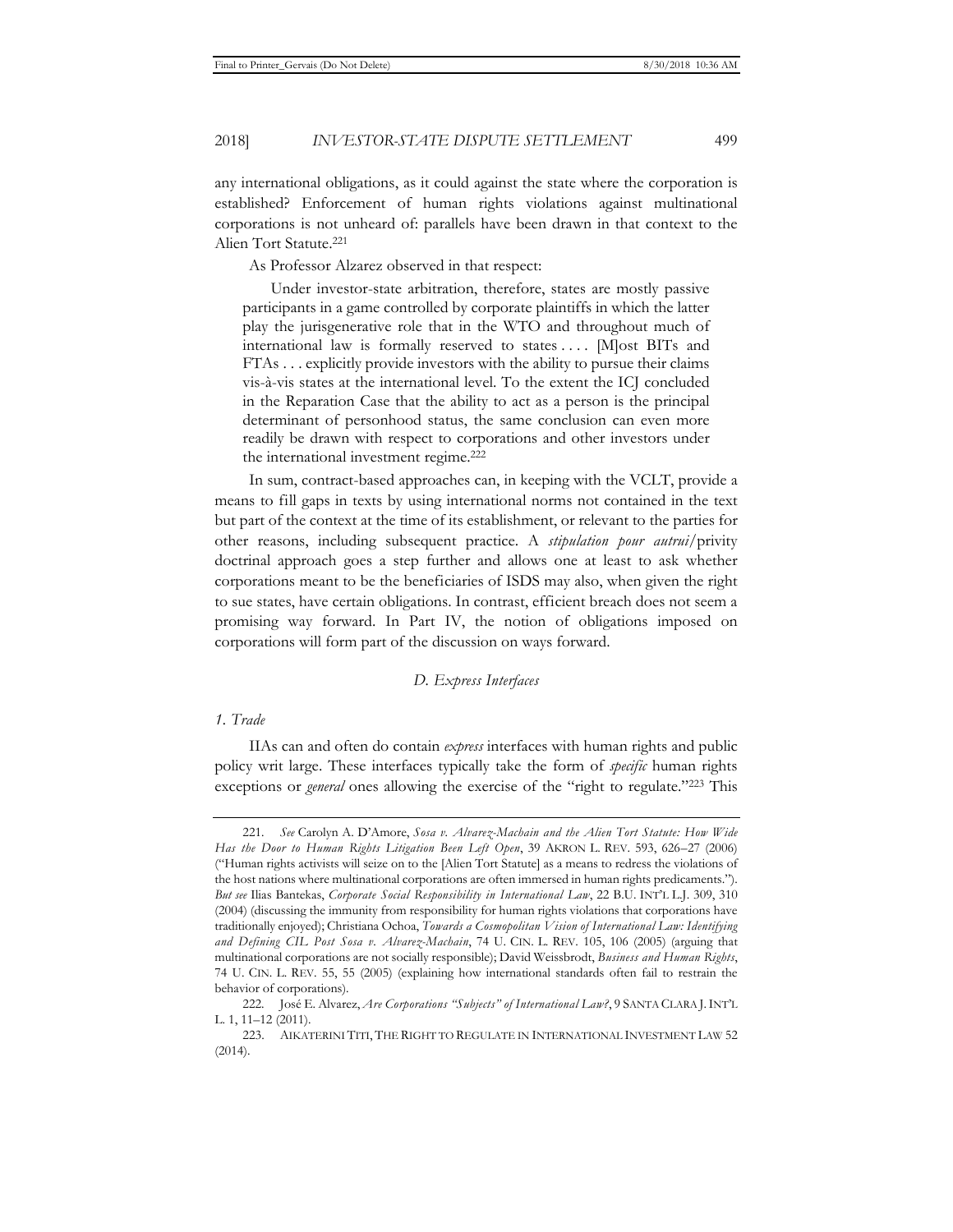"right to regulate" in relation to IIAs may be defined as "a legal right that permits a departure from specific investment commitments assumed by a State on the international plane without incurring a duty to compensate."224 At least in a functioning democracy, it could also be defined as "an affirmation of states' authority to act as sovereigns on behalf of the will of the people."225 Specific interfaces in IIAs provide for identified regulatory measures to be taken without violating their commitments and obligations contained in bilateral, regional or multilateral trade agreements. By contrast, general interfaces take the form of an open-ended exception affirming the state's right to adopt certain regulations.

The most important *general* interfaces in international trade law are arguably the exceptions contained in GATT Article XX and GATS Article XIV. The latter targets, inter alia, measures "necessary to protect public morals or to maintain public order', 'necessary to protect human . . . life or health."226 Similar exceptions are found in the trade portion of a number of IIAs.227 General interfaces do not prescribe the type of measure that can be taken by the state, only a standard against which they can be measured.<sup>228</sup> Admittedly, recourse to general interfaces has not been very successful in the TRIPS context at the WTO, but then there have been relatively few cases.229

The TRIPS Agreement does contain both general and specific interfaces with human rights. It states, first, a general exception: "Members may adopt measures *necessary* to protect public health and nutrition, and to promote the public interest in sectors of vital importance to their socio-economic and technological development, provided that such measures are consistent with the provisions of this Agreement."230 Second, TRIPS contains a specific exception allowing WTO members to exclude from patentability inventions "the prevention within their territory of the commercial exploitation of which is *necessary* to protect *ordre public* or morality, including to protect human, animal or plant life or health."231 Both those TRIPS interfaces are cabined by the use of the term "necessary."232 The use

230. TRIPS Agreement, *supra* note 27, art. 8.1.

<sup>224</sup>*. Id.*

<sup>225.</sup> MOUYAL, *supra* note 164, at 8.

<sup>226.</sup> General Agreement on Tariffs and Trade 1994 art. XX, Apr. 15, 1994, Marrakesh Agreement Establishing the World Trade Organization, Annex 1A, 1867 U.N.T.S. 187, 33 I.L.M. 1153 (1994).

<sup>227</sup>*. See* Julien Chaisse, *Exploring the Confines of International Investment and Domestic Health Protections—Is a General Exceptions Clause a Forced Perspective?*, 39 AM. J.L. & MED. 332, 336–41 (2013) (discussing instruments incorporating the WTO "General Exceptions" clause in one form or another in IIAs).

<sup>228</sup>*. See id.* at 333 ("[A] new trend is emerging in treaty practice consisting of including a 'general exceptions' clause, which governments hope will provide greater regulatory flexibility and serve pursuing public interest objectives . . . .").

<sup>229</sup>*. See* GRAEME B. DINWOODIE & ROCHELLE C. DREYFUSS,A NEOFEDERALIST VISION OF TRIPS: THE RESILIENCE OF THE INTERNATIONAL INTELLECTUAL PROPERTY REGIME 186 (2012).

<sup>231</sup>*. Id.* art. 27.2.

<sup>232</sup>*. See* Frankel & Gervais, *supra* note 195, at 1205 (reviewing WTO jurisprudence and noting that the "Appellate Body further said, '[D]etermination of whether a measure, which is not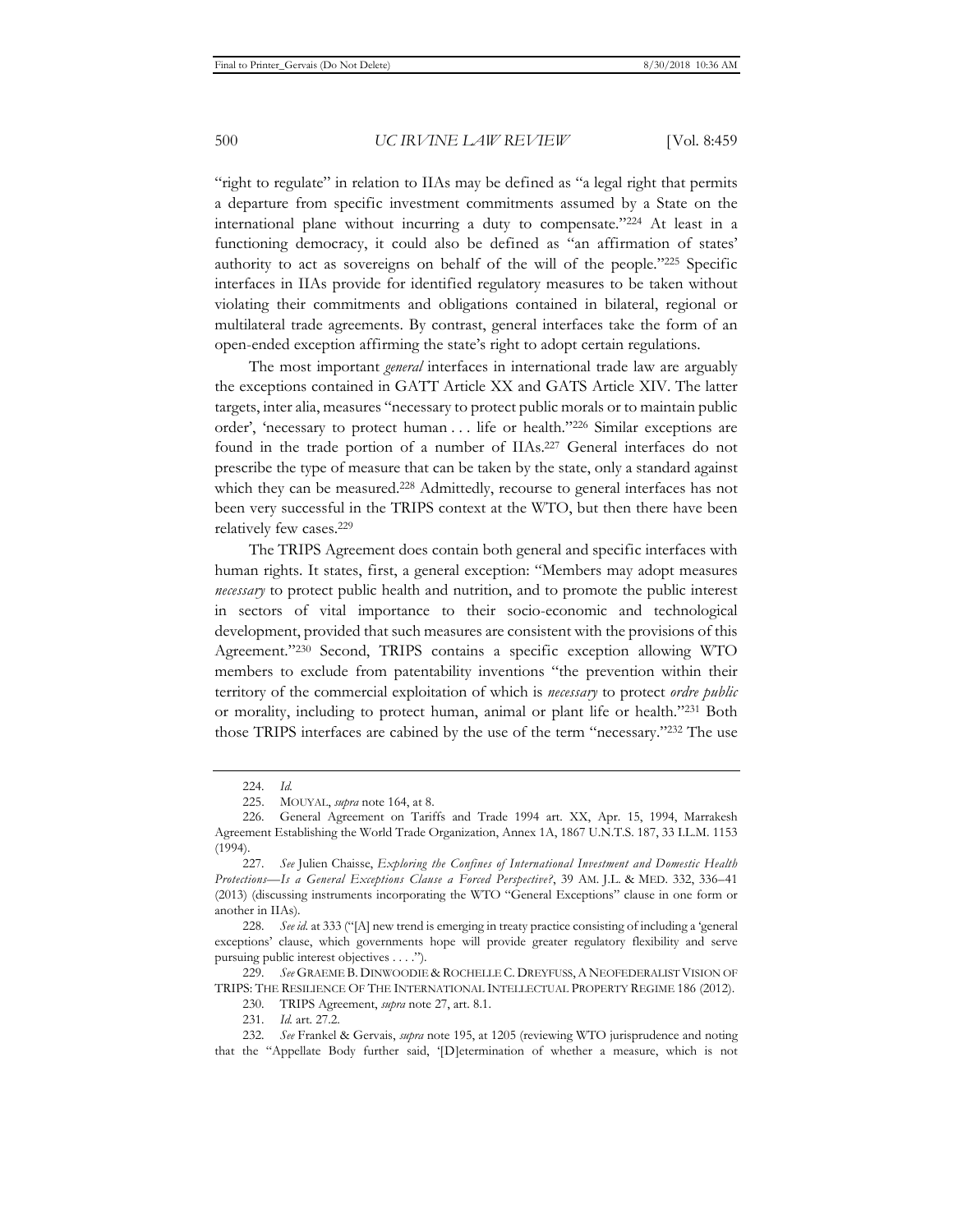of this term seems to posit (as a normative matter) that trade liberalization commitments should trump *but for* the necessity to adopt certain regulatory measures. It does not specify the burden of proof (who must show necessity and how), but there is WTO jurisprudence on that point.<sup>233</sup>

Language matters.234 Providing a "right to regulate," often in an IIA provision bearing that as its title, can be significantly constrained by a "provided that such measures are consistent with provisions of this Agreement" clause, as in TRIPS Article 8.1 for example.235 Then the right to regulate might be a general "public interest" clause offering broad flexibility, but it may also limit the scope to specific public interests (plural), such as labor or environmental standards.236 Another consideration is that a country that adds this right to regulate (as the United States did in its model BIT in 2004) might prompt an investor to argue that earlier IIAs do not, a contrario, provide regulatory flexibility.237

Professors Dinwoodie and Dreyfuss proposed a "neofederalist" model of international IP in the TRIPS context that offers additional guidance on the interpretation of exceptions. Their approach considers an international *acquis* that the DSB should incorporate into the TRIPS framework using both general and specific interfaces.238 As they note, now that trade and intellectual property were joined at the hip (by the TRIPS Agreement) "linkage to a broader array of norms is inevitable."239 They argue "detaching TRIPS adjudication from the rich fabric of other international initiatives would distort the creative environment and ignore important values, such as commitments to free speech and distributive justice."240 They suggest, inter alia, that the DSB make more room for *general* exceptions, which states often use to safeguard interests outside intellectual property.241

Clearly, there is still work to be done—some of it by the WTO Appellate Body—to clarify the trade and intellectual property interface. Yet doctrinal avenues have been ploughed, at least at the theoretical level. The pending plain packaging cases at the WTO may present an occasion for the Appellate Body to put some of them in actual motion.242 Can that help solve our ISDS challenge?

234*. See* TITI, *supra* note 223, at 111–15.

<sup>&</sup>quot;indispensable", may nevertheless be "necessary" . . . involves in every case a process of weighing and balancing a series of factors which prominently include the contribution made by the compliance measure to the enforcement of the law or regulation at issue, the importance of the common interests or values protected by that law or regulation, and the accompanying impact of the law or regulation on imports or exports.'").

<sup>233</sup>*. See id.* at 1206–07.

<sup>235</sup>*. See id.*

<sup>236</sup>*. See id.* at 99–100.

<sup>237</sup>*. See id.* at 295.

<sup>238.</sup> DINWOODIE & DREYFUSS, *supra* note 229, at 160.

<sup>239</sup>*. Id.*

<sup>240</sup>*. Id.*

<sup>241</sup>*. See id.* at 186.

<sup>242</sup>*. See* Frankel & Gervais, *supra* note 195, at 1214 ("[T]here is a need for a balanced and methodical approach by the WTO. Both the VCLT and previous panel and Appellate Body reports contain the tools that are needed to get to a balanced outcome.").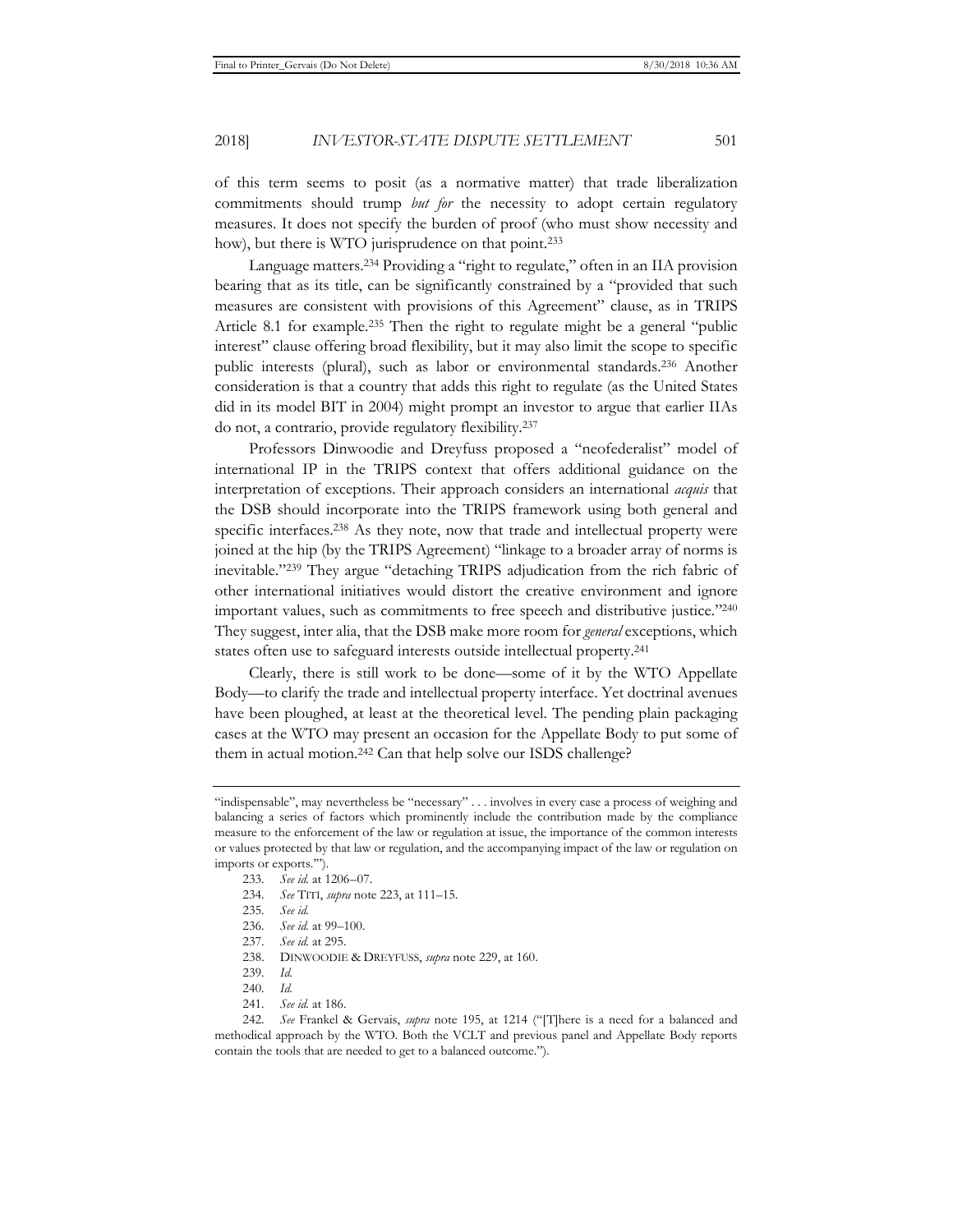# *2. ISDS*

Express interfaces between the right to regulate and ISDS increasingly often find their way in the investment chapter of IIAs, sometimes with the specific purpose to exclude an evaluation by an ISDS tribunal or substantive intellectual property rules, or to maintain regulatory flexibility (and in the latter case sometimes a link is made with human rights, as the examples discussed in the following lines should demonstrate). In both the Comprehensive Economic and Trade Agreement (CETA) and Transatlantic Trade and Investment Partnership (TTIP), substantive intellectual property is at least partly excluded from ISDS scrutiny, for example, a move perhaps informed by the filing of the *Lilly* case. Indeed the Tribunal in that case did not hesitate to equate patents with investment—even though a patent may be issued in a country where none of the expenses related to the development of the invention took place. 243 The exclusion of IP was done in CETA by adding a declaration that provides both that "investor-State dispute settlement tribunals . . . are not an appeal mechanism for the decisions of domestic courts," and that "the domestic courts of each Party are responsible for the determination of the existence and validity of intellectual property rights."244 Moreover, CETA reasserts "each Party shall be free to determine the appropriate method of implementing the provisions of this Agreement regarding intellectual property within their own legal system and practice."<sup>245</sup> In October 2016, after opposition from the French-speaking part of Belgium, it was agreed that the ISDS provisions of CETA would be submitted to the Court of Justice of the European Union to determine their compatibility with EU law, in particular the ability of EU member States to implement and enforce public policy and fundamental rights.<sup>246</sup>

Similarly, the European text proposal for the TTIP provides that:

For greater certainty, the revocation, limitation or creation of intellectual property rights to the extent that these measures are consistent with TRIPS and Chapter X (Intellectual Property) of this Agreement, do not constitute expropriation. Moreover, a determination that these actions are inconsistent with the TRIPS Agreement or Chapter X (Intellectual Property) of this Agreement does not establish that there has been an expropriation.<sup>247</sup>

247. EUROPEAN UNION, PROPOSAL FOR INVESTMENT PROTECTION AND RESOLUTION OF INVESTMENT DISPUTES: TRANSATLANTIC TRADE AND INVESTMENT PARTNERSHIP, TRADE IN SERVICES, INVESTMENT AND E-COMMERCE, CHAPTER II – INVESTMENT art. 5(7), at 6 (2015),

<sup>243.</sup> Eli Lilly & Co. v. Canada, Final Award, *supra* note 2, ¶ 167.

<sup>244.</sup> Comprehensive Economic and Trade Agreement Between Canada of the One Part, and the European Union, of the Other Part, Annex 8-D, Can.-E.U., Oct. 30, 2016, http://trade.ec.europa.eu/doclib/docs/2014/september/tradoc\_152806.pdf [https://perma.cc/ 64AC-NJCM] [hereinafter CETA].

<sup>245</sup>*. Id.* art. X.11, ¶ 6; *see also* Vadi, *supra* note 76, at 191.

<sup>246</sup>*. See* Laurens Ankersmit, *Investment Court System in CETA to Be Judged by the ECJ*, EUR. L. BLOG (Oct. 31, 2016), http://europeanlawblog.eu/2016/10/31/investment-court-system-inceta-to-be-judged-by-the-ecj/ [https://perma.cc/XSM8-JH5J].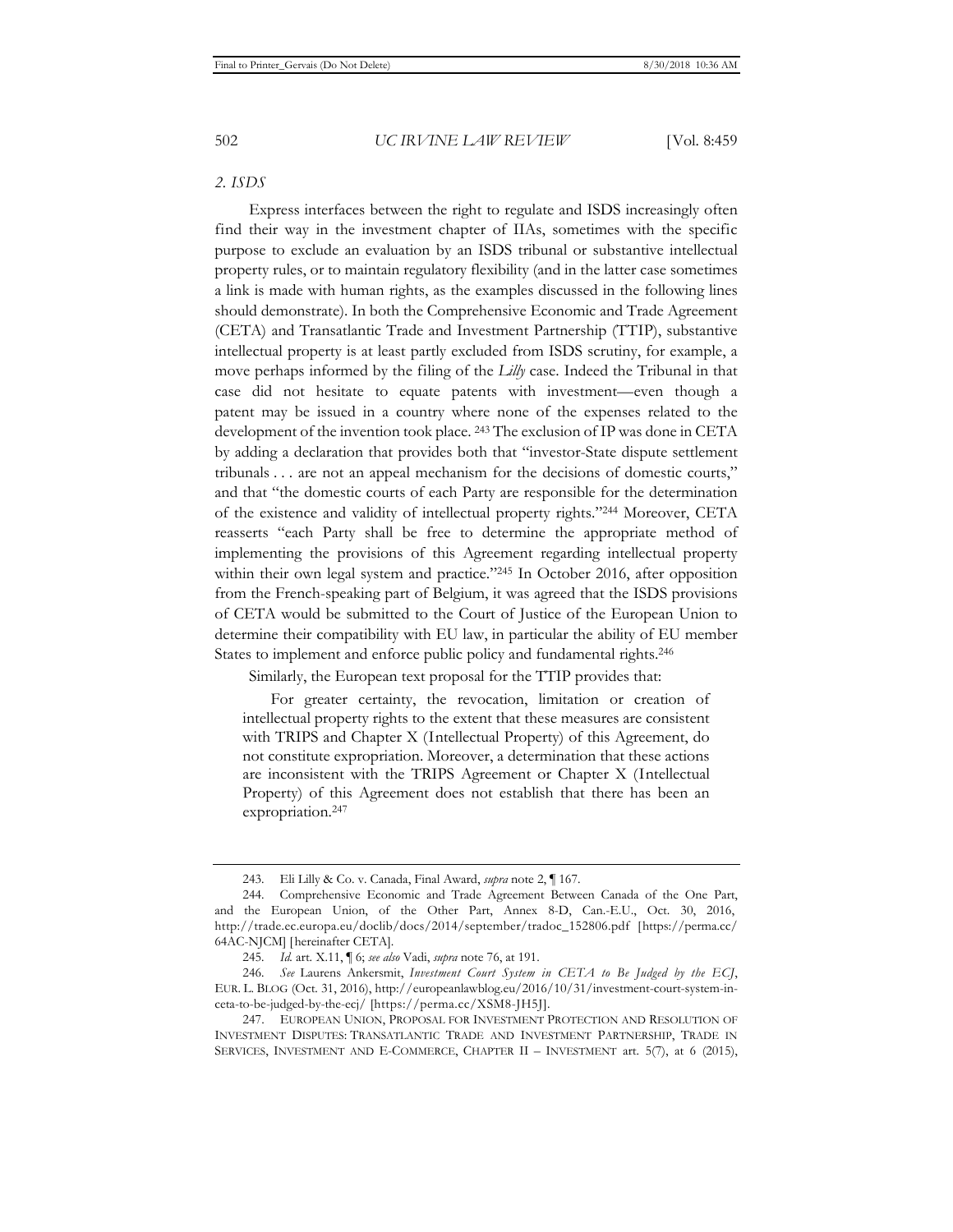The free trade agreement between Australia and the United States also contains a general carve out in ISDS for public health purposes.248 NAFTA parties presumably could add a similar one to Chapter 11 (with the risks that any reopening of NAFTA entails),249 or one similar to the exclusion added to CETA, and in the EU-proposed TTIP text if doubts as to the intent and meaning of Article 1110(7) remain.250

An interesting change can also be observed in the model U.S. BIT.251 The initial model dates back to 1977 and its main focus was on the protection of foreign investments by U.S. companies.252 In the wake of ISDS cases against the United States and the increasing recognition that "bilateral" implies that foreign companies can invest in, and sue the government of, the United States, the model BIT was revised in 2004 to note that "[e]xcept in rare circumstances, non-discriminatory regulatory actions by a Party that are designed and applied to protect legitimate public welfare objectives, such as public health, safety and the environment, do not constitute indirect expropriations."253 The avenue explored there—namely the systematic exclusion of an evaluation of compliance with substantive intellectual property obligations by ISDS tribunals—is common in more recent trade agreements concerning other key areas, such as labor, environment and sustainable development. Indeed, they are contained in the majority of post-WTO (1995) trade agreements negotiated by the EU.254 They often refer to a list of international conventions setting out applicable standards that a state (or the EU itself) has the right to implement.255 Safeguards for labor, environment and sustainable development often explicitly demand a "high level of protection" and put these interests expressly above that of liberalization of trade. For example, under Article

- 250*. See supra* note 87 and accompanying text.
- 251*. See* MOUYAL, *supra* note 164, at 71–73.
- 252*. See id.*

http://trade.ec.europa.eu/doclib/docs/2015/november/tradoc\_153955.pdf [https://perma.cc/ CKQ8-Y5HA].

<sup>248.</sup> Australia–United States Free Trade Agreement art. 17.9(7), Austl.-U.S., May 18, 2004, 43 I.L.M. 1248.

<sup>249</sup>*. See* Melissa Long, *Recent Developments in NAFTA*, 14 L. & BUS. REV. AM. 875, 879 (2008) (noting that under President George W. Bush, the "Administration has been and will continue to be clear and consistent in strongly opposing requests to reopen this agreement" due to risk to US exporters).

<sup>253. 2012</sup> U.S. MODEL BIT, *supra* note 55, annex B(4)(b). The 2012 language is unchanged on this point from the 2004 model, as a request to remove "except in rare circumstances" was rejected. *See* MOUYAL, *supra* note 164, at 72.

<sup>254.</sup> CETA, *supra* note 244, arts. 22.1, 23.2, 24.3; Free Trade Agreement Between the European Union and the Republic of Singapore art. 13.1(1), May 2015 [hereinafter E.U.-Singapore FTA]; Trade Agreement Between the European Union and Its Member States, of the One Part, and Colombia and Peru, of the Other Part arts. 269(3), 270(2), 2012 O.J. (L 354) 3 [hereinafter E.U.-Peru & Columbia FTA]; Agreement Establishing an Association Between Central America, on the One Hand, and the European Union and Its Member States, on the Other art. 286(1)–(2), 2012 O.J. (L 346) 3 [hereinafter E.U.-Central America Association Agreement]; Free Trade Agreement Between the European Union and its Member States, of the One Part, and the Republic of Korea, of the Other Part arts. 13.4, 13.5, 2014 O.J. (L 140) 3 [hereinafter E.U.-Korea FTA].

<sup>255</sup>*. See* articles of agreements cited *supra* note 254.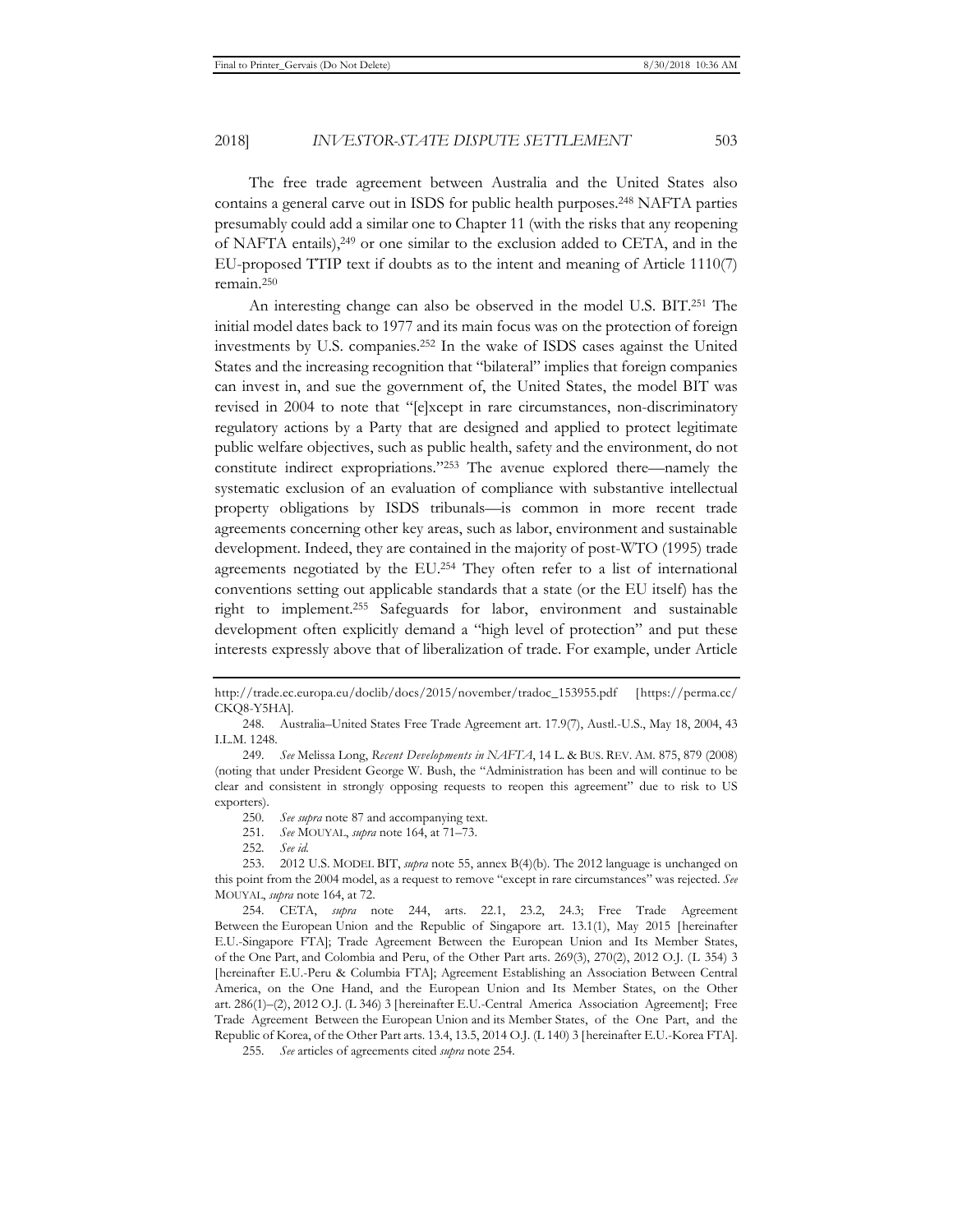23.2 of CETA, the parties "seek to ensure those laws and policies provide for and encourage high levels of labour protection and shall strive to continue to improve such laws and policies with the goal of providing high levels of labour protection."256

In addition to these provisions, some IIAs include recognition by the parties that "it is inappropriate to encourage trade or investment by weakening or reducing the protections afforded in domestic labour and environment laws."257 The Association Agreement between the EU and Central America goes a step further in its Article 291(2) which requires parties "not to waive or derogate from, or offer to waive or derogate from, its labour or environmental legislation in a manner affecting trade or as an encouragement for the establishment, acquisition, expansion or retention of an investment or an investor in its territory."258 In addition, paragraph three demands that a party "shall not fail to effectively enforce its labour and environmental legislation in a manner affecting trade or investment between the Parties."259

Systematic exclusion of certain policy areas, in whole or in part (that is, by applying a stricter test), is thus a clearly useful tool to consider as we now turn to this Article's proposed solutions.

# V. SPECIFIC WAYS FORWARD

# *A. The Puzzle*

The puzzle this Article attempts to contribute to solving is to build proper interfaces between a state's right—indeed often its duty—to regulate to protect human rights and key public policy areas, on the one hand, and the protection of investment contained in thousands of IIAs when this protection takes the form of a complaint filed by a multinational corporation against a host state in an ISDS proceeding. States need "regulatory space of manoeuvre to promote social welfare ... and to live up to international human rights commitments."260 If the state's hands are tied in such a way that it can no longer respond adequately to changing circumstances—whether those changes be social, environmental or technological—by adapting their social and economic policies, then the advantages that states see in encouraging foreign investment through ISDS will fade and trigger public opinion backlash—as recent European events have demonstrated.261 The sustainability of investment protection is at stake.

<sup>256.</sup> A similar provision is contained in E.U.-Singapore FTA, *supra* note 254, art. 13.2(2), and E.U.-Peru & Columbia FTA, *supra* note 254, art. 268.

<sup>257.</sup> E.U.-Singapore FTA, *supra* note 254, art. 13.1(3); E.U.-Central America Association Agreement, *supra* note 254, art. 291(1).

<sup>258.</sup> E.U.-Central America Association Agreement, *supra* note 254, art. 291(2).

<sup>259</sup>*. Id.*

<sup>260.</sup> MOUYAL, *supra* note 164, at 19.

<sup>261</sup>*. See* Peter Muchlinksi, *Policy Issues*, *in* THE OXFORD HANDBOOK OF INTERNATIONAL INVESTMENT LAW 60 (Peter Muchlinski, Federico Ortino & Christopher Schreuer eds., 2008).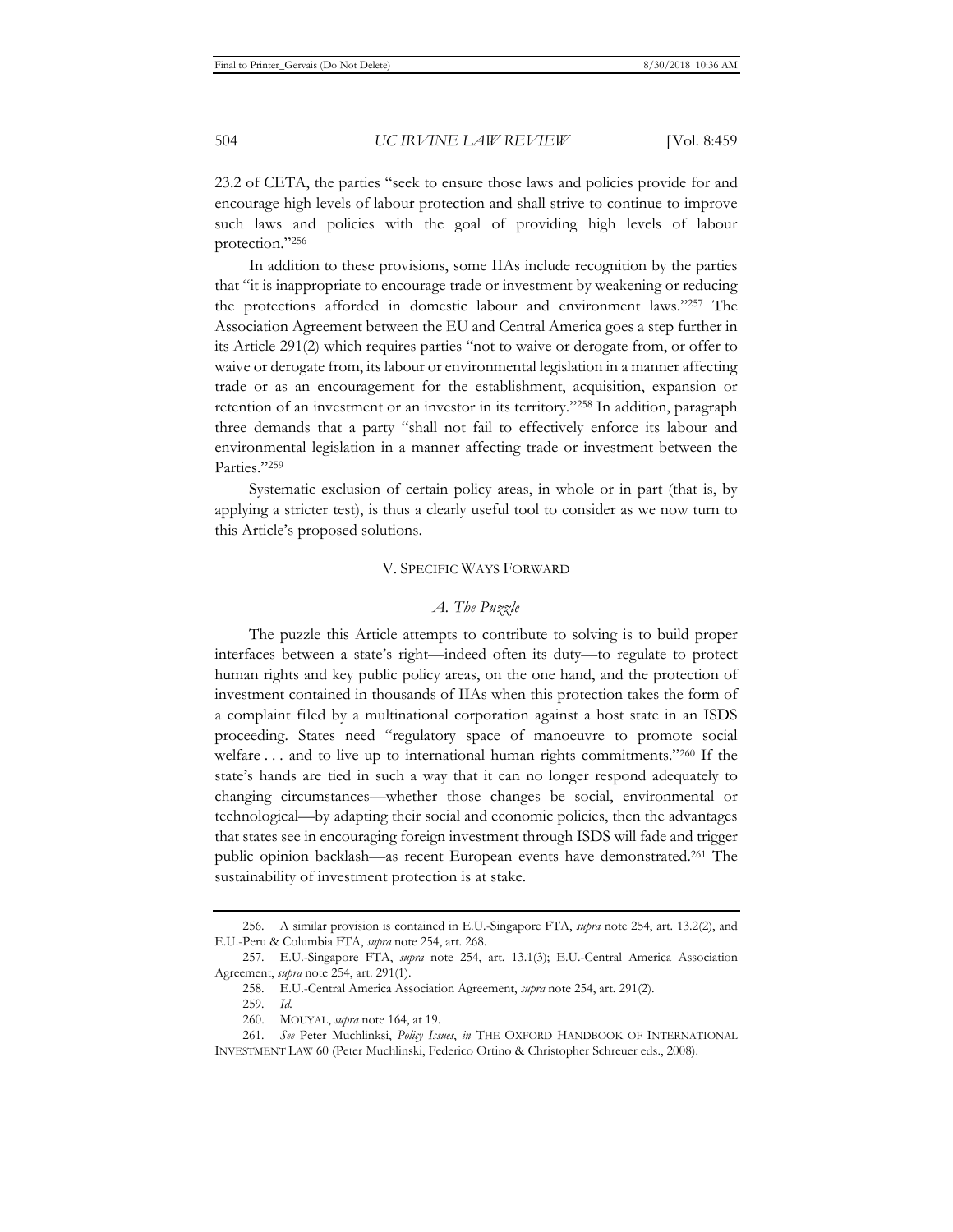#### *B. Parameters of an Optimal Human Rights/ISDS Interface*

Is ISDS a way to circumvent shortcomings that companies see in state-to-state multilateral dispute settlement? The question is worth asking.262 Recall that ISDS was originally meant as *defensive* measure for companies stripped of assets by expropriation, often for purposes of nationalization of those assets by a state.<sup>263</sup> ISDS has morphed into a "potent *offensive* strategic tool" to effectuate policy changes to domestic norms concerning environmental protection, intellectual property, and other regulatory areas.264As far as intellectual property is concerned, as Joost Pauwelyn has observed, there have been few TRIPS cases, and some of them left a bitter after taste in the mouths of corporate actors who had pushed for the cases to be filed.265 Those cases were not rejected on the basis of human rights or extrinsic (non-WTO) norms, however.

The answer is *not* to oppose the grant to corporations (non-state actors) of a right to sue states. Governments may have incentives not to file cases against other governments, including lack of resources, diplomatic relations, etc. Non-state actors, including well-organized nongovernmental organizations (NGO), can supplement the "enforcement" activity of states.<sup>266</sup>

The issue with ISDS is different and specific. It is that only a very narrow category of non-state actors (multinational investors) have been given an extraordinary lever to achieve policy aims; tribunals with broad powers and dedicated to the task of investment protection have been established with a sole purpose: to hear their grievances about states.<sup>267</sup> The risk is that those firms will use ISDS as "vertical forum-shifting to achieve results that they know would be unacceptable if debated and considered openly and multilaterally."268 Some

265*. See generally* Pauwelyn, *supra* note 82.

<sup>262</sup>*. See* Christopher S. Gibson, *Latent Grounds in Investor-State Arbitration: Do International Investment Agreements Provide New Means to Enforce Intellectual Property Rights?*, 2010 Y.B. INT'L INV. L. & POL'Y 397, 398.

<sup>263.</sup> HOWARD MANN & KONRAD VON MOLTKE, INT'L INST. SUSTAINABLE DEV., NAFTA'S CHAPTER 11 AND THE ENVIRONMENT: ADDRESSING THE IMPACTS OF THE INVESTOR-STATE PROCESS ON THE ENVIRONMENT 15 (1999), http://www.iisd.org/pdf/nafta.pdf [https://perma.cc/6XH7-DFPG].

<sup>264</sup>*. Id.*

<sup>266</sup>*. See* Steve Charnovitz, *Two Centuries of Participation: NGOs and International Governance*, 18 MICH. J. INT'L L. 183, 285 (1997); Antonio F. Perez, *The International Recognition of Judgments: The Debate Between Private and Public Law Solutions*, 19 BERKELEY J. INT'L L. 44, 87 (2001).

<sup>267.</sup> ISDS "remedies" are not an obligation to change the law but rather an obligation for the state at fault to compensate the complainant. However, the imposition or risk of imposition of very large awards (Lilly's claim is in the order of C\$500 million) will likely lead governments to effect policy changes or not make ones that multinational investors do not want to see implemented to avoid the disputes. *See* Dreyfuss & Frankel, *supra* note 162, at 574 ("[W]hen the United States failed to conform to the 1999 US-110(5) decision, it paid the EU, pursuant to further WTO arbitration, \$3.3 million to cover a three-year period . . . . In an investment dispute Eli Lilly brought against Canada over its patent rights, it demanded CDN \$500 million. That difference could have a considerable impact on the willingness of countries to draft laws that test the limits of international flexibilities.") (citations omitted).

<sup>268.</sup> Sell, *supra* note 152, at 318.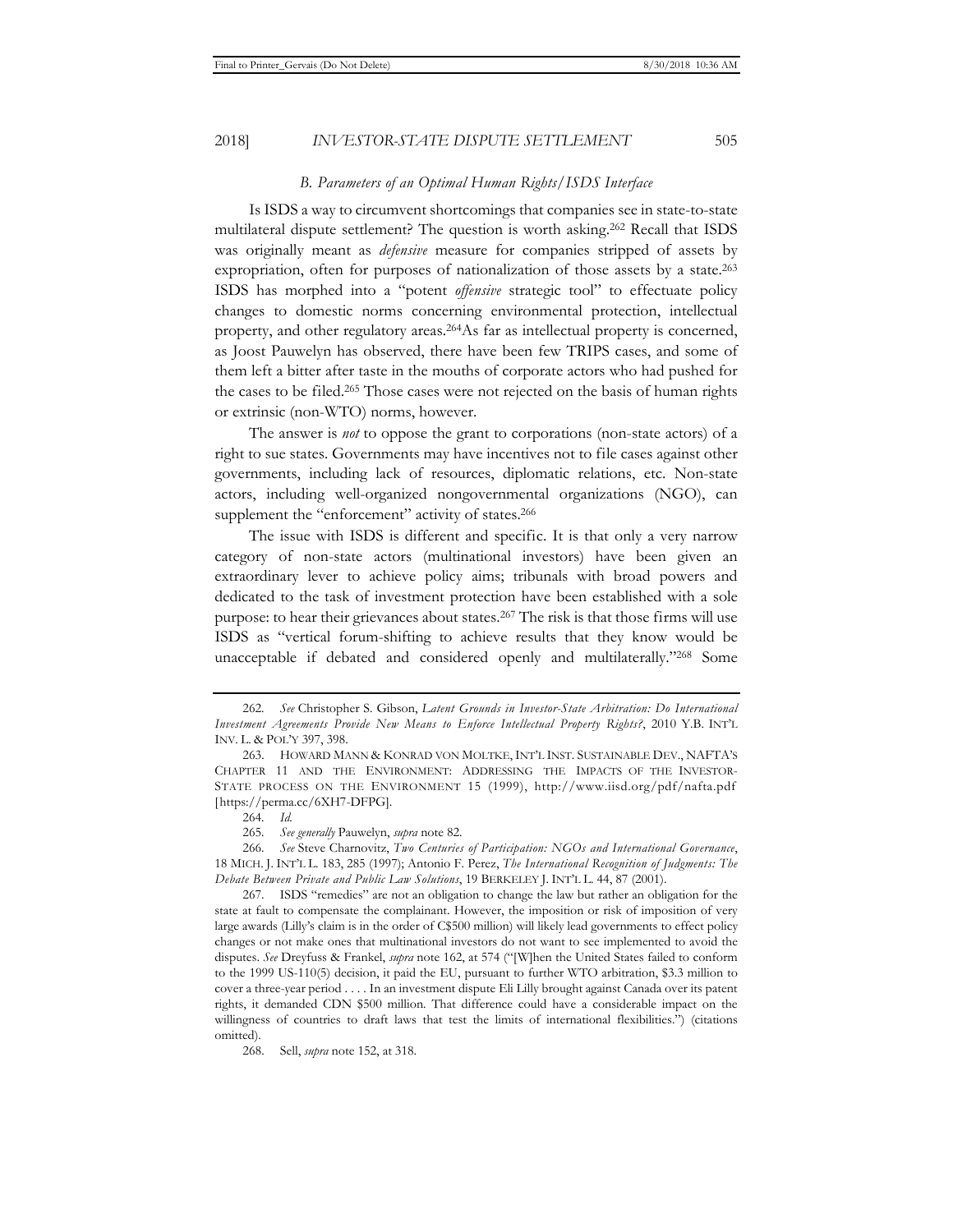commentators have gone a step further and argued that flexibilities in trade rules could be "closed" using ISDS, such as exhaustion (parallel imports).269

The question with respect to human rights is whether ISDS should interpret and "factor in" human rights obligations to "balance" investment protection in a deeper normative pool. As explicated in Part IV, some scholars believe that trade tribunals *must* consider human rights (including those that mesh with trade liberalization). Others carefully explicate how and why under the VCLT they *can* do so.270 In this Article's view, they most certainly can do so. The constitutional and contract-based approaches reviewed in Part IV are certainly worth investigating, even though they lead to a risk that human rights and other key public policy objectives will play second fiddle in an orchestra of norms conducted by trade law.271

This Article suggests that human rights obligations brought to the attention of an ISDS tribunal should be fully considered in interpreting the scope and depth of the regulatory leeway used by the State before an unjustified (that is, one that leads to an obligation to compensate the investor) violation of its investment obligations is found. How the second prong can be effectuated is discussed in the next section.

#### *C. Directed Interpretation*

An optimal solution to the puzzle described in the opening section of this Part would do more than just require ISDS tribunals to "consider" human rights obligations: dispute settlement bodies should be directed to *avoid any interpretation of the IIAs that would contravene a human rights obligation undertaken by the State whenever possible*, a global "Charming Betsy" doctrine, as it were.272 The VCLT indicates the path to follow: when a text's meaning is obscure or ambiguous a broader context,

<sup>269</sup>*. See* Baker & Geddes, *supra* note 49, at 32 ("Article 6 prohibits resort to interstate dispute settlement with respect to IP exhaustion rules, but it does not directly permit or authorize international exhaustion, otherwise known as parallel importation. Accordingly, a disgruntled pharmaceutical company could very easily object to the importation and sale of a medicine it had sold more cheaply elsewhere claiming that parallel importation had violated its expectation of patent-based market segmentation and higher profits in certain markets.") (footnote omitted).

Under the TRIPS Agreement, WTO members agreed to disagree on exhaustion. Article 6 of TRIPS provides that "[f]or the purposes of dispute settlement under this Agreement, subject to the provisions of Articles 3 and 4 nothing in this Agreement shall be used to address the issue of the exhaustion of intellectual property rights." TRIPS Agreement, *supra* note 27, art. 6.

<sup>270</sup>*.* Bruno Simma & Theodore Kill, *Harmonizing Investment Protection and International Human Rights: First Steps Towards a Methodology*, *in* INTERNATIONAL INVESTMENT LAW FOR THE 21ST CENTURY: ESSAYS IN HONOUR OF CHRISTOPH SCHREUER 678, 692-97 (Christine Binder et al., eds., 2009).

<sup>271</sup>*. See generally* Alston, *supra* note 3.

<sup>272.</sup> The Charming Betsy doctrine is a U.S. doctrine of statutory interpretation named after the schooner *Charming Betsy* seized in 1800 in open seas by a U.S. frigate. It led to a Supreme Court opinion, *Murray v. Schooner Charming Betsy*, 6 U.S. 64 (1804). The Supreme Court stated that an "act of Congress ought never to be construed to violate the law of nations if any other possible construction remains." *Id.* at 118.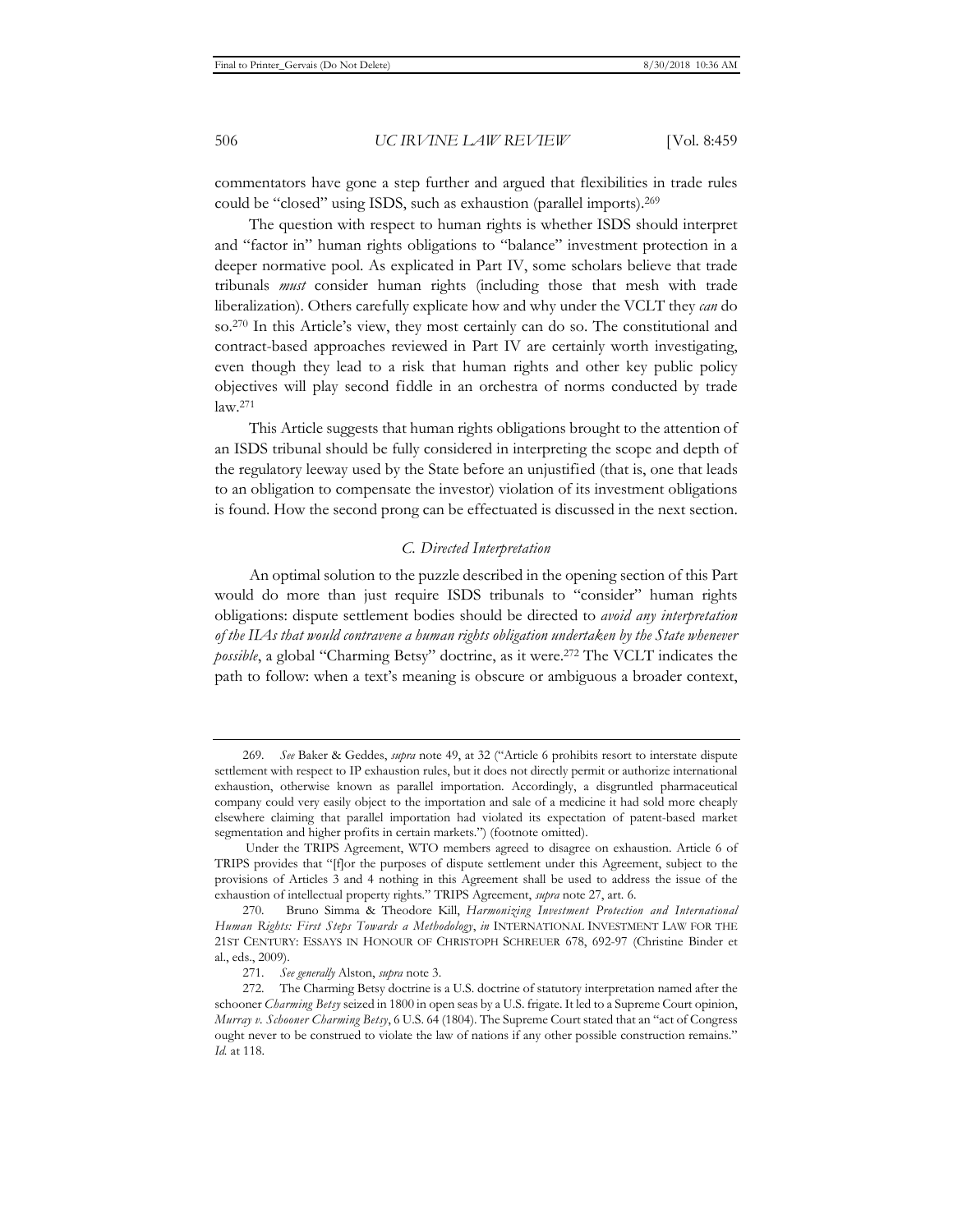including other relevant instruments can—some might say should—be factored in.273

Applied to the ISDS context, following this proposed canon would mean that when an interpretation of the notions of direct or indirect expropriation and fair and equitable treatment in an investment protection chapter can be reconciled with a state's regulatory autonomy in an area of vital socio-economic importance and/or a state's implementation of its human rights obligations, then that interpretation should be preferred.274 This would have a "normative stabilizing effect, at a time when there are few agreed answers about the costs and benefits of globalization or the ideal shape of global economic governance in relation to differing domestic policy paths."275 WTO jurisprudence on the use of regulatory flexibilities within boundaries set by trade commitments and obligations under WTO instruments could inform the determination of the appropriate scope and reach of the state's regulatory elasticity.

As already detailed, an explicit mechanism exists at the WTO to effectuate this policy.276 In the ISDS context, it is admittedly harder. After all, there are thousands of existing IIAs that contain investment provisions.277 Realistically they cannot all be amended, although bulk actions, such as pulling out of all of them at once has been used.278 The idea of amending the VCLT itself, the provisions of which have achieved canonical status, also seems far-fetched.279 Issues of retroactive application of new interpretation norms that have no claim to customary law would emerge.280

276. Namely the general exception. *See* Chaisse, *supra* note 227.

277*. See supra* note 34 and accompanying text.

<sup>273</sup>*. See supra* Section II.C.

<sup>274.</sup> The "area of vital socio-economic importance" is taken from Article 8.1 of TRIPS. *See supra* note 230 and accompanying text ("Members may, in formulating or amending their laws and regulations, adopt measures necessary . . . to promote the public interest in sectors of vital importance to their socio-economic and technological development . . . ."). On the interpretation of regulatory flexibility, see Robert Howse, *The World Trade Organization 20 Years On: Global Governance by Judiciary*, 27 EUR. J. INT'L L. 9, 76 (2016) ("[T]he Appellate Body sought to discern in the corpus of WTO treaties an equilibrium between domestic regulatory autonomy and trade liberalization very much inspired by, or anchored in, the original GATT – a respect for regulatory diversity and flexibility towards domestic policy interventions . . . .").

<sup>275.</sup> Howse, *supra* note 274, at 76.

<sup>278.</sup> For example, in answer to questions at the Indian Parliament (Lok Sabha) on July 25, 2016, the Indian Minister of Trade and Industry noted that "[o]ut of the total 83 [bilateral investment] treaties signed by India so far, 58 treaties are being terminated." *See* GOV'T OF INDIA, DEP'T OF INDUS. POLICY & PROMOTION, UNSTARRED QUESTION NO. 1290. TO BE ANSWERED ON MONDAY, THE 25TH JULY, 2016. (2016), http://dipp.nic.in/sites/default/files/lu1290.pdf [https://perma.cc/L8KY-R9US].

<sup>279</sup>*. See* Jonathan Pratter, *Treaty Research Basics*, 89 L. LIBR. J. 407, 408 (1997) (referring to the "canonical definition of 'treaty' found in the Vienna Convention on the Law of Treaties"). Proposals to amend the VCLT surface regularly but they strike the Author as unlikely. *See, e.g.*, Christopher J. Borgen, *Resolving Treaty Conflicts*, 37 GEO. WASH. INT'L L. REV. 573, 637 (2005); Michael B. McDonough, *Privileged Outlaws: Diplomats, Crime and Immunity*, 20 SUFFOLK TRANSNAT'L L. REV. 475, 476 (1997).

<sup>280.</sup> Although this would require a longer discussion, VCLT art. 28 provides for nonretroactivity of treaties. As to the status of VCLT interpretive rules as customary international law, see Eirik Bjorge, *The Vienna Rules on Treaty Interpretation Before Domestic Courts*, 131 L. Q. REV. 78, 80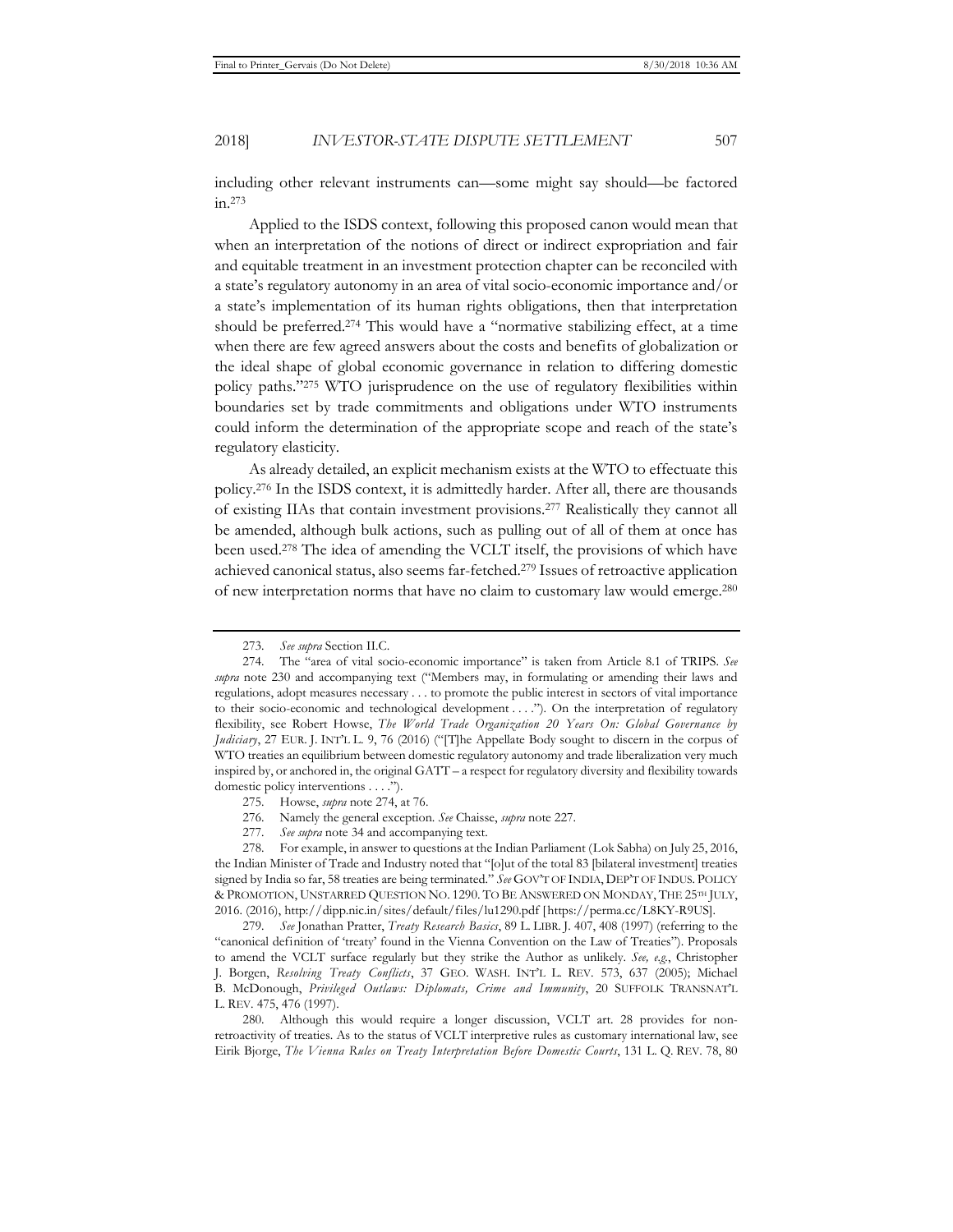A different option would be to have a special convention. In early 2017, the EU launched consultations on a Multilateral Investment Court, a permanent court to be established for this purpose in TTIP. 281 That new court could theoretically come up with interpretive principles to the same effect as those described above, but this seems unlikely to the Author given that investment protection is ISDS' normative lodestar.282 This Article suggests that "Vienna Plus" interpretive principles could be included in the convention (statute) establishing the new court to reflect recent understandings about ISDS. Naturally, if the new court only bound EU-related ISDS it would not directly affect IIAs not involving the EU. However, jurisprudence might emerge from this court that might influence other arbitral tribunals.283 If the court was established not as a "pure" EU court, but instead a multilateral one, it could attract other nations that would either reorient existing investor-state disputes arising out of existing IIAs or use it for future ones.

In the EU context, one must keep an eye on the referral to the Court of Justice of the European Union about CETA's ISDS mechanism that the Walloons (French-speaking Belgians) obtained.284 The Court has already expressed doubts about the constitutional validity of "external" tribunals, especially when those tribunals' findings may clash with the fundamental rights contained in the EU Charter.285

282*. See supra* text accompanying note 189.

283*. See* David A. Gantz, *Settlement of Disputes Under the Central America-Dominican Republic-United States Free Trade Agreement*, 30 B.C. INT'L & COMP. L. REV. 331, 344–47 (2007) (referring to NAFTA's ISDS jurisprudence). It should be noted also that cross-fertilization between trade and investment jurisprudence has been modest, sometimes for good reasons. *See* Joost Pauwelyn & Nicolas DiMascio, *Non-Discrimination in Trade and Investment Treaties: Worlds Apart or Two Sides of the Same Coin?*, 102 A.J.I.L. 48 (2008).

284. Wallonia obtained that the EU Commission should ask the Court of Justice of the European Union to examine the compatibility of the ISDS provisions contained in CETA with EU Law, in particular the EU Charter of Fundamental Rights. *See* Milan Schreuer, *How Dairy Farmers in Belgium Held Up a Big E.U. Trade Deal*, N.Y. TIMES, Oct. 28, 2016, https://www.nytimes.com/2016/10/29/world/europe/belgium-farmers-block-eu-tradedeal.html?\_r=0 [https://web.archive.org/web/20161109092440/https://www.nytimes.com/ 2016/10/29/world/europe/belgium-farmers-block-eu-trade-deal.html?\_r=0].

285*. See* Ernst-Ulrich Petersmann, *Can the EU's Disregard for "Strict Observance of International Law" (Article 3 TEU) Be Constitutionally Justified?*, *in* TRADE AND COMPETITION LAW IN THE EU AND BEYOND (Inge Govaere, Reinhard Quick & Marco Bronckers eds., 2011).

<sup>(2015),</sup> for a reference to "customary international law of treaty interpretation, as reflected in arts 31– 33 of the Vienna Convention" (footnote omitted).

<sup>281</sup>*. See Questionnaire on Options for a Multilateral Reform of Investment Dispute Resolution*, EUR. COMMISSION, http://trade.ec.europa.eu/consultations/index.cfm?consul\_id=233 [https://perma.cc/DV9J-AHWW] (last visited June 21, 2018); *see also* Ben Stanford, Andreas Yiannaros & Chrispas Nyombi, *TTIP Negotiations in the Shadow of Human Rights and Democratic Values*, 27 INT'L COMPANY & COM. L. REV. 316, 319 (2016) ("In November 2015, following an extremely critical public consultation into the ISDS model which is commonly used in similar but smaller-scale trade agreements, the Commission revealed that it would instead pursue proposals for an investment court to be included in the TTIP.") (citations omitted).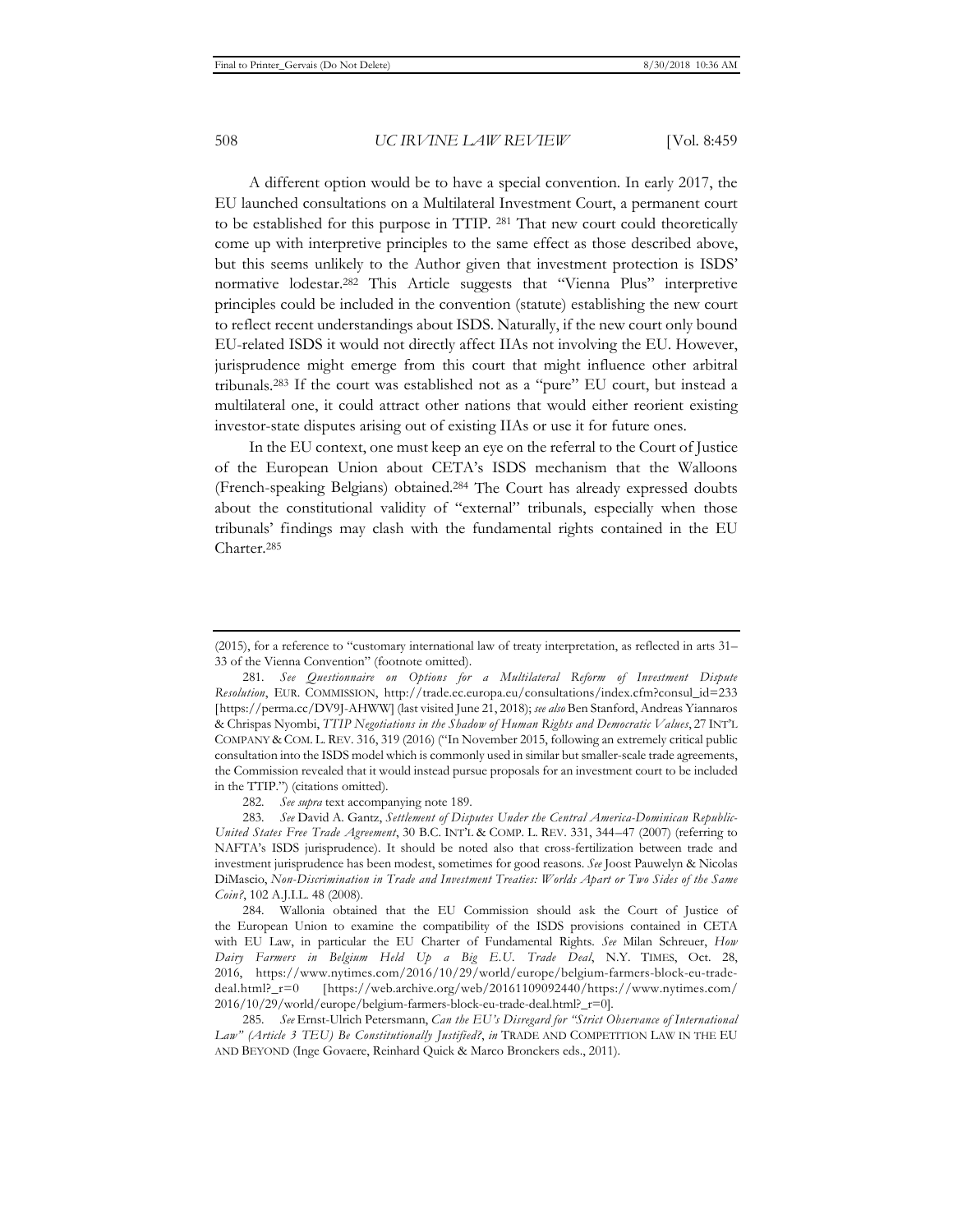# *D. Expressly Reserving Regulatory Autonomy*

A strongly worded interface should direct ISDS tribunals to refrain from stepping on the regulatory autonomy of States promoting their population's public health, both because these are sectors of "vital importance"—to use the terminology of TRIPS Article 8.1—and because the regulatory measures at issue are a means of implementing the right to health. This is particularly true in patent cases concerning pharmaceuticals because in such cases looking solely at an investor's alleged losses misses several key parts of the policy picture. This can be done negatively by limiting the scope of ISDS, or positively by adding to investment instruments an appropriately worded "right to regulate" clause.

A good example is the exclusion of substantive IP rules from ISDS in both CETA and TTIP.286 The European Union is not alone. Recall that both Mexico and the United States came to Canada's defense in the *Lilly* case, not as much on the interpretation of the patent provisions of NAFTA, but in the role of ISDS in this context.287 Australia supported the inclusion of a countervailing right to regulate to limit the reach of "pure" investment rules rather than by restricting the scope of ISDS. In a statement on trade policy issued in 2011, the government of Australia noted that it "does not support provisions that would confer greater legal rights on foreign businesses than those available to domestic businesses. Nor will the Government support provisions that would constrain the ability of Australian governments to make laws on social, environmental, and economic matters in circumstances where those laws do not discriminate between domestic and foreign businesses."288

# *E. Imposing Obligations on Investors*

The marked reluctance of international investment law to "take adequate account of the public interest and to integrate principles from international environmental and human rights law is out of step with current trends in public international law."289 Would imposing obligations on investors—perhaps using the doctrine of stipulation for another—that at present claim rights under ISDS provisions lead to a more balanced outcome?290 Weisbrodt and Kruger asked whether it was "appropriate to place human rights obligations upon organizations whose primary purpose is to produce profit or effectively deliver goods or

<sup>286.</sup> Previous IIAs were bilateral, that is, entered into not by the E.U. but with individual member states.

<sup>287.</sup> Interestingly, CETA was the first E.U. IIA containing an ISDS mechanism. *See supra* note 244 and accompanying text.

<sup>288.</sup> AUSTRALIAN GOV'T, DEP'T OF FOREIGN AFF. & TRADE, GILLARD GOVERNMENT TRADE POLICY STATEMENT: TRADING OUR WAY TO MORE JOBS AND PROSPERITY 14 (2011), http://blogs.usyd.edu.au/japaneselaw/2011\_Gillard%20Govt%20Trade%20Policy%20Statement.pdf [https://perma.cc/832N-F6VT].

<sup>289.</sup> Miles, *supra* note 145, at 296.

<sup>290</sup>*. See supra* Section IV.C.3.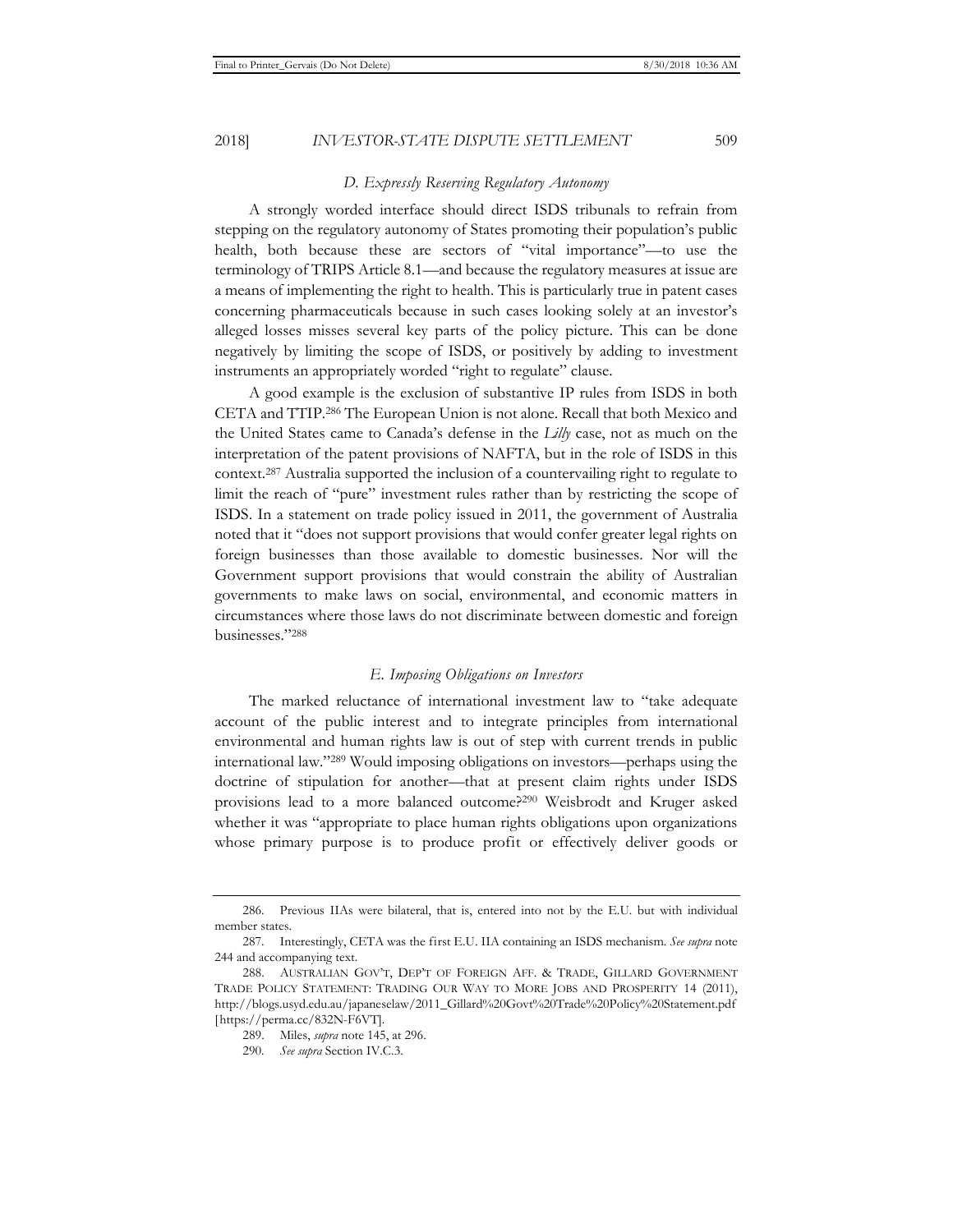services."291 They answer in the affirmative, noting that a "widely accepted" set of human rights norms would create more predictability and "establish a level playing field for business competition."292 Ratner has argued along similar lines that "business enterprises will have duties both insofar as they cooperate with those actors whom international law already sees as the prime sources of abuses—states and insofar as their activities infringe upon the human dignity of those with whom they have special ties."293 Yet, one must admit that, as Forman and Kohler rightly note, "the application of human rights to non-state actors like the pharmaceutical industry is not a settled question within international law."294 Still, at the domestic level at least, India and South Africa have cases demonstrating that domestic courts can impose access obligations on patent holders based on the human right to health.295 A possible forum for further discussion on this issue is the Organisation for Economic Co-operation and Development (OECD), which is discussing National Action Plans on Business and Human Rights (NAPs) as part of its Responsible Business Conduct Initiative.296

#### *F. Factoring in Unintended Consequences*

Unintended consequences are so common that their existence is said to be a "law."<sup>297</sup> A win for Lilly in its ISDS claim against Canada would likely have had unintended consequences. A win for Lilly would have created a strong incentive for patent offices to be extremely (or at least more) careful in the pharmaceutical sector in the case of dubious applications—perhaps such as the "species within a genus" type of application at issue in the *Lilly* case—and possibly other industrial fields where major multinational players have the wherewithal to challenge a state's invalidation decisions in an ISDS and claim compensation from its taxpayers.298 A

<sup>291.</sup> David Weissbordt & Muria Kruger, *Human Rights Responsibilities of Businesses as Non-State Actors*, *in* NON-STATE ACTORS AND HUMAN RIGHTS 315, 335 (Philip Alston ed., 2005).

<sup>292</sup>*. Id.* at 335–36.

<sup>293.</sup> Steven R. Ratner, *Corporations and Human Rights: A Theory of Legal Responsibility*, 111 YALE L. J. 443, 449 (2001).

<sup>294.</sup> Lisa Forman & Jillian C. Kohler, *Introduction: Access to Medicines as a Human Right – What Does It Mean for Pharmaceutical Industry Responsibilities?*, *in* ACCESS TO MEDICINES AS A HUMAN RIGHT:IMPLICATIONS FOR PHARMACEUTICAL INDUSTRY RESPONSIBILITY 3, 9 (Lisa Forman & Jillian C. Kohler eds., 2012).

<sup>295</sup>*. See* Emmanuel K. Oke, *Using the Right to Health to Enforce the Corporate Responsibilities of Pharmaceutical Companies with Regard to Access to Medicines*, 1 J. HEALTH DIPL. 1, 5–12 (2013).

<sup>296</sup>*. See* ORG. FOR ECON. CO-OPERATION & DEV., SUMMARY REPORT: 2017 ROUNDTABLE FOR POLICY MAKERS (2017), https://mneguidelines.oecd.org/global-forum/2017-RBC-Roundtablefor-Policy-Makers-Summary-Report.pdf [https://perma.cc/CPW2-EPRC].

<sup>297</sup>*. See* Daniel Gervais, *The Regulation of Inchoate Technologies*, 47 HOUS. L. REV. 665, 684 (2010) (discussing the "law" of unintended consequences in regulatory theory).

<sup>298.</sup> The rule against double-patenting prevents an applicant from claiming a genus if an earlierissued patent contains claims to a species of the genus because the genus is anticipated by the species but a claim to a genus does not prevent a claim to a species within the genus. As the Federal Circuit noted in a case (involving Lilly in fact): "[C]ase law firmly establishes that a later genus claim limitation is anticipated by, and therefore not patentably distinct from, an earlier species claim." Eli Lilly & Co. v. Barr Labs, Inc., 251 F.3d 955, 971 (Fed. Cir. 2001), *cert. denied*, 534 U.S. 1109 (2002).